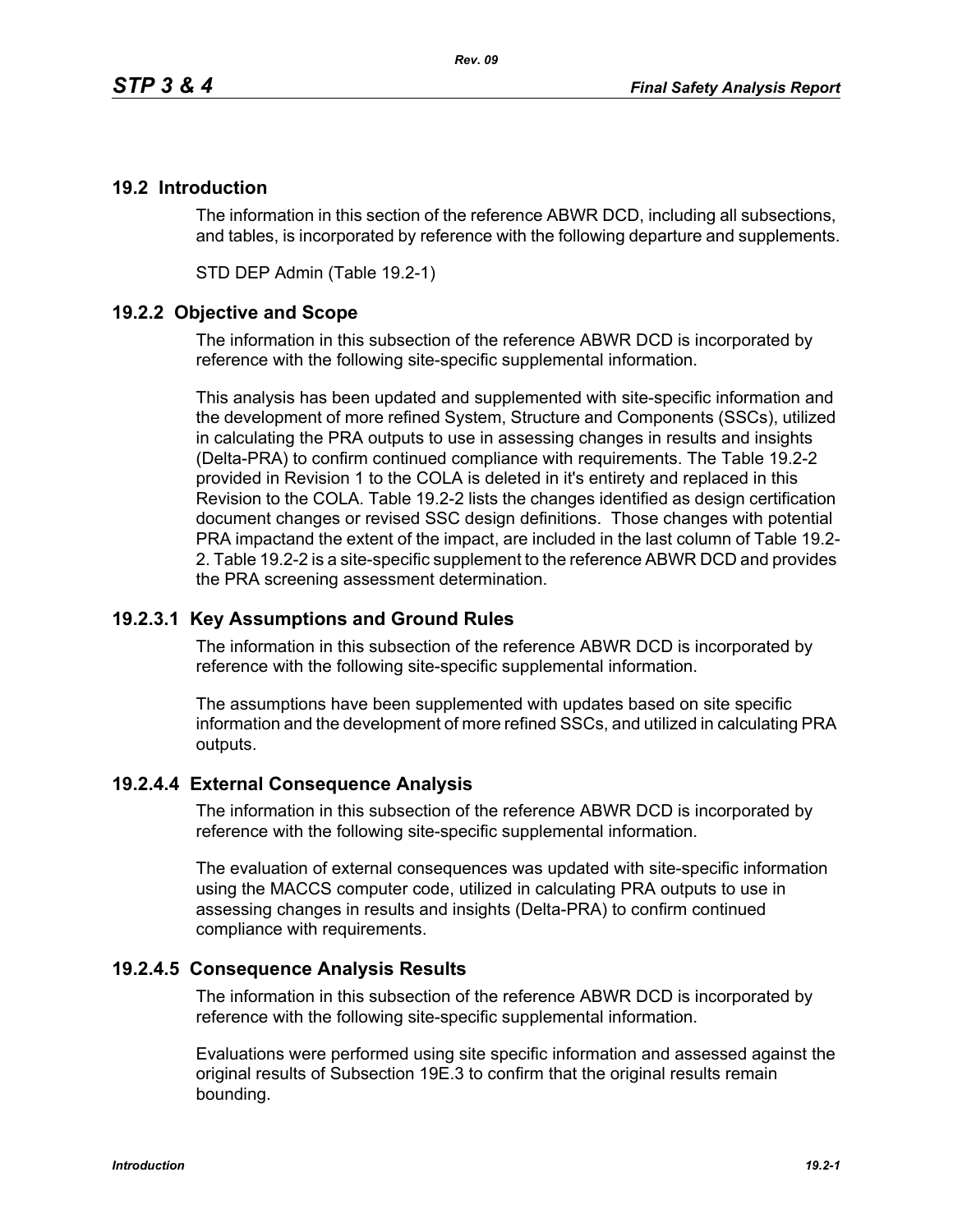| <b>Summary Assumptions</b>              | Reference<br><b>Subsection</b> | Confirming<br><b>Subsection</b> |
|-----------------------------------------|--------------------------------|---------------------------------|
| Reactor Service Water System Definition | 19D.6.4.2                      | <del>19.9.21</del> 19.9.26      |

# **Table 19.2-1 Key PRA Assumptions**

*Rev. 09*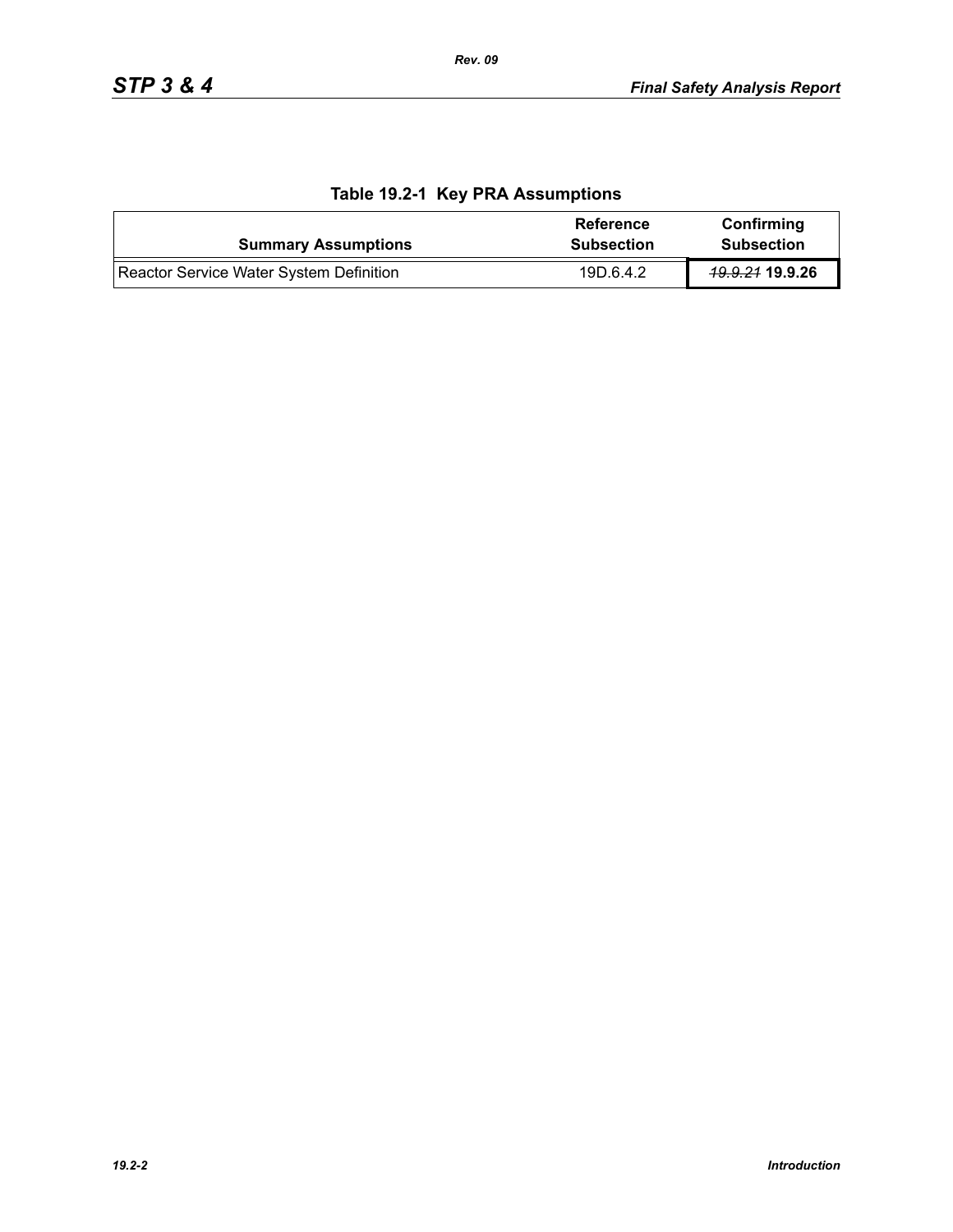| <b>Departure Number</b>                                                        | <b>Design Basis</b>                                                                                                                                                 | <b>US ABWR/STP Design Basis</b>                                                                                                                                                                                                                                                                                                                                                                                  | <b>Potential Impact on PRA</b><br>[STP COLA Section] |
|--------------------------------------------------------------------------------|---------------------------------------------------------------------------------------------------------------------------------------------------------------------|------------------------------------------------------------------------------------------------------------------------------------------------------------------------------------------------------------------------------------------------------------------------------------------------------------------------------------------------------------------------------------------------------------------|------------------------------------------------------|
| Tier 1 (T1) Changes                                                            |                                                                                                                                                                     |                                                                                                                                                                                                                                                                                                                                                                                                                  |                                                      |
| STD DEP T1 1.1-1<br>Definition of As-Built                                     |                                                                                                                                                                     | This departure modifies the FSAR,<br>Tier 1, Section 1.1 definition of as-<br>built to clarify that the determination<br>of physical properties of an as-built<br>structure, system, or component<br>may be based on measurements,<br>inspections, or tests that occur prior<br>to installation, provided that<br>subsequent fabrication, handling,<br>installation, and testing do not alter<br>the properties. | No effect on PRA, not modeled.                       |
| STD DEP T1 2.1-2<br>Reactor Pressure Vessel System                             | RIP motor casings do not have<br>cladding.                                                                                                                          | The RIP is a Toshiba design in<br>which the motor casings have<br>cladding near stretchtube portion<br>and end of casing.                                                                                                                                                                                                                                                                                        | No effect on PRA, not modeled.                       |
| STD .DEP T1 2.2-1<br>Control Systems Changes to Inputs,<br>Tests, and Hardware | The reference ABWR DCD Tier 1<br>Table 2.2.1 ITTAC Acceptance<br>Criteria for Item 11 states the "test<br>signals exists in only one control<br>channel at a time." | Only the power supply associated<br>with the one non-Class 1E<br>uninterruptible power supply being<br>tested will become inoperable and<br>both of the dual-redundant<br>controller channels remain<br>operational when this testing is<br>conducted. This change also<br>provides detail power supply design<br>of RCIS in COLA Section 7.7.1.2(5).                                                            | No effect on PRA, not modeled.                       |
| STD DEP T1 2.3-1<br>Deletion of MSIV Closure and<br>Scram on High Radiation    | Design included MSIV trip on high<br>radiation in steam tunnel                                                                                                      | No MSIV trip on high radiation in<br>steam tunnel                                                                                                                                                                                                                                                                                                                                                                | No effect on PRA, not modeled.                       |

Introduction *Introduction 19.2-3*

*Rev. 09*

*STP 3 & 4*

 $19.2 - 3$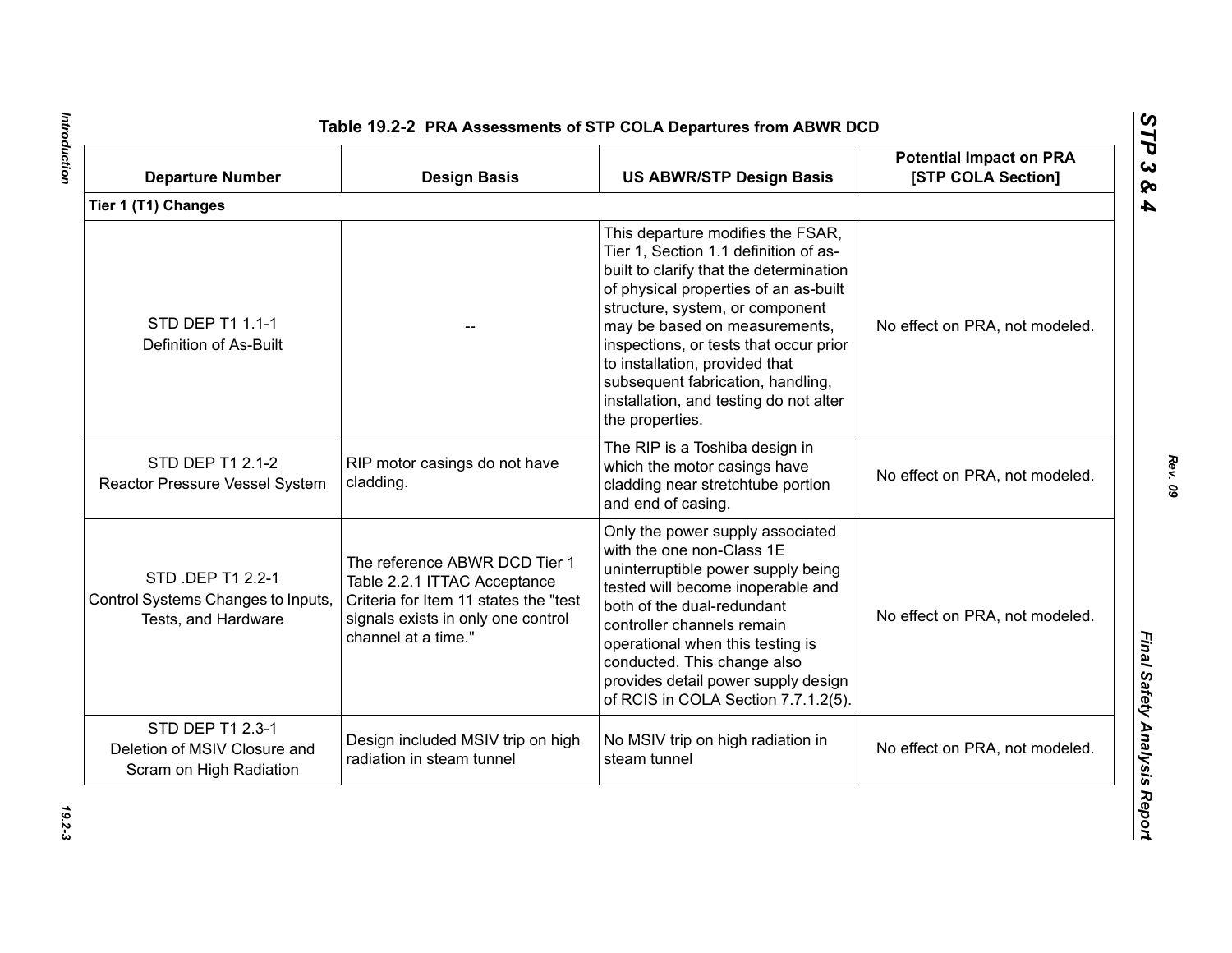| <b>Departure Number</b>                                                         | <b>Design Basis</b>                                                                                                                                                                             | <b>US ABWR/STP Design Basis</b>                                                                                                                                                                       | <b>Potential Impact on PRA</b><br>[STP COLA Section]                                                                                                                                                                                                                                                                                              |
|---------------------------------------------------------------------------------|-------------------------------------------------------------------------------------------------------------------------------------------------------------------------------------------------|-------------------------------------------------------------------------------------------------------------------------------------------------------------------------------------------------------|---------------------------------------------------------------------------------------------------------------------------------------------------------------------------------------------------------------------------------------------------------------------------------------------------------------------------------------------------|
| STD DEP T1 2.4-1<br>Residual Heat Removal System and<br>Spent Fuel Pool Cooling | The ABWR has two RHR loops<br>connected to the Fuel Pool Cooling<br>and Cleanup System (FPCCS) with<br>normally closed interties to permit<br>supplemental cooling during<br>refueling outages. | The current design has three RHR<br>loops connected to the FPCCS with<br>normally closed interties to permit<br>additional supplemental cooling<br>during refueling outages to reduce<br>outage time. | Increasing the number of RHR<br>loops connected to FPCCS from<br>two to three is judged to have a<br>negligible impact on CDF. It is an<br>improvement in outage<br>management control for the spent<br>fuel cooling system. [See 19L.6.5,<br>19L.6.6 19L.8, 19L.9, Table 19L-9,<br>19Q.4.1, 19Q.4.2, 19Q.7.6,<br>19Q.7.7.1]                      |
| STD DEP T1 2.4-2<br>Feedwater Line Break Mitigation                             | For feedwater line break, feedwater<br>flow assumed to be unavailable<br>when hotwell inventory depleted, no<br>automatic isolation feedwater flow.                                             | Class 1E Breakers to trip<br>condensate pumps required based<br>on containment pressure analysis<br>from feedwater Line break.                                                                        | No effect on PRA, not modeled.<br>Feedwater line break mitigation not<br>specifically modeled.                                                                                                                                                                                                                                                    |
| STD DEP T1 2.4-3<br><b>RCIC Turbine/Pump</b>                                    | RCIC-Terry type turbine                                                                                                                                                                         | RCIC integrated pump and turbine                                                                                                                                                                      | The new RCIC system has been<br>designed for operation with fewer<br>support systems than the previous<br>design. This reduction of<br>operational dependencies is<br>expected to improve reliability. No<br>changes, other than editorial, to the<br>PRA. [See 19.3, 19.9.12, 19.9.30,<br>19.11, 19.13, 19K.3, 19K.11.1, 19K<br>Tables, 19M.6.3] |

*19.2-4*

*Rev. 09*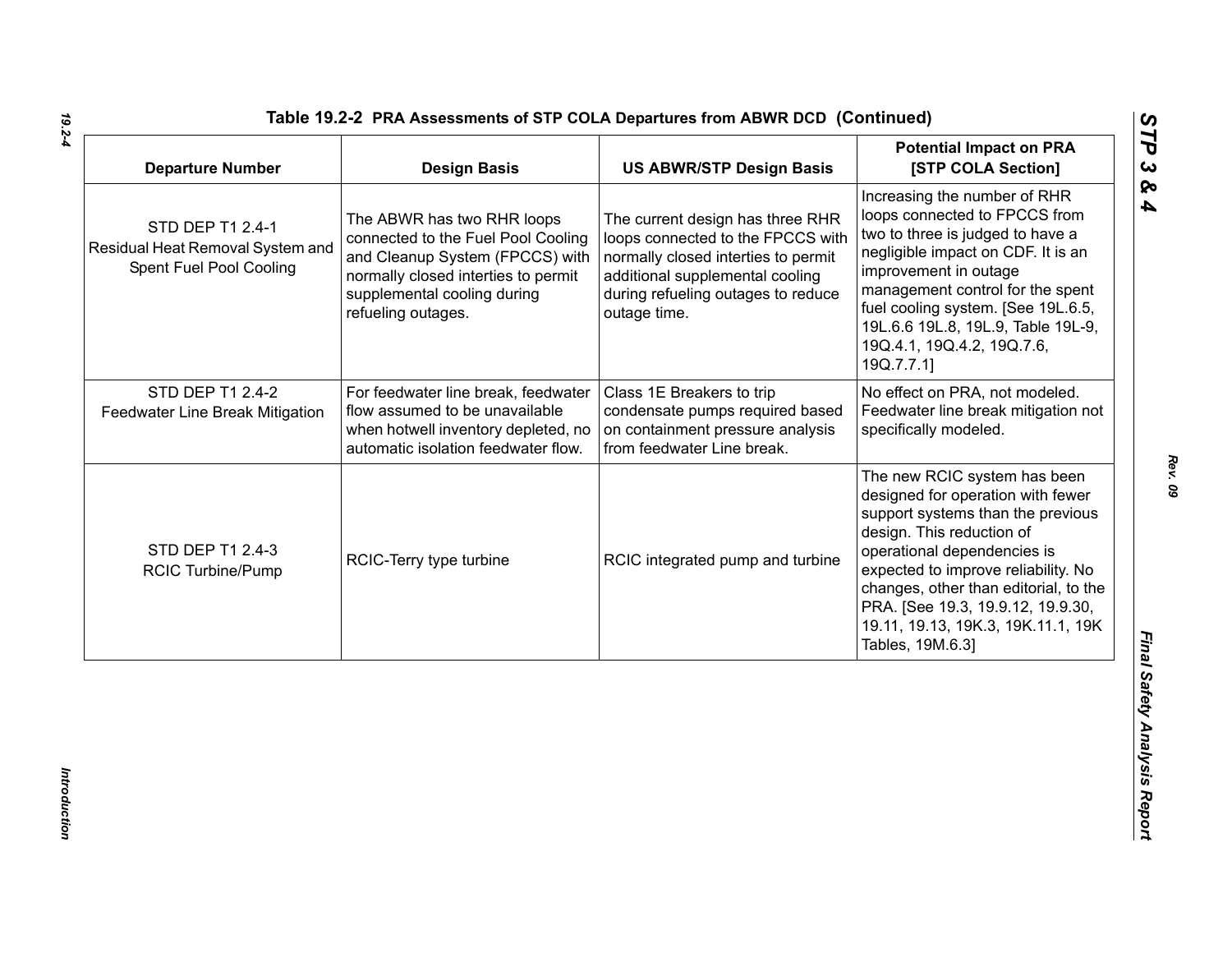| <b>Departure Number</b>                                                | <b>Design Basis</b>                                                                                                                                                                                                                                                                                                                                                                                                          | <b>US ABWR/STP Design Basis</b>                                                                                                                                                                                                                                                                                                                                                                                                                                                                                                                  | <b>Potential Impact on PRA</b><br>[STP COLA Section]                                                                       |
|------------------------------------------------------------------------|------------------------------------------------------------------------------------------------------------------------------------------------------------------------------------------------------------------------------------------------------------------------------------------------------------------------------------------------------------------------------------------------------------------------------|--------------------------------------------------------------------------------------------------------------------------------------------------------------------------------------------------------------------------------------------------------------------------------------------------------------------------------------------------------------------------------------------------------------------------------------------------------------------------------------------------------------------------------------------------|----------------------------------------------------------------------------------------------------------------------------|
| STD DEP T1 2.4-4<br>RHR, HPCF and RCIC<br>Turbine/Pump NPSH            | The original DCD provided a value<br>of 50% for debris blockage of the<br>suction strainers for purposes of<br>assuring adequate net positive<br>suction head (NPSH) margin for the<br>residual heat removal (RHR)<br>system, the high pressure core<br>flooder (HPCF) system, and the<br>reactor core isolation cooling<br>(RCIC) system. This value was<br>based on Regulatory Guide 1.82<br>Revision 0.                   | The design basis for the suction<br>strainers for STP 3&4 has been<br>updated to RG 1.82 Rev. 3, which<br>does not use the 50% blockage<br>criterion, but rather provides<br>guidance for mechanistically<br>determining debris head loss across<br>pump suction strainers.<br>This approach is an improvement in<br>that it uses a mechanistic evaluation<br>for debris blockage and not an<br>assumed value, thus providing a<br>better representation of the debris<br>blockage for purposes of the<br>required NPSH margin<br>determination. | No change to the ABWR PRA, no<br>change in function or failure data.                                                       |
| STP DEP T1 2.5-1                                                       | ABWR DCD discusses storage of<br>new fuel in the New Fuel Vault.                                                                                                                                                                                                                                                                                                                                                             | Departure removes fuel racks from<br>the New Fuel Vault and states that<br>new fuel will be stored in the Spent<br>Fuel Pool.                                                                                                                                                                                                                                                                                                                                                                                                                    | No effect on the PRA, not modeled.                                                                                         |
| STD DEP T1 2.10-1<br>Addition of<br><b>Condensate Booster</b><br>Pumps | The function of the CFS is to<br>receive condensate from the<br>condenser hotwells, supply<br>condensate to the Condensate<br>Purification System (CPS), and<br>deliver feedwater to the reactor.<br>Condensate is pumped from the<br>main condenser hotwell by the<br>condensate pumps, and passes<br>through the low pressure feedwater<br>heaters to the feedwater pumps.<br>(reference DCD Tier 1 Section<br>$2.10.2$ ). | The function of the CFS is to<br>receive condensate from the<br>condenser hotwells, supply<br>condensate to the CPS, and deliver<br>feedwater to the reactor.<br>Condensate is pumped from the<br>main condenser hotwell by the<br>condensate pumps, through the<br>CPS to the condensate booster<br>pumps, and passes through the low<br>pressure feedwater heaters to the<br>feedwater pumps.                                                                                                                                                  | No direct affect on the PRA.<br>editorial change to the PRA to<br>reflect the addition of the<br>condensate booster pumps. |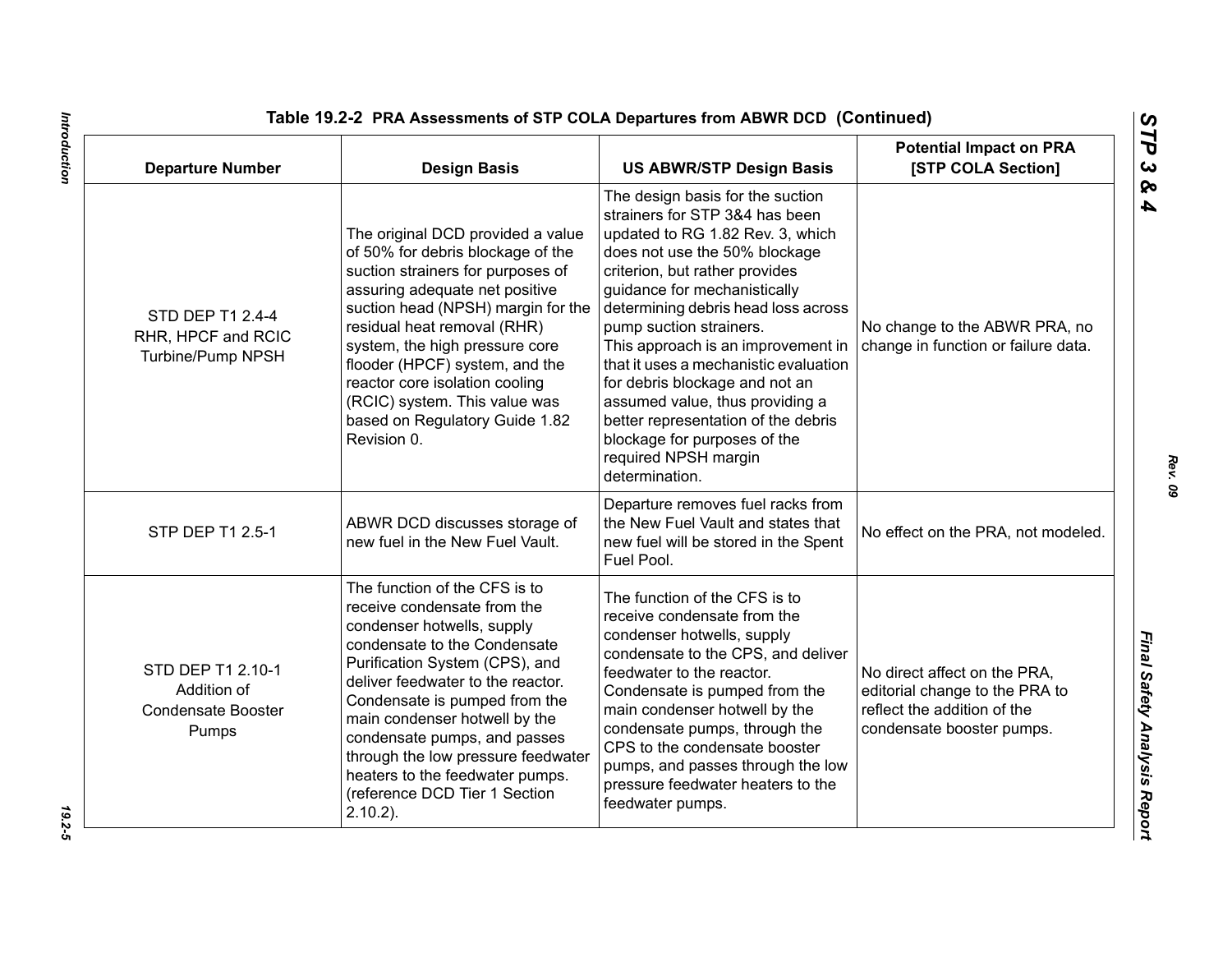| <b>Departure Number</b>                                                                        | <b>Design Basis</b>                                                                                                                                    | <b>US ABWR/STP Design Basis</b>                                                                                                                                                                                                                                                                                                                                                                    | <b>Potential Impact on PRA</b><br>[STP COLA Section]                |
|------------------------------------------------------------------------------------------------|--------------------------------------------------------------------------------------------------------------------------------------------------------|----------------------------------------------------------------------------------------------------------------------------------------------------------------------------------------------------------------------------------------------------------------------------------------------------------------------------------------------------------------------------------------------------|---------------------------------------------------------------------|
| STD DEP T1 2.12-1<br><b>Electrical Breaker/Fuse</b><br>Coordination and Low Voltage<br>Testing | <b>Electrical Power distribution</b><br>interrupting devices are coordinated<br>such that the interrupting device<br>closest to the fault opens first. | The description of interruption<br>device coordination has been<br>modified to include acceptable<br>industry practice with standards and<br>codes (e.g. IEEE 141, IEEE 242,<br>etc). Change is made to address the<br>exception to DCD Tier 1<br>requirements for circuits feeding<br>small loads in circuits with standard<br>size breakers/fuses for use in 120<br>Vac and 125Vdc panel boards. | No effect on PRA, not modeled.                                      |
| STD DEP T1 2.12-2<br><b>I&amp;C Power Divisions</b>                                            | Three Divisions of Safety-Related<br>Interruptible Instrument Power<br>(Division I, II, and III)                                                       | Four divisions of Safety-Related<br>Interruptible Instrument Power<br>(Division I, II, III, and IV) Division IV<br>powered from Division II 480V<br>MCC. Division IV power supplied to<br>the safety-related Distributed<br>Control and Information System<br>(DCIS) Division IV                                                                                                                   | No effect on the PRA, not modeled.<br>[See 19L.6.6, 19Q.4.4]        |
| STD DEP T1 2.14-1<br>Hydrogen Recombiner<br>Requirements<br>Elimination                        | Contains two redundant hydrogen<br>recombiners and safety related<br>oxygen/hydrogen analyzers.                                                        | Hydrogen recombiners are<br>eliminated and Hydrogen and<br>Oxygen analyzers are maintained,<br>however downgraded to nonsafety<br>related.                                                                                                                                                                                                                                                         | No effect on PRA, not modeled.<br>[See 19A, 19B, 19E, 19M]          |
| STD DEP T1 2.15-1<br>Radwaste Building Reclassification                                        | The radwaste building structure is<br>Seismic Category I.                                                                                              | The radwaste building structure is<br>not classified as Seismic Category I<br>consistent with the design for<br>previous nuclear plants and<br>Regulatory Guide 1.143, Rev. 2.                                                                                                                                                                                                                     | No effect on PRA, not modeled.<br>Editorial changes [See 19.4, 19H] |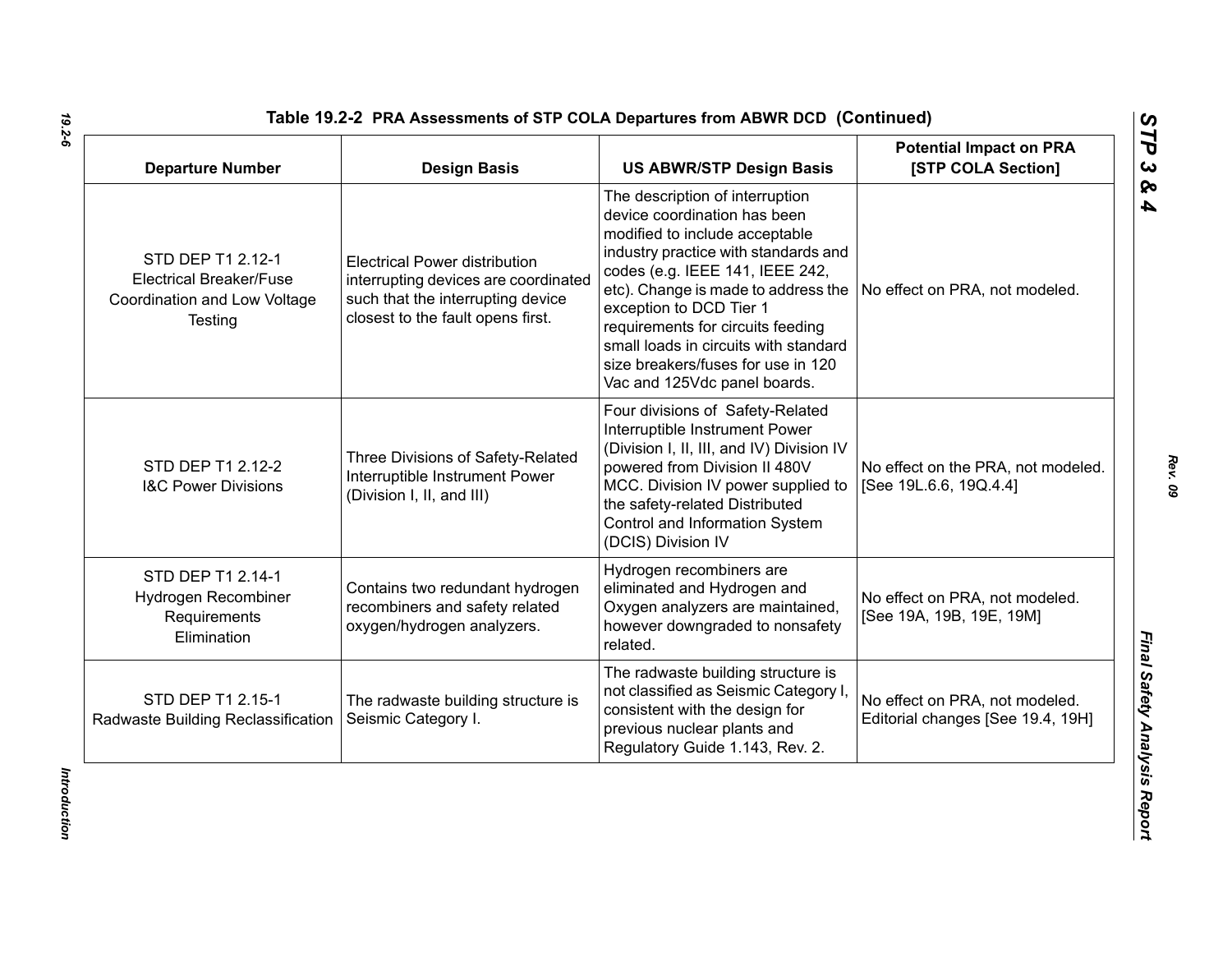| <b>ABWR DCD Tier 1 Subsection</b><br>2.15.5 describes the operation and<br>No direct effect on the PRA, not<br>setting of the Reactor Building<br>STD DEP T1 2.15-2<br>Safety-Related DG HVAC System<br>This departure revises the DG<br>to control temperature in the diesel<br>engine room maximum temperature<br>Diesel Generator Supplemental<br>limit during DG operation to 60° C.<br>generator (DG) engine rooms<br>Cooling<br>during DG operation and states the<br>maximum temperature limit in the<br>room is 50° C.<br>the instrument fault trees and<br>The ABWR DCD inconsistently<br>The current design limits the<br>describes an ESF architecture that<br>application of the dual train SLU<br>sometimes applies a dual train SLU<br>architecture of the limited set of ESF<br>Appendix 19D fault trees and<br>structure for all ESF functions, while<br>functions. It also allows Remote<br>Appendix 19N CCF. Other than<br>at other times applies it to a very<br>STD DEP T1 3.4-1<br>DLCs to perform some control logic<br>nomenclature changes for the<br>limited set of ESF functions. The<br>functions. It also replaces the<br>Safety-Related I&C Architecture<br>ABWR DCD also describes RMUs<br>concept of CMUs in the control<br>as strictly processing input and<br>room with Voter Logic Units (VLUs)<br>No change to the results or<br>output signals, while CMUs (Control<br>in the control room that perform all<br>conclusions of the PRA were<br>Room Multiplexing Units) strictly<br>of the 2-out-of-4 voting trip logic.<br>perform logic control. | <b>Departure Number</b> | <b>Design Basis</b> | <b>US ABWR/STP Design Basis</b> | <b>Potential Impact on PRA</b><br>[STP COLA Section]                                                                                                                                                                                                                                                                                        |
|---------------------------------------------------------------------------------------------------------------------------------------------------------------------------------------------------------------------------------------------------------------------------------------------------------------------------------------------------------------------------------------------------------------------------------------------------------------------------------------------------------------------------------------------------------------------------------------------------------------------------------------------------------------------------------------------------------------------------------------------------------------------------------------------------------------------------------------------------------------------------------------------------------------------------------------------------------------------------------------------------------------------------------------------------------------------------------------------------------------------------------------------------------------------------------------------------------------------------------------------------------------------------------------------------------------------------------------------------------------------------------------------------------------------------------------------------------------------------------------------------------------------------------------------------------------------------------------|-------------------------|---------------------|---------------------------------|---------------------------------------------------------------------------------------------------------------------------------------------------------------------------------------------------------------------------------------------------------------------------------------------------------------------------------------------|
|                                                                                                                                                                                                                                                                                                                                                                                                                                                                                                                                                                                                                                                                                                                                                                                                                                                                                                                                                                                                                                                                                                                                                                                                                                                                                                                                                                                                                                                                                                                                                                                       |                         |                     |                                 | explicitly modeled. Equipment will<br>be qualified for the environment. DG<br>control panels are cooled by reactor<br>building HVAC in separate rooms<br>and are not affected by this change.                                                                                                                                               |
| 19QC]                                                                                                                                                                                                                                                                                                                                                                                                                                                                                                                                                                                                                                                                                                                                                                                                                                                                                                                                                                                                                                                                                                                                                                                                                                                                                                                                                                                                                                                                                                                                                                                 |                         |                     |                                 | A review was performed to assess<br>the new proposed design effect on<br>common cause failures of the I&C<br>system described in the Chapter 19<br>functions modeled, no changes to<br>the PRA I&C models were made.<br>identified as a result of this review.<br>[See 19.1, 19.3, 19.7, 19.8, 19.9.8,<br>19.11, 19K Tables, 19M, 19N, 19Q, |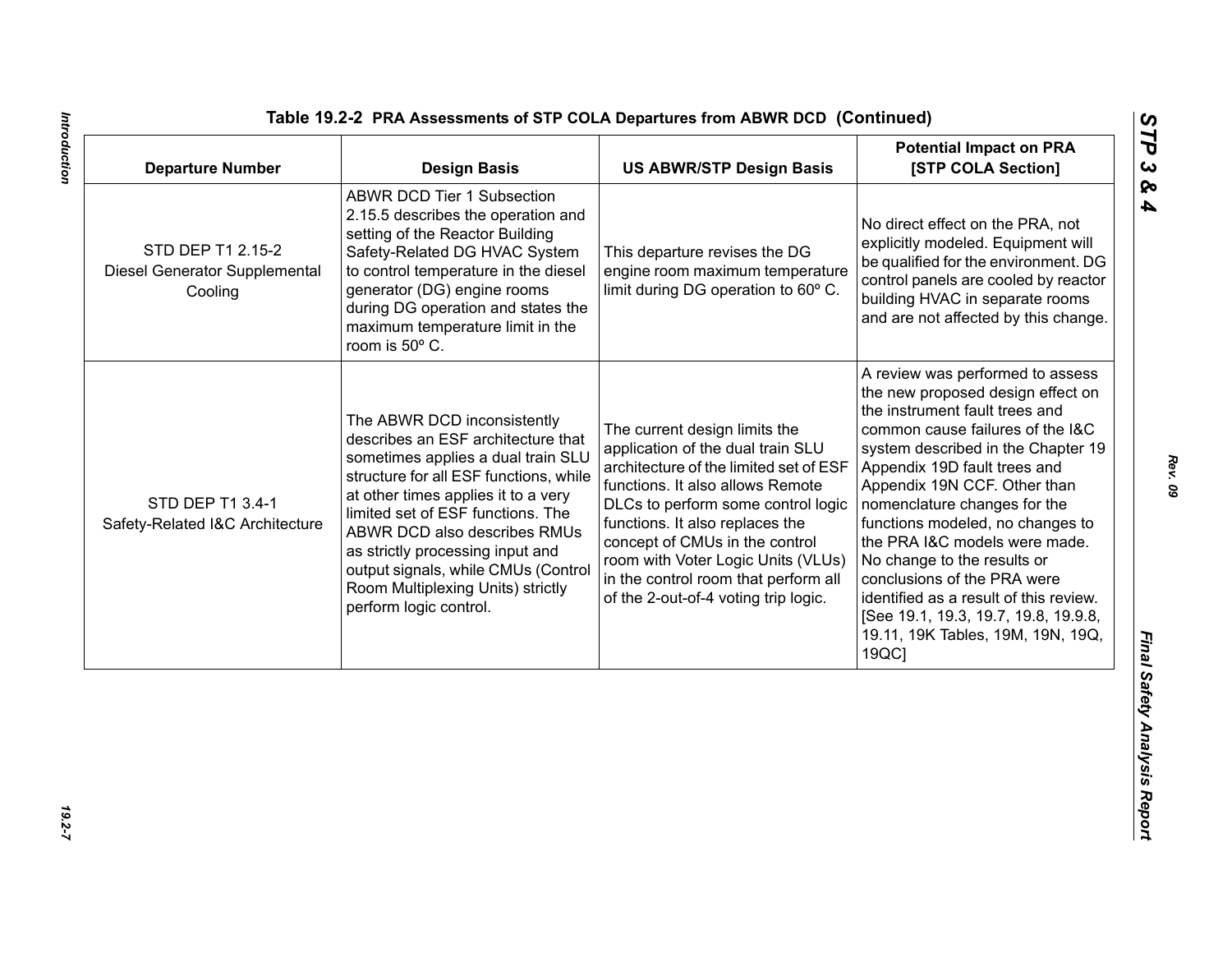| <b>Departure Number</b>                      | <b>Design Basis</b>                                                                                                                                                            | <b>US ABWR/STP Design Basis</b>                                                                                                                                                                                                                                                                                                                                                                                                                                                                                                                                                                                                                         | <b>Potential Impact on PRA</b><br>[STP COLA Section]                                                                                                                                                                           |
|----------------------------------------------|--------------------------------------------------------------------------------------------------------------------------------------------------------------------------------|---------------------------------------------------------------------------------------------------------------------------------------------------------------------------------------------------------------------------------------------------------------------------------------------------------------------------------------------------------------------------------------------------------------------------------------------------------------------------------------------------------------------------------------------------------------------------------------------------------------------------------------------------------|--------------------------------------------------------------------------------------------------------------------------------------------------------------------------------------------------------------------------------|
| STP DEP T1 5.0-1<br><b>Site Parameters</b>   | Site parameters were chosen to<br>bound most potential US sites.                                                                                                               | The design basis flood level is<br>based on a main cooling reservoir<br>failure. The maximum precipitation<br>rate for rainfall is increased from<br>49.3 cm/hr to 50.3 cm/hr based on<br>meteorology studies. The humidity<br>as measured from wet bulb<br>temperature has been increased.<br>The STP site does not satisfy the<br>minimum shear wave velocity of<br>305 m/s (1000 ft/s). The shear wave<br>velocity varies horizontally within a<br>soil strata and vertically with depth.<br>A site-specific soil structure<br>interaction (SSI) analysis has been<br>performed to confirm that the site<br>specific SSI is bound by the DCD<br>SSI. | The design basis external flood is<br>included in the PRA. [See 19.3,<br>19.8, 19.9, 19.11, 19.13, 19K, 19Q,<br>and 19R]. The humidity,<br>precipitation rate, and shear wave<br>velocity exceptions do not affect the<br>PRA. |
|                                              | Tier 2 (T2) Changes Affecting Technical Specifications, Prior NRC Approval Required                                                                                            |                                                                                                                                                                                                                                                                                                                                                                                                                                                                                                                                                                                                                                                         |                                                                                                                                                                                                                                |
| STD DEP 6.2-2<br><b>Containment Analysis</b> | DCD assumptions resulted in<br>potentially non-conservative<br>calculated containment temperature<br>and pressure responses following a<br>feedwater line or steam line break. | Design assumptions for Feedwater<br>Line Break (FWLB) have been<br>updated. ANSI/ANS 5.1 1979 sets<br>forth methods for calculating decay<br>heat power from fission products,<br>U239 and Np239 following<br>shutdown of light water reactors.                                                                                                                                                                                                                                                                                                                                                                                                         | No effect on the PRA, not modeled.                                                                                                                                                                                             |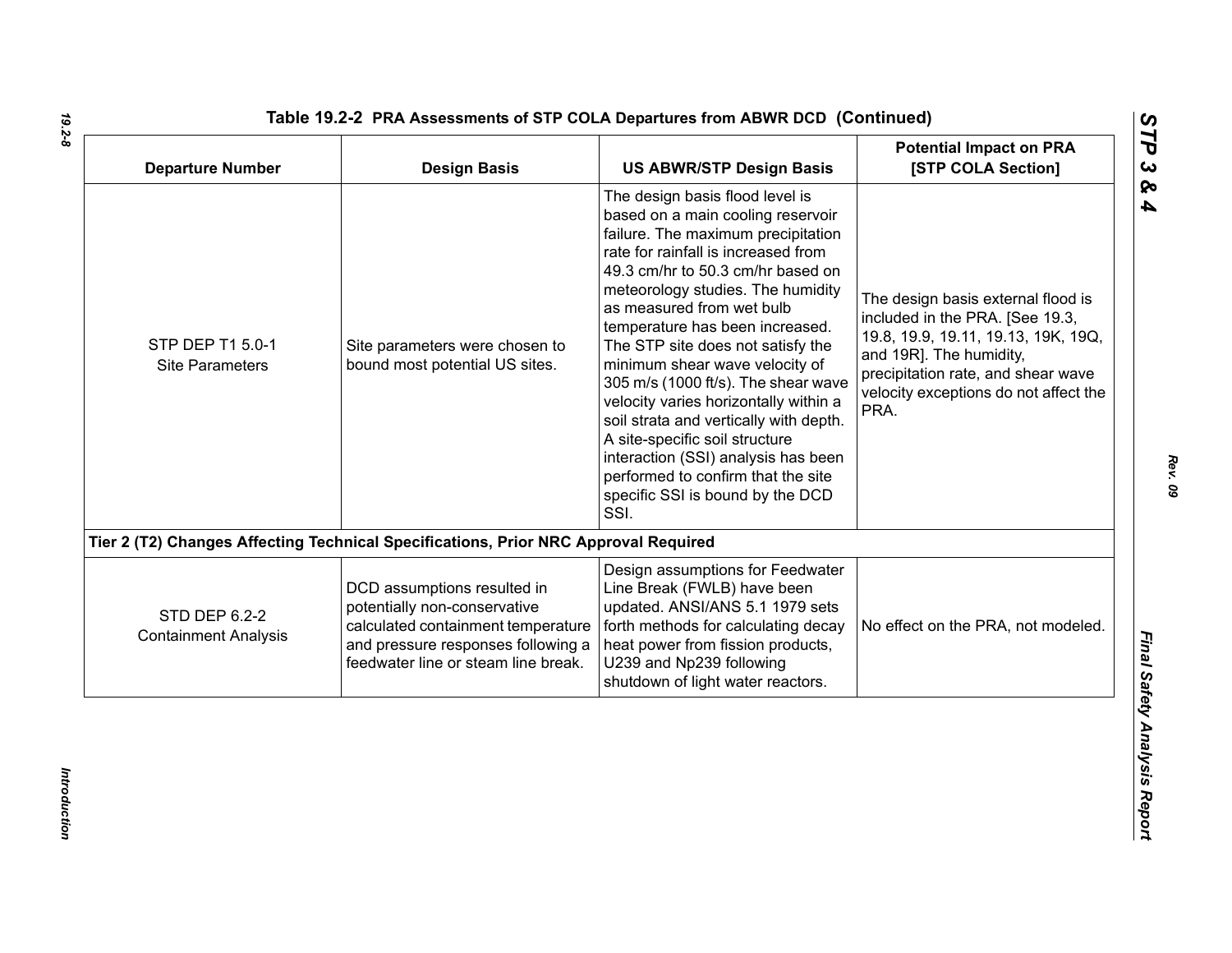| <b>Departure Number</b>                                                         | <b>Design Basis</b>                                                                                                                                                                                     | Table 19.2-2 PRA Assessments of STP COLA Departures from ABWR DCD (Continued)<br><b>US ABWR/STP Design Basis</b>                                                                                                                                                                          | <b>Potential Impact on PRA</b><br>[STP COLA Section] |
|---------------------------------------------------------------------------------|---------------------------------------------------------------------------------------------------------------------------------------------------------------------------------------------------------|-------------------------------------------------------------------------------------------------------------------------------------------------------------------------------------------------------------------------------------------------------------------------------------------|------------------------------------------------------|
| STD DEP 7.3-12<br>Leak Detection and Isolation<br><b>System Sump Monitoring</b> |                                                                                                                                                                                                         | Technical Specification 3.4.3 (LCO,<br>Actions B.1 and B.2, SR 3.4.3.1)<br>and its associated Bases<br>(Applicable Safety Analysis, LCO,<br>Actions B.1 and B.2) are changed to<br>show the new leakage values and<br>the addition of an "increase in<br>unidentified leakage" parameter. | No effect on the PRA, not modeled.                   |
| STD DEP 7.3-17<br><b>ADS Electrical Interface</b>                               |                                                                                                                                                                                                         | This change clarifies that the control<br>logic is only performed in Division I,<br>II, and III, conforming with the three<br>divisions of ECCS, however sensor<br>signals come from all four divisions.                                                                                  | No change to the PRA.<br>Clarification to text.      |
| <b>STD DEP 7.5-1</b><br>Post-Accident Monitoring (Drywell<br>Pressure)          | The details of the Post Accident<br>Monitoring System (PAM) and Post<br>Accident Sampling System (PAS)<br>do not fully comply with subsequent<br>regulatory updated requirements<br>related to RG 1.97. | The PAM and PAS will be designed<br>to fully comply with RG 1.97.                                                                                                                                                                                                                         | No effect on the PRA, not modeled.                   |
| STD DEP 7.7-10<br>Control Rod Drive Control System<br>Interface                 |                                                                                                                                                                                                         | The CRT display is replaced with<br>the RCIS Dedicated Operator<br>Interface, a flat panel touch screen.<br>A discussion of the RAPI enforcing<br>rod blocks based upon signals<br>external and internal to the system<br>is added.                                                       | No effect on the PRA, not modeled.                   |
| <b>STD DEP 7.7-18</b><br><b>RCIS Operator Interface</b>                         |                                                                                                                                                                                                         | New annunciation (alarms) for the<br>RCIS - Rod insert block and RWM<br>Trouble. Some status information is<br>now shown on MCRP display. Logic<br>and control actions available on the<br>Dedicated Operator's Panel.                                                                    | No change to the PRA.<br>Clarification to text.      |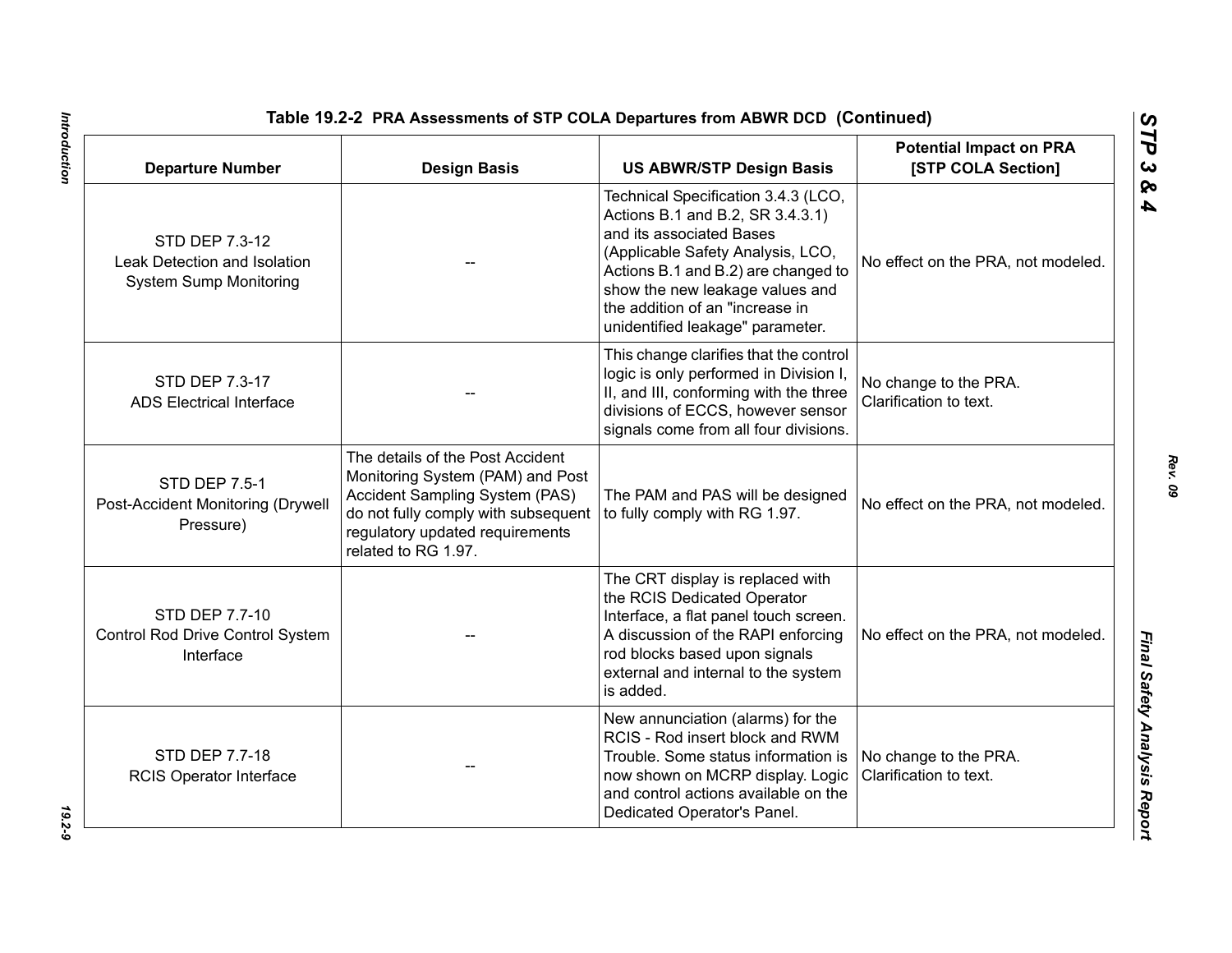| <b>Departure Number</b>                                                     | <b>Design Basis</b>                                      | <b>US ABWR/STP Design Basis</b>                                                                                                                                                                                                                                                                                                                                                                                                                                                                        | <b>Potential Impact on PRA</b><br>[STP COLA Section]                                                                                                                                                                                                                                                                                                                                                                                                                                                                                   |
|-----------------------------------------------------------------------------|----------------------------------------------------------|--------------------------------------------------------------------------------------------------------------------------------------------------------------------------------------------------------------------------------------------------------------------------------------------------------------------------------------------------------------------------------------------------------------------------------------------------------------------------------------------------------|----------------------------------------------------------------------------------------------------------------------------------------------------------------------------------------------------------------------------------------------------------------------------------------------------------------------------------------------------------------------------------------------------------------------------------------------------------------------------------------------------------------------------------------|
| STD DEP 8.3-1<br>Plant Medium Voltage Electrical<br>System Design           | Only 6.9kV; ESF busses fed directly<br>from UAT and RAT. | Two medium voltage systems 13.8<br>kV/4.6 kV. PG buses changed to<br>13.8 kV. Class 1E and PIP buses<br>changed to 4.16 kV. Class 1E<br>4.16kV still fed directly from Unit<br>Auxiliary Transformers (UATs). Two<br><b>Reserve Auxiliary Transformers</b><br>(RATs). 13.8 kV Combustion<br>Turbine Generator with increased<br>rating (20 Mwe). Emergency Diesel<br>Generator changed to 4.16 kV,<br>rating increased to 7200 kW. Larger<br>RATs and UATs. Larger capacity<br>Main Power Transformer. | A delta-PRA assessment was<br>performed using system fault trees<br>on Figures 19D6.11, 12, & 13. The<br>only change other than editorial to<br>the fault trees is the addition of<br>several breakers from the 13.8 kV<br>CTG to the 4.16kV Class 1E buses<br>and 4.16kV PIP buses. Changes<br>incorporated into various sections of<br>Chapter 19 that refer to the<br>condensate pump and condensate<br>booster pump being able to connect<br>to CTG. [See 19.3, 19.7.3, 19.11,<br>19B, 19K Tables, 19L.8, and Table<br>19L-9, 19Q] |
| STP DEP 8.3-3<br>Electrical Site-Specific Power and<br><b>Other Changes</b> |                                                          | Site specific changes include diesel<br>generator loading calculations for<br>sizing and drawing single lines to<br>add site-specific power centers and<br>motor control centers.                                                                                                                                                                                                                                                                                                                      | No change to the PRA.<br>Clarification to text.                                                                                                                                                                                                                                                                                                                                                                                                                                                                                        |
|                                                                             |                                                          |                                                                                                                                                                                                                                                                                                                                                                                                                                                                                                        |                                                                                                                                                                                                                                                                                                                                                                                                                                                                                                                                        |

*19.2-10*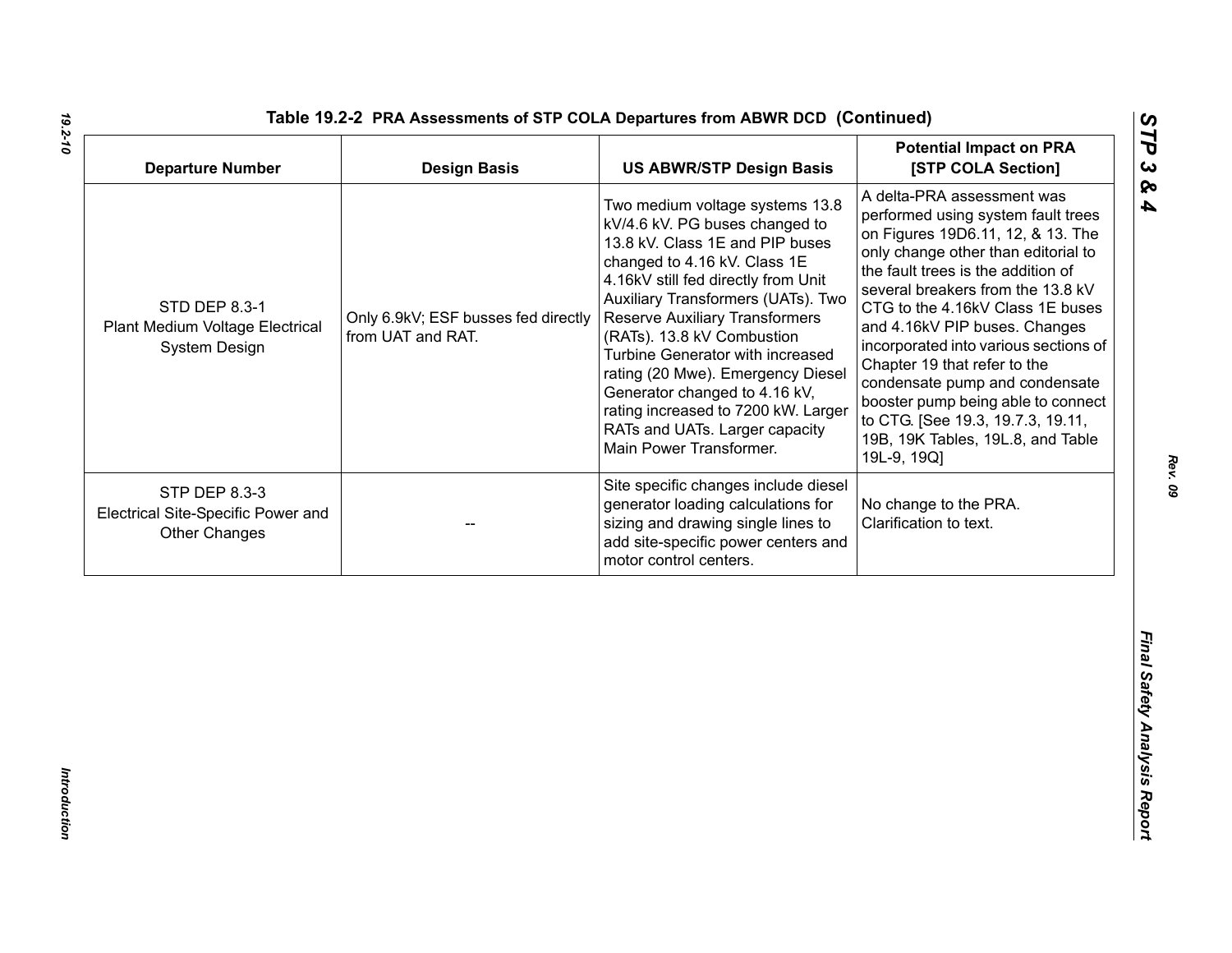| <b>Departure Number</b>                                                        | <b>Design Basis</b>                                                                                                                                                                                                                                                                                                                                                                                                                                                                                           | <b>US ABWR/STP Design Basis</b>                                                                                                                                                                                                                                                                                                                                                                                                                                                      | <b>Potential Impact on PRA</b><br>[STP COLA Section]                                                                                                               |
|--------------------------------------------------------------------------------|---------------------------------------------------------------------------------------------------------------------------------------------------------------------------------------------------------------------------------------------------------------------------------------------------------------------------------------------------------------------------------------------------------------------------------------------------------------------------------------------------------------|--------------------------------------------------------------------------------------------------------------------------------------------------------------------------------------------------------------------------------------------------------------------------------------------------------------------------------------------------------------------------------------------------------------------------------------------------------------------------------------|--------------------------------------------------------------------------------------------------------------------------------------------------------------------|
| STD DEP 10.4-5<br>Condensate and Feedwater System   FW Pumps operating. If one | 3 Variable Speed (ASD driven)<br>Reactor FW Pumps (booster and<br>main pump), 33-67% NBR capacity<br>and a Flow Control Valve in HP<br>Heater Bypass line for<br>startup/shutdown reactor level<br>control. Normal rated power<br>operation is with all 3 MD Reactor<br>operating Reactor Feedwater Pump<br>trips, the other 2 operating reactor<br>FW pumps must increase speed<br>and discharge flows to maintain<br>rated power operation. FWCS<br>design for DCD is based upon<br>above FW system design. | 4 Variable Speed (ASD driven)<br>Reactor FW Pumps and 4<br>condensate booster pumps, Low<br>Flow Control Valve that provides for<br>level control during<br>startup/shutdown. Normal rated<br>power operation is with 3 MD<br>Reactor FW Pumps operating and<br>one in auto standby. If one<br>operating Reactor FW Pump trips,<br>the Reactor FW Pump in auto start<br>is not successful, automatic power<br>reduction (by recirculation runback)<br>occurs to avoid reactor scram. | No direct effect on the PRA,<br>editorial change to the PRA to<br>reflect the addition of the<br>condensate booster pumps. [See<br>19.1, 19.3, 19.9, 19L, and 19Q] |
|                                                                                |                                                                                                                                                                                                                                                                                                                                                                                                                                                                                                               |                                                                                                                                                                                                                                                                                                                                                                                                                                                                                      |                                                                                                                                                                    |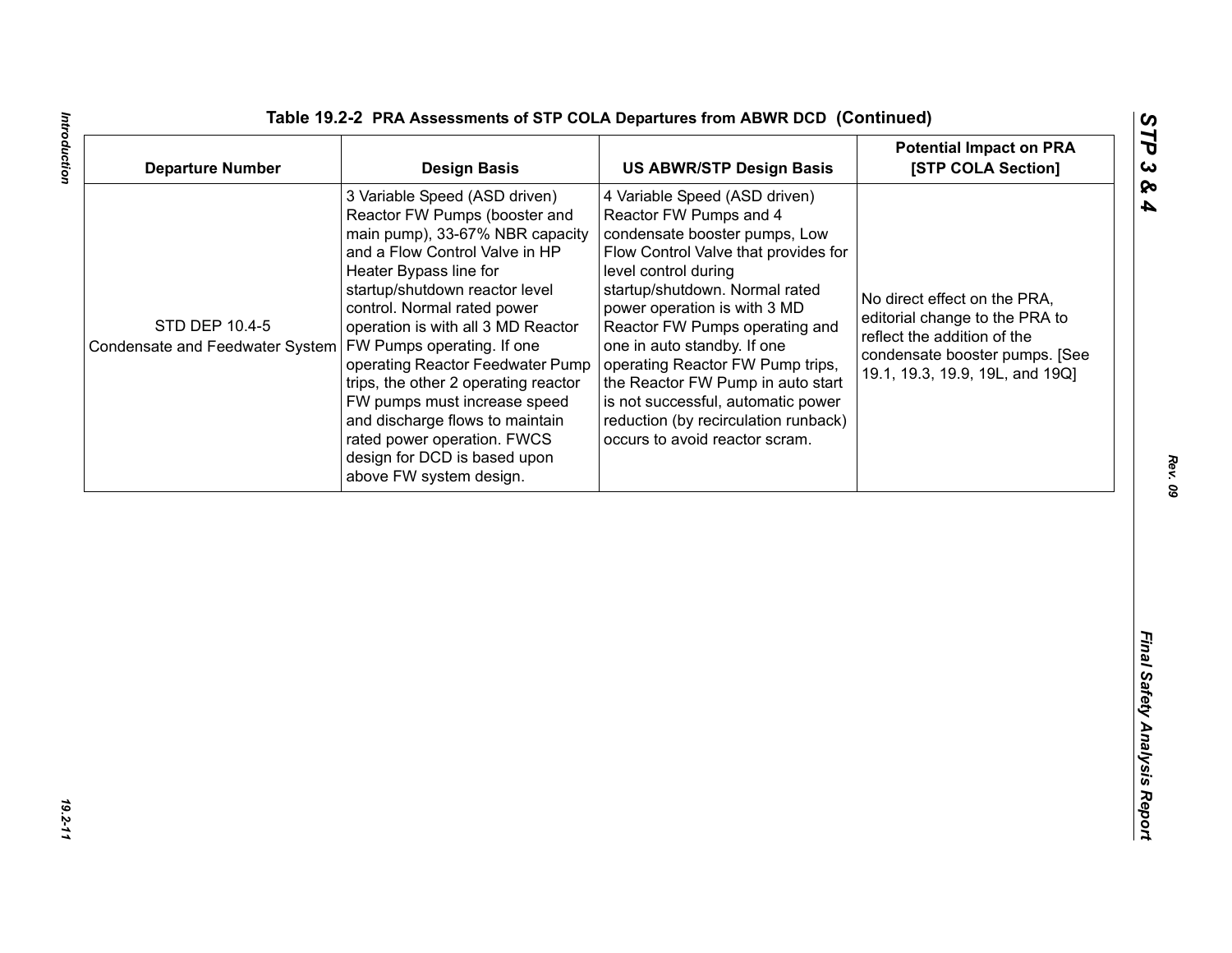| <b>Departure Number</b>                           | <b>Design Basis</b>                                                                              | <b>US ABWR/STP Design Basis</b>                                                                                                                                                                                                                                                                                                                                                                                                                                                                                                                                                                                                                                                                                                                                  | <b>Potential Impact on PRA</b><br>[STP COLA Section]                                                                                  |
|---------------------------------------------------|--------------------------------------------------------------------------------------------------|------------------------------------------------------------------------------------------------------------------------------------------------------------------------------------------------------------------------------------------------------------------------------------------------------------------------------------------------------------------------------------------------------------------------------------------------------------------------------------------------------------------------------------------------------------------------------------------------------------------------------------------------------------------------------------------------------------------------------------------------------------------|---------------------------------------------------------------------------------------------------------------------------------------|
|                                                   | Tier 2 (T2) Changes Requiring Prior NRC Approval (Other than Affecting Technical Specifications) |                                                                                                                                                                                                                                                                                                                                                                                                                                                                                                                                                                                                                                                                                                                                                                  |                                                                                                                                       |
| STD DEP 3B-2<br><b>Revised Pool Swell</b>         |                                                                                                  | The COL applicant no longer has<br>access to the analytical codes<br>described in DCD Section 3B<br>Reference 14, and an alternate<br>method is used to perform the<br>revised pool swell analysis. This<br>alternate method utilizes a<br>calculation approach that is similar<br>to the DCD approach; however, it<br>uses some different assumptions<br>and different analytical software for<br>implementation of the analysis. The<br>use of this alternate method to<br>assess the pool swell results for the<br>changes in the containment<br>pressure response provides<br>accurate results that are used as<br>input for the wetwell internals<br>design, and assures that these<br>components will be adequately<br>designed for the appropriate loads. | No effect on the PRA. The change<br>modifies an analysis method used<br>in containment design.                                        |
| Tier 2 (T2) Changes                               |                                                                                                  |                                                                                                                                                                                                                                                                                                                                                                                                                                                                                                                                                                                                                                                                                                                                                                  |                                                                                                                                       |
| <b>STD DEP 1.1-1</b><br>Type of License Required  | ABWR DCD was submitted for<br>Design Certification.                                              | The COLA is submitted to receive a<br>Class 103 Combined License under<br>10 CFR 52.                                                                                                                                                                                                                                                                                                                                                                                                                                                                                                                                                                                                                                                                             | No effect on the PRA, not modeled.                                                                                                    |
| <b>STP DEP 1.1-2</b><br>Dual Units at STP 3 and 4 | Single Unit site.                                                                                | Dual Unit site with common fire<br>protection system.                                                                                                                                                                                                                                                                                                                                                                                                                                                                                                                                                                                                                                                                                                            | No direct effect on the PRA,<br>editorial changes for fire protection<br>system [See Chapter 191.3.1, 19L.8,<br>19M.6.3, and 19Q.4.4] |

Introduction *Introduction*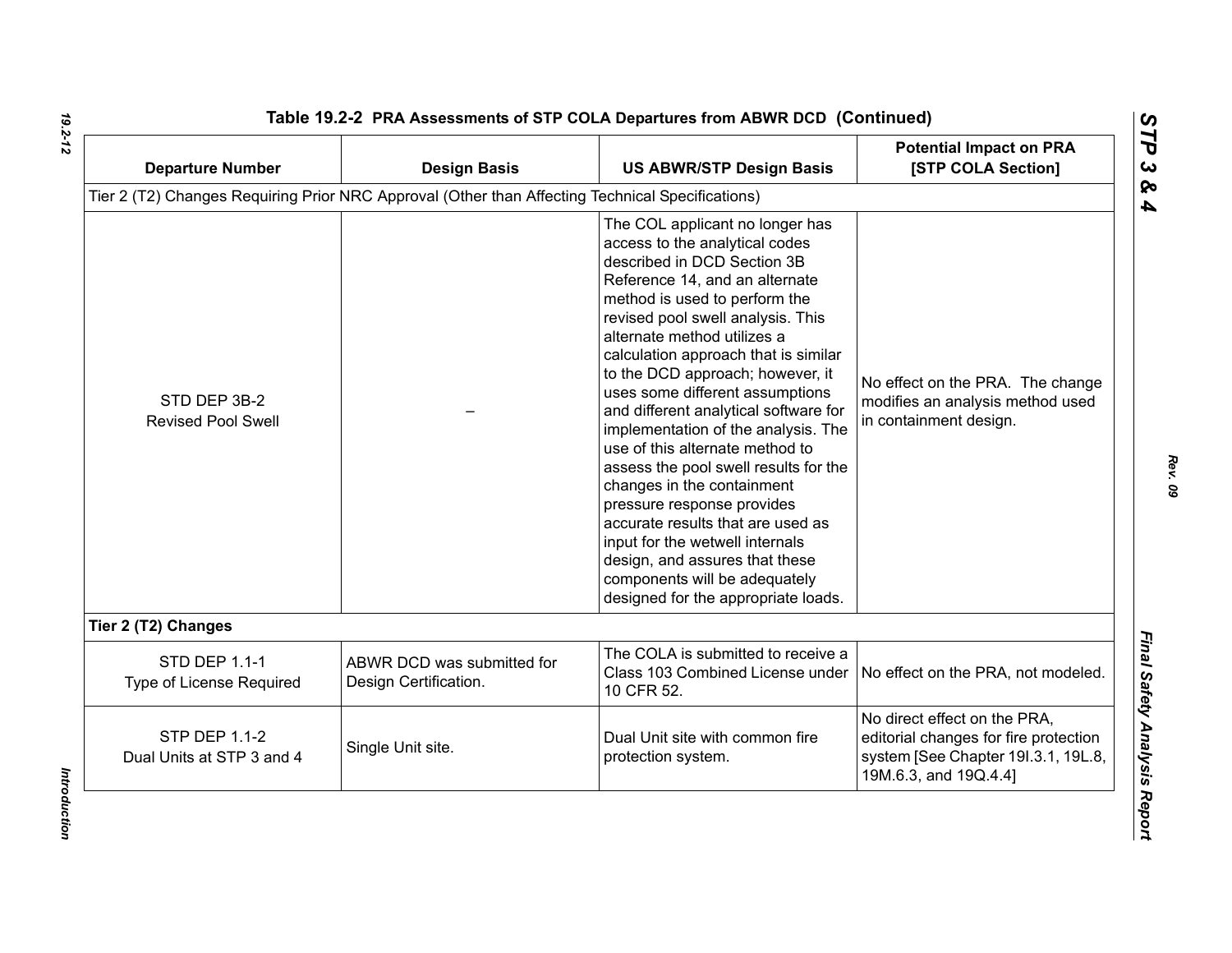| Table 19.2-2 PRA Assessments of STP COLA Departures from ABWR DCD (Continued)                                 |                                                                                                                               |                                                                                                                                                                                                                                                                                                                                              |                                                                                                                                                                                                             |
|---------------------------------------------------------------------------------------------------------------|-------------------------------------------------------------------------------------------------------------------------------|----------------------------------------------------------------------------------------------------------------------------------------------------------------------------------------------------------------------------------------------------------------------------------------------------------------------------------------------|-------------------------------------------------------------------------------------------------------------------------------------------------------------------------------------------------------------|
| <b>Departure Number</b>                                                                                       | <b>Design Basis</b>                                                                                                           | <b>US ABWR/STP Design Basis</b>                                                                                                                                                                                                                                                                                                              | <b>Potential Impact on PRA</b><br>[STP COLA Section]                                                                                                                                                        |
| STD DEP 1.2-1<br><b>Control Building Annex</b>                                                                | <b>Control Rod Drive Motor-Generator</b><br>sets in Control Building.                                                         | Control rod drive motor generators<br>and supporting equipment moved to<br>Control Building annex.                                                                                                                                                                                                                                           | No direct effect on PRA, editorial<br>changes in 19M.6.3 for Fire Hazard<br>reduction.                                                                                                                      |
| <b>STP DEP 1.2-2</b><br><b>Turbine Building</b>                                                               | A natural draft cooling tower is used<br>for the heat sink.                                                                   | <b>Turbine Generator differs</b><br>dimensionally, the main cooling<br>reservoir is used for the heat sink.                                                                                                                                                                                                                                  | No direct effect on the PRA,<br>editorial change in 19R for level<br>monitors associated with condenser<br>cooling water and 19M for the<br>evaluation of the effects on turbine<br>building FIVE analysis. |
| STD DEP 1.8-1<br>Tier 2 Codes, Standards, and<br><b>Regulatory Guide Edition Changes</b>                      | The Civil design based on ASME<br>B&PV Code Section III Division 2-<br>1989, ACI 349-1980, and 1991<br>Uniform Building Code. | The Civil design based on ASME<br>B&PV Code Section III Division 2-<br>2001 with 2003 Addenda, ACI 349-<br>1997, and 2006 International<br>Building Code.                                                                                                                                                                                    | No effect on PRA, not modeled.                                                                                                                                                                              |
| STD DEP 1.AA-1<br><b>Shielding Design Review</b>                                                              | Appendix 1AA provides the<br>integrated doses for environmental<br>qualification of safetyrelated<br>equipment.               | Doses have been re-evaluated<br>incorporating results of design<br>detailing.                                                                                                                                                                                                                                                                | No effect on PRA, not modeled<br>[design dose rates typically not<br>modeled in a PRA].                                                                                                                     |
| <b>STD DEP 2.2-5</b><br>CRAC2 computer code is used for<br>accident analysis.<br><b>CRAC2 and MAACS Codes</b> | MAACS computer code is used for<br>accident analysis, an improvement<br>over CRAC2.                                           | No direct effect on the PRA, no<br>change to generic siting<br>consequence analysis of the DCD.<br>Site-specific consequence analysis<br>uses new MAACS consequence<br>analysis code. [See FSAR 2.2.2 and<br>2.3.3 for COL License Information<br>Item 2.42, the Environmental<br>Report, Chapter 7.2, FSAR<br>19.2.4.4, 19.3.4, 19E, 19E.3] |                                                                                                                                                                                                             |
| <b>STP DEP 3.5-1</b><br><b>Missile Protection</b>                                                             | Not required for single unit design,<br>favorable orientation.                                                                | Provides Site Specific information<br>relating to main steam turbine<br>orientation in relation to essential<br>systems of adjoining units.                                                                                                                                                                                                  | No effect on the PRA, not modeled.                                                                                                                                                                          |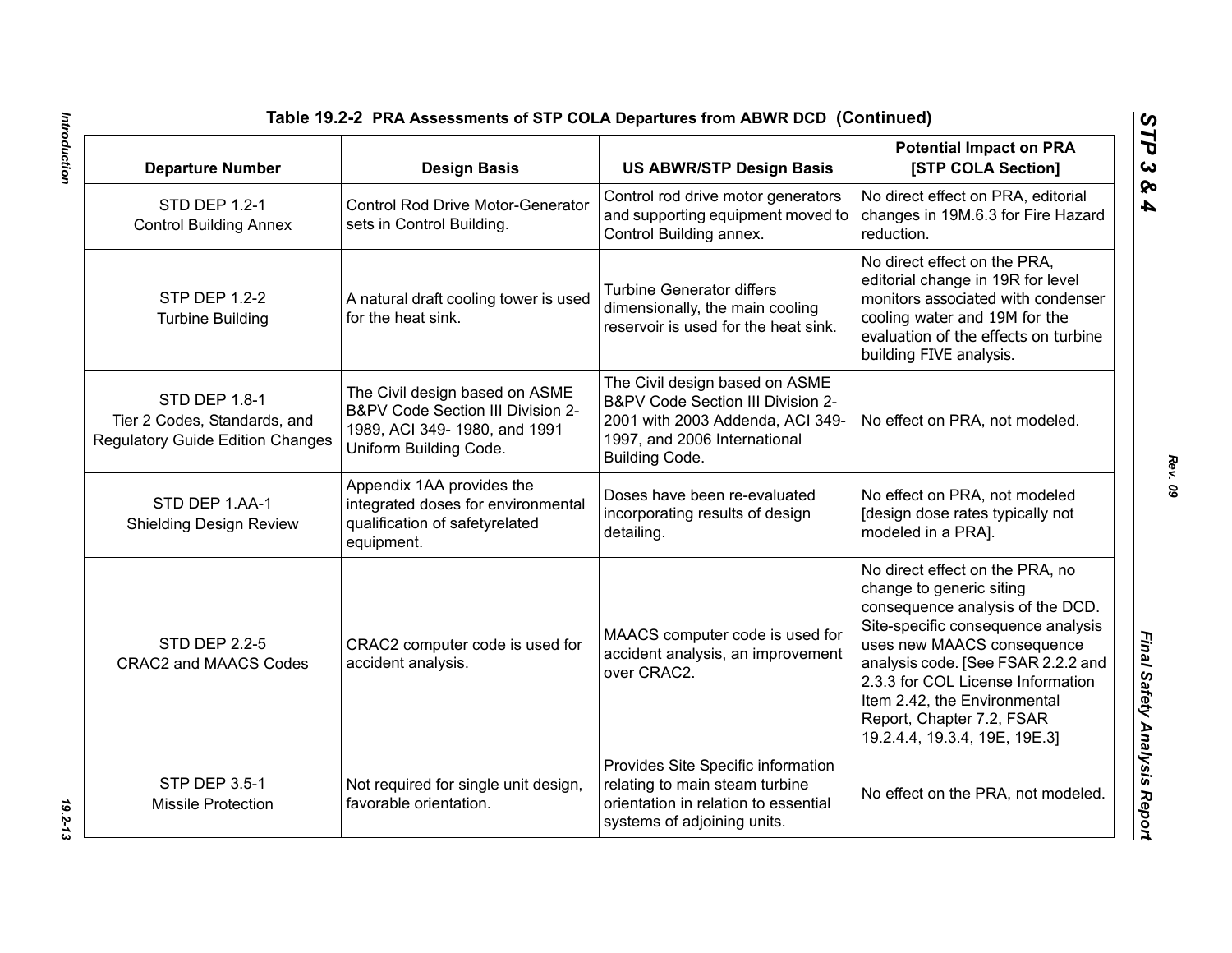| <b>Departure Number</b>                                             | <b>Design Basis</b>                                                                                                                            | <b>US ABWR/STP Design Basis</b>                                                                                                                                                                                                                                                                                  | <b>Potential Impact on PRA</b><br>[STP COLA Section]                                      |
|---------------------------------------------------------------------|------------------------------------------------------------------------------------------------------------------------------------------------|------------------------------------------------------------------------------------------------------------------------------------------------------------------------------------------------------------------------------------------------------------------------------------------------------------------|-------------------------------------------------------------------------------------------|
| <b>STD DEP 3.6-1</b><br><b>Steam Tunnel Concrete Thickness</b>      | The main steam tunnel design<br>specifies a concrete thickness of 2<br>meters.                                                                 | The main steam tunnel design<br>considers shielding and structural<br>requirements for determining<br>concrete thickness.                                                                                                                                                                                        | No effect on the PRA, not modeled.                                                        |
| STD DEP 3.8-1<br>Resizing the Radwaste Building                     |                                                                                                                                                | Due to process changes described<br>in STD DEP 11.2-1 and 11.4-1, the<br>dimensions and design analysis for<br>the Radwaste Building has changed<br>from the DCD, revising its minimum<br>bearing capacity, shear wave<br>velocity, and Poisson ratio to reflect<br>the shallower Radwaste Building<br>Embedment | No effect on the PRA, not modeled.                                                        |
| STD DEP 3.9-1<br><b>Reactor Internals Materials</b>                 | Code Case 580-1 material is<br>applied.                                                                                                        | Code Case N5280-2 material is<br>used, a nickel-based alloy.                                                                                                                                                                                                                                                     | No effect on the PRA, not modeled.                                                        |
| STD DEP 3B-1<br><b>Equation Error in Containment</b><br>Impact Load | The multiplying factor "W"<br>dimensions are seconds/foot.                                                                                     | In analyzing containment impact<br>loads, the multiplying factor "W" is<br>corrected to 0.0052 seconds/meter.                                                                                                                                                                                                    | No effect on the PRA, not modeled.                                                        |
| STD DEP 3H-1<br><b>Liner Anchor Material</b>                        | <b>ABWR DCD Tier 2 Subsection</b><br>3H.1.4.4.3 incorrectly identifies the<br><b>Containment Liner Anchor material</b><br>as ASTM A-633 Gr. C. | This departure corrects the<br><b>Containment Liner Anchor material</b><br>identified in Subsection 3H.1.4.4.3<br>to SA-36.                                                                                                                                                                                      | No effect on the PRA, not modeled.<br>[Building design details are outside<br>the scope.] |
| STD DEP 3I-2<br><b>Environmental Qualifications -</b><br>Radiation  |                                                                                                                                                | The "Integrated Dose-Gamma &<br>Beta" values for the main steam<br>tunnel is revised and instrument<br>rack rooms is returned to the DCD<br>value based on current results of<br>postaccident radiation calculations<br>and analysis.                                                                            | No effect on the PRA, not modeled.                                                        |

Introduction *Introduction*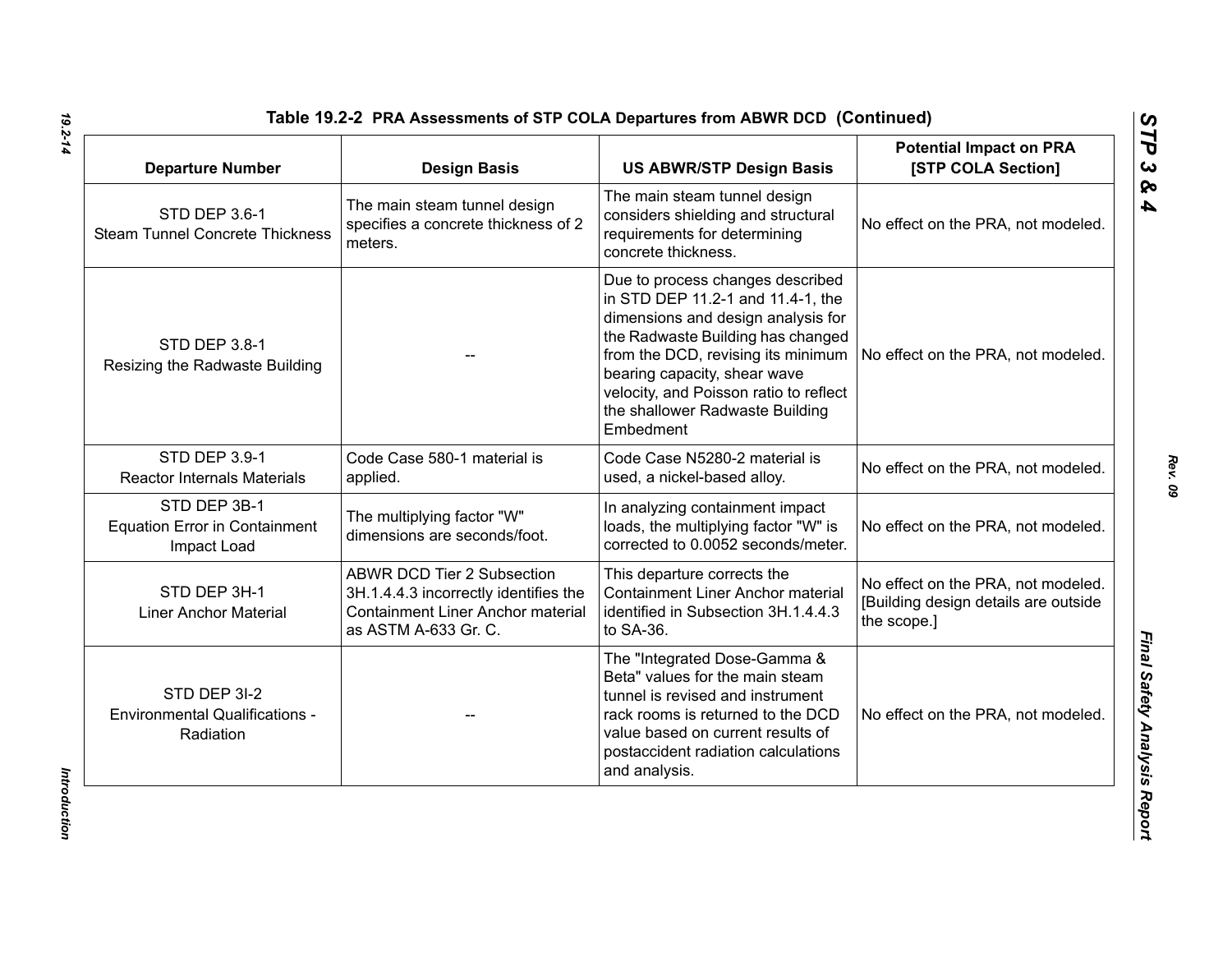| <b>Departure Number</b>                                                                | <b>Design Basis</b>                                                                                                                                                                                                                              | <b>US ABWR/STP Design Basis</b>                                                                                                                                                                                                                                                                                                                                                                                                                                               | <b>Potential Impact on PRA</b><br>[STP COLA Section] |
|----------------------------------------------------------------------------------------|--------------------------------------------------------------------------------------------------------------------------------------------------------------------------------------------------------------------------------------------------|-------------------------------------------------------------------------------------------------------------------------------------------------------------------------------------------------------------------------------------------------------------------------------------------------------------------------------------------------------------------------------------------------------------------------------------------------------------------------------|------------------------------------------------------|
| STD DEP 3MA-1<br>Interfacing LOCA                                                      |                                                                                                                                                                                                                                                  | The ISLOCA evaluation is<br>inconsistent with STD DEP T1 2.4-<br>1, 2.4-3 and the COLA P&IDs. This<br>departure corrects inconsistencies<br>between Appendix 3MA and P&IDs<br>in Chapter 21.                                                                                                                                                                                                                                                                                  | No change to the PRA, clarification<br>to text.      |
| <b>STD DEP 4.5-1</b><br><b>Reactor Materials</b>                                       |                                                                                                                                                                                                                                                  | The description of the materials for<br>the control rod drive (CRD)<br>mechanisms in Section 4.5.1 and<br>the reactor internals in Section 4.5.2<br>of the DCD have been revised (1) to<br>reflect the materials successfully<br>used in operating ABWR designs<br>over the last 10 years; (2) to clarify<br>some data and provide equivalent<br>materials, as appropriate; and (3) to<br>clarify some fabrication and material<br>issues for reactor internals<br>materials. | No effect on the PRA, not modeled.                   |
| STD DEP 4.6-1<br><b>FMCRD Friction Test Equipment</b>                                  | FMCRD friction testing utilizes a<br>special test fixture connected to the<br>HCU test port. The test fixture<br>contains a small pump and<br>associated hydraulic controls to<br>pressurize the underside of the<br>hollow piston of the FMCRD. | Water for the test equipment is<br>supplied from the CRD pump<br>discharge line. With this design, the<br>test fixture pump can be eliminated.                                                                                                                                                                                                                                                                                                                                | No effect on the PRA, not modeled.                   |
| <b>STD DEP 5.2-2</b><br>PSI/ISI NDE of the Reactor Coolant<br><b>Pressure Boundary</b> | PSI and ISI of welds in Reactor<br>Coolant System meet requirements<br>of Regulatory Guide 1.150, Rev.1.                                                                                                                                         | PSI and ISI of welds in Reactor<br>Coolant System piping meet the<br>requirements of ASME Section XI,<br>Appendix VIII as mandated by 10<br>CFR 50.55a.                                                                                                                                                                                                                                                                                                                       | No effect on the PRA, not modeled.                   |

*Rev. 09*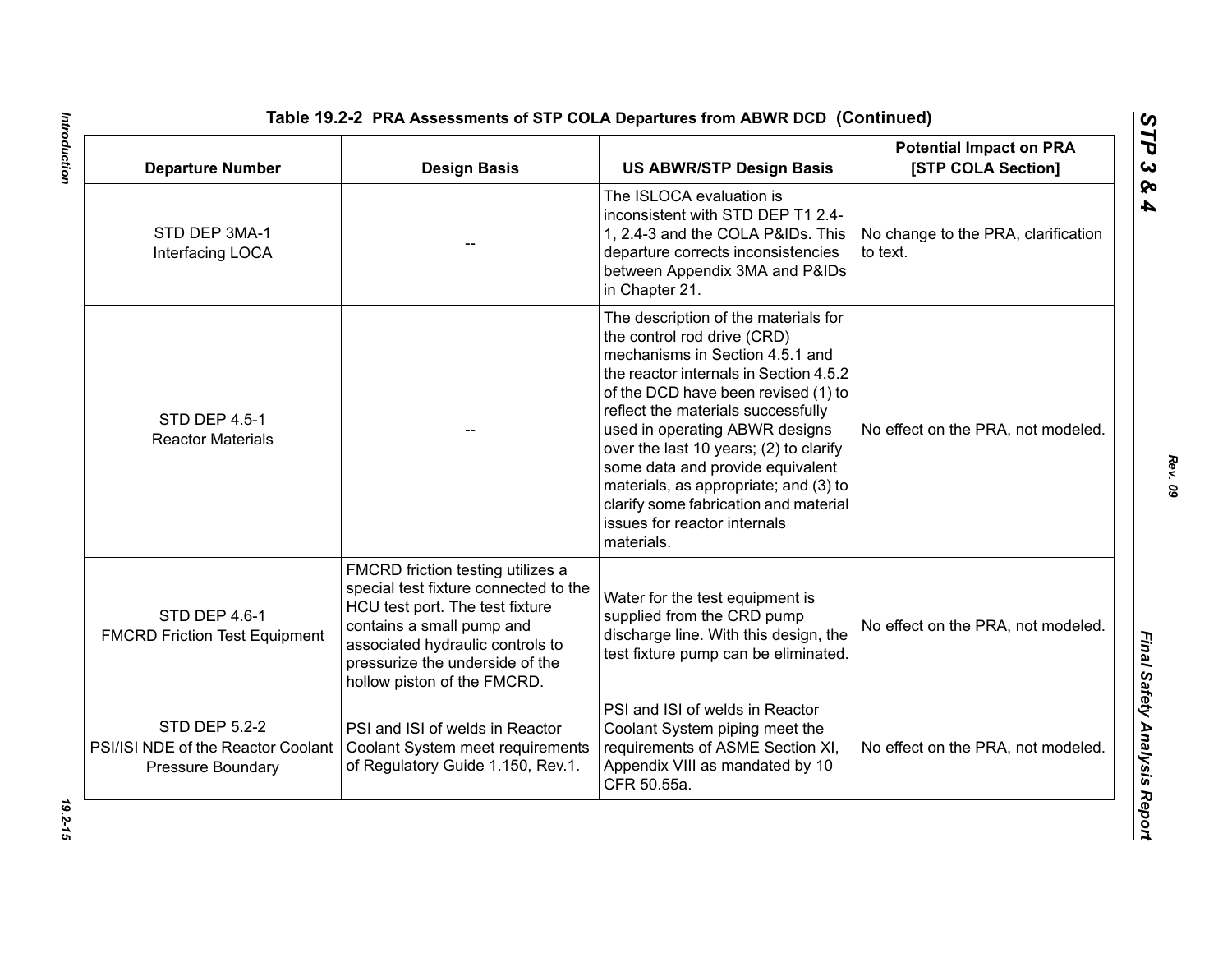| <b>Departure Number</b>                                                              | <b>Design Basis</b>                                                                                                                                                                                                                                                                                                                                                                                                                                                                                                                                                                                     | <b>US ABWR/STP Design Basis</b>                                                                                                                                                      | <b>Potential Impact on PRA</b><br>[STP COLA Section]                                                                                                                                                                                             |
|--------------------------------------------------------------------------------------|---------------------------------------------------------------------------------------------------------------------------------------------------------------------------------------------------------------------------------------------------------------------------------------------------------------------------------------------------------------------------------------------------------------------------------------------------------------------------------------------------------------------------------------------------------------------------------------------------------|--------------------------------------------------------------------------------------------------------------------------------------------------------------------------------------|--------------------------------------------------------------------------------------------------------------------------------------------------------------------------------------------------------------------------------------------------|
| <b>STD DEP 5.3-1</b><br><b>Reactor Pressure Vessel Material</b><br>Surveillance Plan |                                                                                                                                                                                                                                                                                                                                                                                                                                                                                                                                                                                                         | Site specific supplement per COL<br>License Information Item 5.5 in<br>DCD 5.3.4.2.                                                                                                  | No effect on the PRA, not modeled.                                                                                                                                                                                                               |
| <b>STD DEP 5.4-1</b><br>Reactor Water Cleanup System                                 | Two 50% RWCU pumps<br>(approximately 1% feedwater flow).                                                                                                                                                                                                                                                                                                                                                                                                                                                                                                                                                | Flow capacity of pumps and filter<br>demineralizers increased by 100%<br>(approximately 2% feedwater flow).<br>Pump discharge head increased.                                        | Modeled in the shutdown PRA, no<br>quantifiable effect in the PRA,<br>operator action dominates the<br>function, additional sources of<br>shutdown cooling available. [See<br>19L.6.6, 19L.8, 19L.6.4, 19Q.4.1,<br>19Q.7.6, 19Q.7.7.1, and 19QB] |
| <b>STD DEP 5.4-2</b><br><b>Reactor Recirculation System</b>                          |                                                                                                                                                                                                                                                                                                                                                                                                                                                                                                                                                                                                         | Revised design of the RIP's cable<br>box allows improved serviceability<br>and maintainability because of<br>smaller cable boxes and plug in<br>power connector.                     | No effect on the PRA, not modeled.                                                                                                                                                                                                               |
| <b>STD DEP 5.4-3</b><br>Residual Heat Removal System<br>Interlock                    | (1) The RHR IBD diagram includes<br>an interlock that will close the<br>wetwell spray valve in the low<br>pressure flooder (LPF) mode. The<br>statement that the wetwell spray<br>can be operated with the system in<br>the LPF mode is incorrect.<br>(2) Table 5.4-3 indicates the open<br>logic for the minimum flow valve is<br>"pump running AND low loop flow<br>signal", logic diagram indicates<br>"pump discharge pressure high<br>AND low loop flow";<br>(3) several pressure relief valves in<br>Table 5.4-5 indicate relief pressure<br>is 3.44 MPaG, however design<br>pressure is 3.43MPaG | Items $(1)$ and $(2)$ logic<br>inconsistencies corrected; item (3)<br>In Table 5.4-3, relief pressure for<br>E11-F028A-C and E11-F051AC are<br>changed from 3.44 MPa to 3.43<br>MPa. | No effect on the PRA, not modeled.                                                                                                                                                                                                               |

Introduction *Introduction*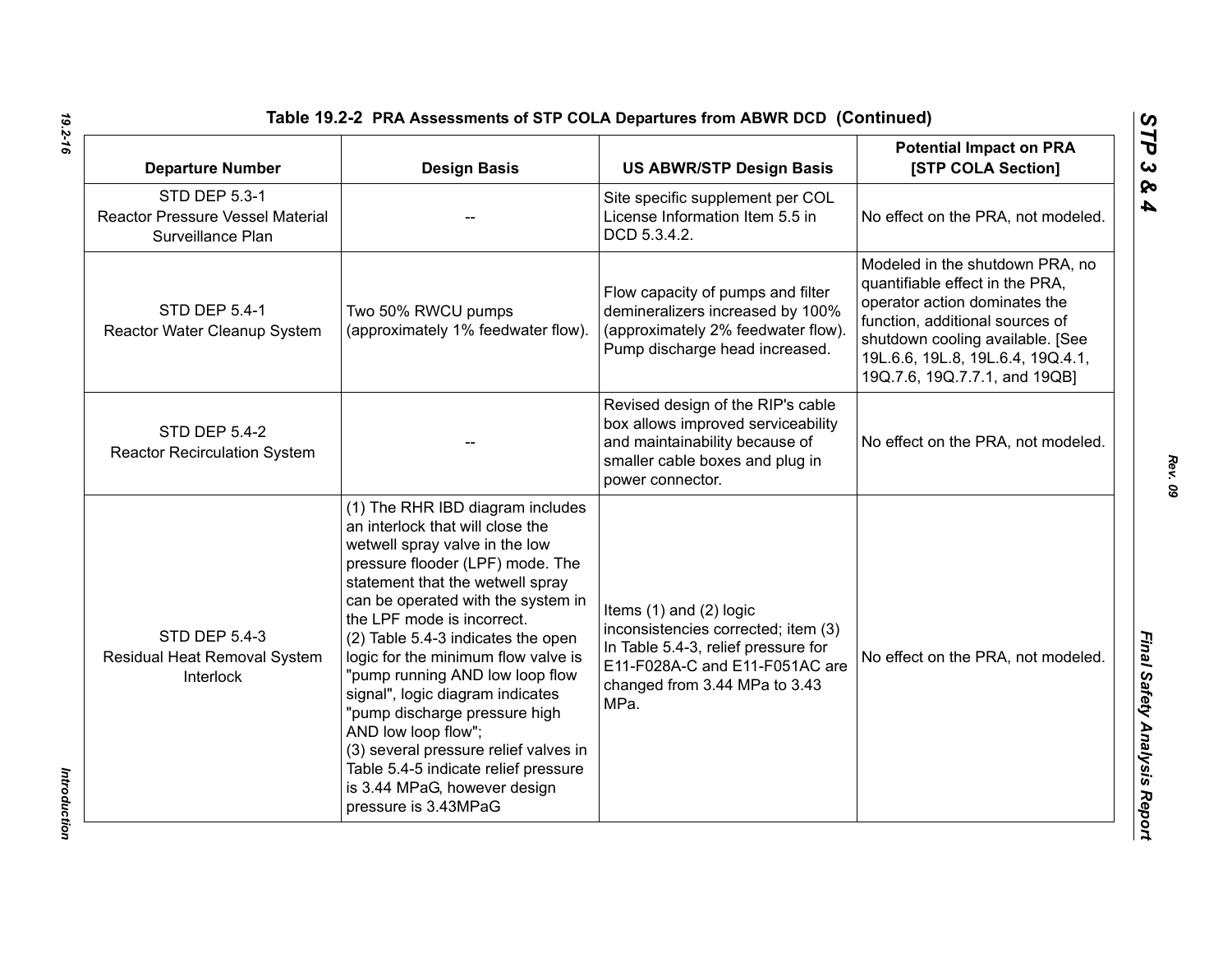| <b>Departure Number</b>                                                         | <b>Design Basis</b>                                                                                                                     | <b>US ABWR/STP Design Basis</b>                                                                                                                                           | <b>Potential Impact on PRA</b><br>[STP COLA Section]                                              |
|---------------------------------------------------------------------------------|-----------------------------------------------------------------------------------------------------------------------------------------|---------------------------------------------------------------------------------------------------------------------------------------------------------------------------|---------------------------------------------------------------------------------------------------|
| <b>STD DEP 5.4-4</b><br>RMC Heat Exchanger                                      | Section 5.4.1 describes that the<br>materials for the RMHX shell, shell<br>tube sheet, and water box are<br>carbon steel.               | Stainless steel will be used for the<br>RMHX shell, shell tube sheet, and<br>water box.                                                                                   | No effect on the PRA, not modeled.                                                                |
| <b>STD DEP 5.4-5</b><br>Reactor Head Vent Line (GI-195)                         |                                                                                                                                         | A vent line from the Reactor Water<br>Cleanup System Reactor Pressure<br>Vessel (RPV) head-spray line to the<br>Reactor Head Vent Line is added in<br>response to GI-195. | No effect on the PRA. The change<br>eliminates a potential failure mode<br>in the head vent line. |
| STD DEP 5A-1<br>Delete Appendix on Complying with<br><b>Regulatory Guide</b>    | Text is included in Appendix 5A on<br>complying with RG 1.150 which<br>covers PSI and ISI welds in the<br><b>Reactor Coolant System</b> | The text of Appendix 5A on<br>complying with RG 1.150 has been<br>deleted because PSI and ISI will be<br>conducted in accordance with<br><b>ASME Section XI.</b>          | No effect on the PRA, not modeled.                                                                |
| STD DEP 5B-1<br>Residual Heat Removal Flow and<br><b>Heat Capacity Analysis</b> | A factor related to RHR heat<br>removal rate is 0.3705 MW/°C with<br>an associated UHS water<br>temperature of 29.4°C.                  | To support reduced outage times,<br>the factor related to RHR heat<br>removal rate is increased to 0.427<br>MW/°C and UHS water temperature<br>is increased to 35°C.      | No effect on the PRA, not modeled.                                                                |
|                                                                                 |                                                                                                                                         |                                                                                                                                                                           |                                                                                                   |
|                                                                                 |                                                                                                                                         |                                                                                                                                                                           |                                                                                                   |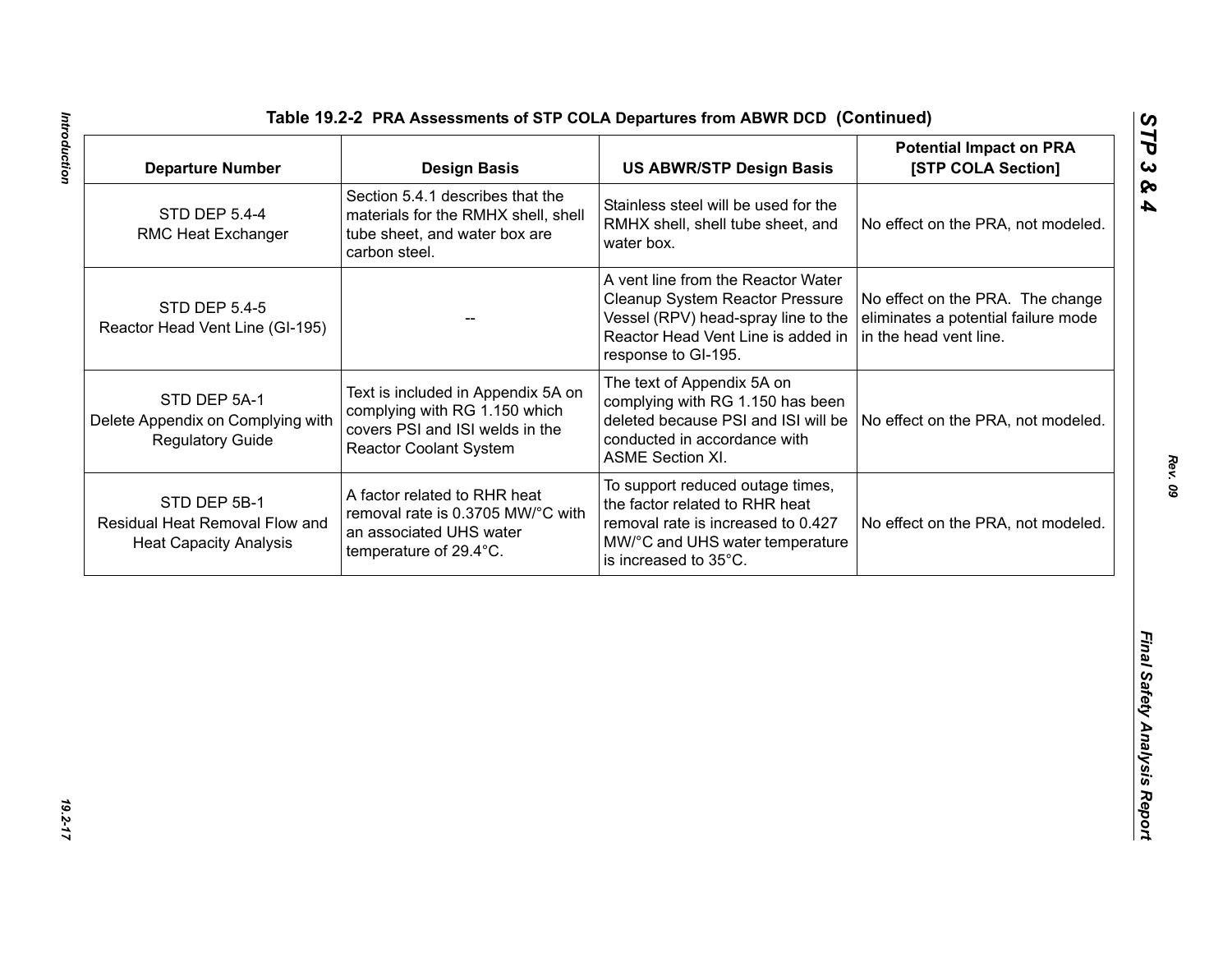| Table 19.2-2 PRA Assessments of STP COLA Departures from ABWR DCD (Continued)                                           |                                                                                                                                                                                                                                 |                                                                                                                                                                                                                                                                                                                                                                                                                                                                                                                                                                                                                         |                                                                                                                                                                                                                                                                                     |
|-------------------------------------------------------------------------------------------------------------------------|---------------------------------------------------------------------------------------------------------------------------------------------------------------------------------------------------------------------------------|-------------------------------------------------------------------------------------------------------------------------------------------------------------------------------------------------------------------------------------------------------------------------------------------------------------------------------------------------------------------------------------------------------------------------------------------------------------------------------------------------------------------------------------------------------------------------------------------------------------------------|-------------------------------------------------------------------------------------------------------------------------------------------------------------------------------------------------------------------------------------------------------------------------------------|
| <b>Departure Number</b>                                                                                                 | <b>Design Basis</b>                                                                                                                                                                                                             | <b>US ABWR/STP Design Basis</b>                                                                                                                                                                                                                                                                                                                                                                                                                                                                                                                                                                                         | <b>Potential Impact on PRA</b><br>[STP COLA Section]                                                                                                                                                                                                                                |
| <b>STD DEP 6.2-3</b><br><b>Containment Penetrations and</b><br>Isolation                                                |                                                                                                                                                                                                                                 | From first-of-a-kind efforts, further<br>design details are included in Tables<br>6.2-7, 6.2-8, and 6.2-9 related to<br>containment isolation valves,<br>primary containment penetrations,<br>and potential leakage paths. Based<br>on equipment procurement,<br>containment isolation valves<br>associated with the ABWR Primary<br>Containment have been adjusted.<br><b>ABWR Primary Containment</b><br>Penetrations has been modified to<br>meet US mechanical and electrical<br>separation requirements. Potential<br>leakage paths from Primary<br>Containment to the environment are<br>included in Table 6.2-9. | No change to the PRA. Clarification<br>to text. This departure corrects<br>primary containment penetration<br>errors and inconsistencies in<br>Section 6.2 of the reference ABWR<br>DCD and provides additional design<br>detail that was not present in the<br>reference ABWR DCD. |
| STD DEP 6.6-1<br>Pre-service and Inservice<br>Inspection and Testing of Class 2<br>and Class 4 Components and<br>Piping | RHR heat exchanger nozzles are<br>required to have 100% accessibility<br>for PSI during fabrication. The use<br>of some piping system<br>configurations is restricted to ensure<br>that accessibility for ISI is<br>maintained. | The 100% accessibility for PSI of<br>heat exchanger nozzles during<br>fabrication is no longer applicable.<br>Additionally, an evaluation is<br>required to insure ISI accessibility is<br>provided if some restricted piping<br>system configurations are used.                                                                                                                                                                                                                                                                                                                                                        | No effect on the PRA, not modeled                                                                                                                                                                                                                                                   |
| STD DEP 6.6-2<br>Erosion-Corrosion Program                                                                              | DCD program for detecting and<br>preventing erosion-corrosion based<br>on NUMARC guidance at time of<br>certification.                                                                                                          | Program upgraded to industry<br>standard based on EPRI-202L,<br>Rev. 3.                                                                                                                                                                                                                                                                                                                                                                                                                                                                                                                                                 | No effect on PRA, not modeled.                                                                                                                                                                                                                                                      |
| STD DEP 6C-1<br>Containment Debris Protection of<br><b>ECCS Strainers</b>                                               | Conical strainer installed in DCD.                                                                                                                                                                                              | The model of strainer changed from<br>conical suction strainer to CCI<br>cassette type strainer which<br>satisfies the requirements of<br>Regulatory Guide 1.82, Rev. 3.                                                                                                                                                                                                                                                                                                                                                                                                                                                | No change to the ABWR PRA, no<br>change in function or failure data.<br>[See 19L-8, 19Q.4.2] Potentially an<br>improvement for the plant-specific<br>PRA.                                                                                                                           |

*19.2-18*

*STP 3 & 4*

Introduction *Introduction*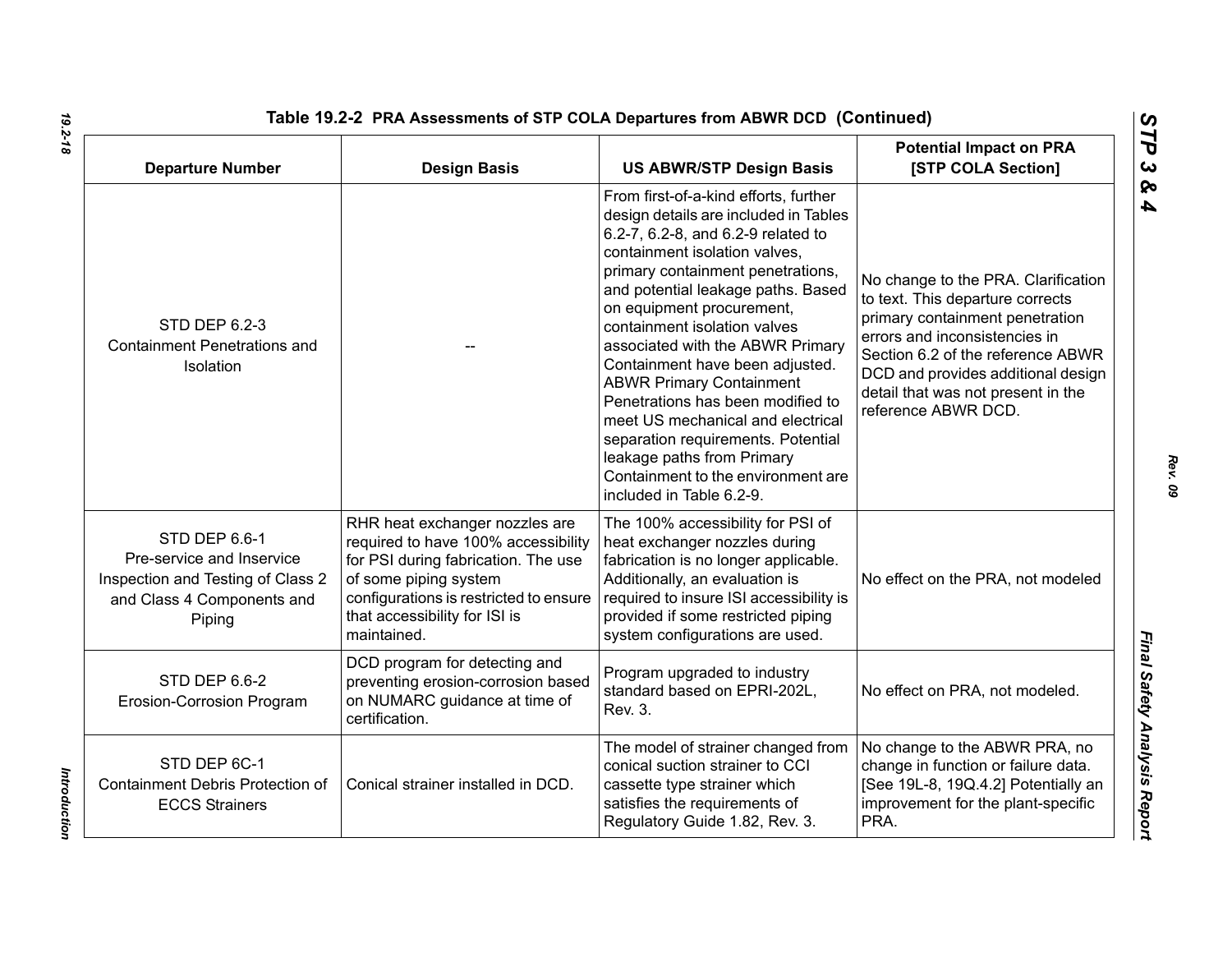| <b>Departure Number</b>                                                        | <b>Design Basis</b>                                                                                                                                                                                                                 | <b>US ABWR/STP Design Basis</b>                                                                                                                                                                                                                                                                                                                                                                                       | <b>Potential Impact on PRA</b><br>[STP COLA Section] |
|--------------------------------------------------------------------------------|-------------------------------------------------------------------------------------------------------------------------------------------------------------------------------------------------------------------------------------|-----------------------------------------------------------------------------------------------------------------------------------------------------------------------------------------------------------------------------------------------------------------------------------------------------------------------------------------------------------------------------------------------------------------------|------------------------------------------------------|
| <b>STD DEP 7.1-1</b><br>References to Setpoints and<br>Allowable values        | The Technical Specifications are<br>formatted to include Allowable<br>Values, Setpoints, and other<br>calculations.                                                                                                                 | The NRC changed requirements for<br><b>Technical Specifications to only</b><br>include Allowable Values; the<br>correct reference is to the methods<br>for calculating the setpoints and<br>margins.                                                                                                                                                                                                                  | No effect on the PRA, not modeled.                   |
| <b>STD DEP 7.1-2</b><br>ATWS DB for Startup Range<br><b>Neutron Monitoring</b> | Miscellaneous changes to DCD<br>descriptions.                                                                                                                                                                                       | $(1)$ Section 7.1.2.4.1 $(2)(d)$ clarified<br>description of power to the stepping<br>motor driver modules derive their<br>power from a bus that automatically<br>receives power from EDG if<br>necessary.<br>(2) The SRNM subsystem provides<br>ATWS permissive signals to the<br>ESF logic and control system.<br>(3) The APRM subsystem provides<br>ATWS permissive signal to the ESF<br>logic and control system. | No effect on the PRA, not modeled.                   |
| <b>STD DEP 7.2-4</b><br><b>Manual Scram Monitoring</b>                         | Two manual scram switches and<br>the reactor mode switch provide<br>means to manually initiate a reactor<br>trip. Additionally, one bypass<br>initiating variable is monitored in<br>addition to the scram initiating<br>variables. | No statement about monitoring<br>initiating variables is included to<br>eliminate possible misinterpretation.                                                                                                                                                                                                                                                                                                         | Clarification to text. No change to<br>the PRA.      |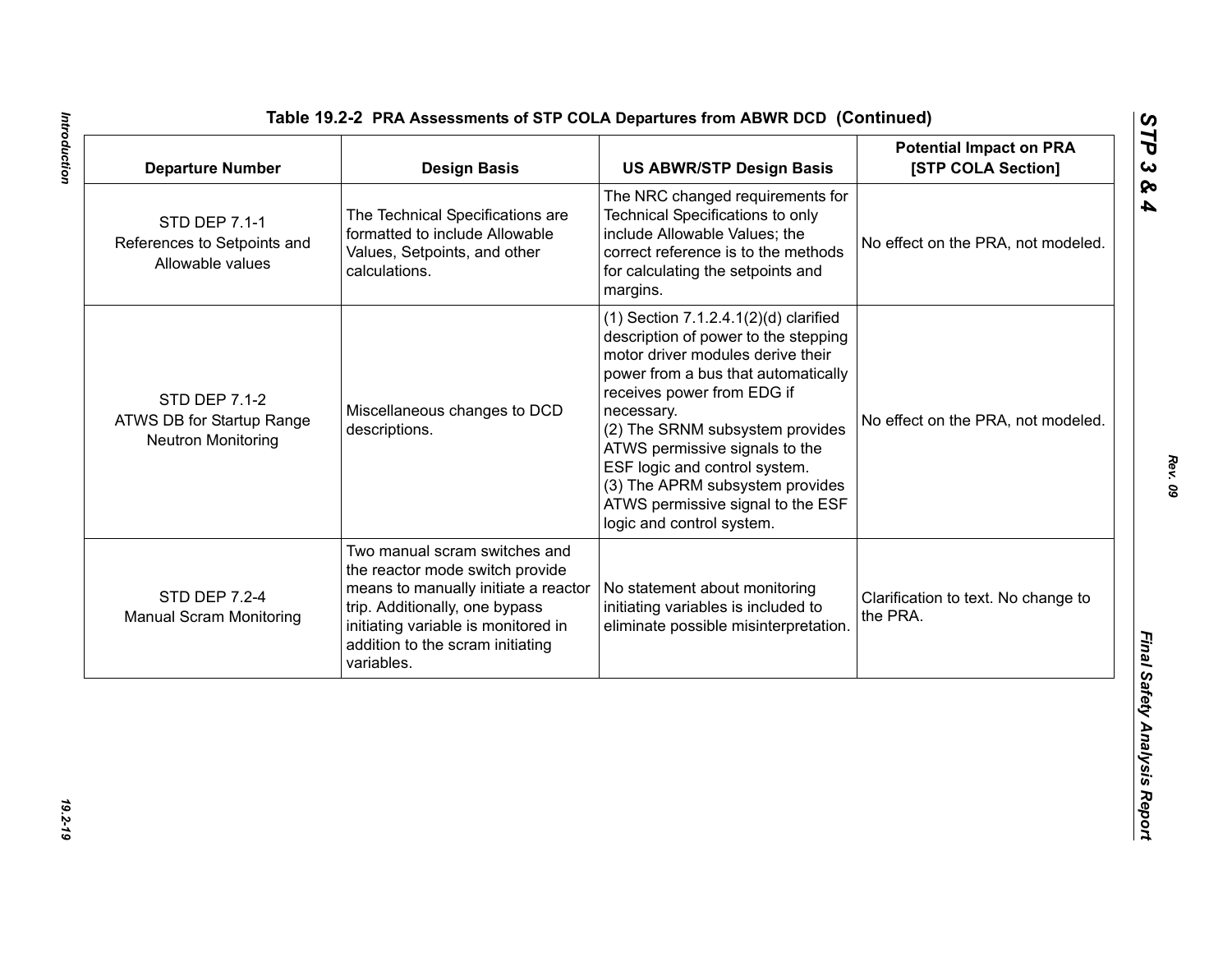| <b>Departure Number</b>                                               | <b>Design Basis</b>                                                                                                                                                                                    | <b>US ABWR/STP Design Basis</b>                                                                                                                                                                                                                                                                                                         | <b>Potential Impact on PRA</b><br>[STP COLA Section] |
|-----------------------------------------------------------------------|--------------------------------------------------------------------------------------------------------------------------------------------------------------------------------------------------------|-----------------------------------------------------------------------------------------------------------------------------------------------------------------------------------------------------------------------------------------------------------------------------------------------------------------------------------------|------------------------------------------------------|
| <b>STD DEP 7.2-6</b><br><b>RPS Instrumentation Ranges</b>             |                                                                                                                                                                                                        | New specifications for Reactor<br>Protection System Instrumentation<br>(Reactor Vessel High Pressure,<br>Drywell High Pressure, Reactor<br>Vessel Low Water Level 3, Low<br>Charging Pressure to Rod Control<br><b>HCU Accumulators, Turbine Control</b><br>Valve Fast Closure) are provided<br>with ranges to optimize<br>performance. | No effect on the PRA, not modeled.                   |
| <b>STD DEP 7.3-1</b><br>Time Intervals for Accident Analysis          |                                                                                                                                                                                                        | To insure consistency in<br>information, input variables used in<br>LOCA analysis are referenced to a<br>table.                                                                                                                                                                                                                         | Clarification to text. No change to<br>the PRA.      |
| <b>STD DEP 7.3-2</b><br>Automatic Depressurization<br>Subsystem (ADS) | Actuation of the automatic<br>safety/relief valves is described as<br>"with electrical power."                                                                                                         | Actuation of the automatic<br>safety/relief valves utilizes<br>pneumatics for the relieving<br>function, but the operating air is<br>introduced electrically through a<br>solenoid valve.                                                                                                                                               | Clarification to text. No change to<br>the PRA.      |
| <b>STD DEP 7.3-4</b><br><b>ADS Logic</b>                              | The DCD does not clearly describe<br>the logic and sequencing for the<br>ADS.                                                                                                                          | The logic and sequencing for the<br>ADS is fully described eliminating<br>possible misinterpretations.                                                                                                                                                                                                                                  | Clarification to text. No change to<br>the PRA.      |
| <b>STD DEP 7.3-5</b><br><b>Water Level Monitoring</b>                 | The DCD describes the equipment<br>design for the ADS and RHR/LPFL<br>I&C using the terms "Low" and<br>:Low-Low" when describing<br>initiating inputs from the reactor<br>water level instrumentation. | Nomenclature related to water level<br>initiating inputs is clarified using<br>terminology based on nominally<br>quantified levels (terms such as<br>"Level 1.5" and "Level 1" instead of<br>"Low" and "Low-Low").                                                                                                                      | Clarification to text. No change to<br>the PRA.      |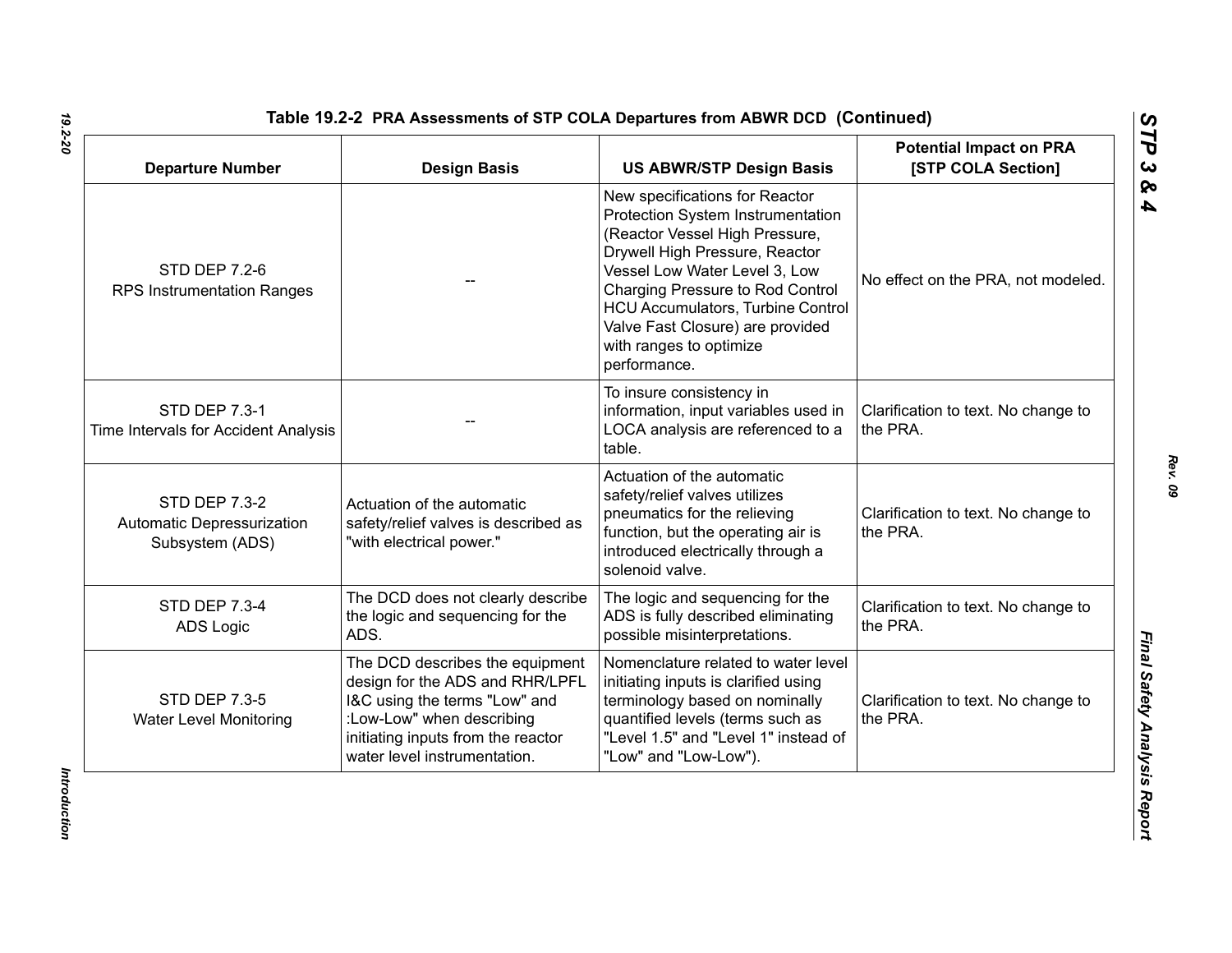| <b>Departure Number</b>                                              | <b>Design Basis</b>                                                                                                                                                                                                   | <b>US ABWR/STP Design Basis</b>                                                                                                                                                                                                                                                                                                                                                                                                 | <b>Potential Impact on PRA</b><br>[STP COLA Section]                                                 |
|----------------------------------------------------------------------|-----------------------------------------------------------------------------------------------------------------------------------------------------------------------------------------------------------------------|---------------------------------------------------------------------------------------------------------------------------------------------------------------------------------------------------------------------------------------------------------------------------------------------------------------------------------------------------------------------------------------------------------------------------------|------------------------------------------------------------------------------------------------------|
| <b>STD DEP 7.3-6</b><br><b>SRV Position Indication</b>               | In the main control room, position<br>indication for safety/relief valves<br>provides lights when solenoid-<br>operated pilot valves are energized<br>to open using LVDTs mounted on<br>the valves.                   | Indication of safety/relief valve<br>position is provided by a limit switch,<br>giving a direct indication of the<br>valve's position.                                                                                                                                                                                                                                                                                          | Not explicitly modeled in the PRA.<br>Potentially a beneficial effect for the<br>plant-specific PRA. |
| STD DEP 7.3-7<br><b>ADS Manual Control</b>                           | ADS inhibit switch is a keylock type.                                                                                                                                                                                 | The ADS inhibit and SRV control<br>switches are no longer the keylock<br>type and the ADS manual actuation<br>is now initiated by a single<br>pushbutton                                                                                                                                                                                                                                                                        | Not explicitly modeled in the PRA.<br>Potentially a beneficial effect for the<br>plant-specific PRA. |
| <b>STD DEP 7.3-9</b><br><b>Shutdown Cooling Operation</b>            |                                                                                                                                                                                                                       | Clarifications are provided in<br>describing RHR Shutdown Cooling<br>Mode valve alignment during Low<br>Pressure Flooder (LPFL) actuation<br>signal.                                                                                                                                                                                                                                                                            | Clarification to text. No change to<br>the PRA.                                                      |
| STD DEP 7.3-10<br><b>ESF Logic and Control System</b><br>(ELCS) Mode | The operator may control the RHR<br>pumps and injection valves<br>manually after LPFL initiation to use<br>RHR capabilities in other modes if<br>the core is being cooled by other<br>emergency core cooling systems. | An expanded description of mode<br>switches in the main control room is<br>provided. To reduce operator<br>burden and support the displays,<br>RHR has specific mode operation<br>capability. Additionally, ELCS mode<br>automatic logic changes are<br>implemented to insure that the<br>HPCF "C" diverse hard-wired<br>manual initiation function has<br>priority over the normal automatic<br>initiation logic for HPCF "C". | Not explicitly modeled in the PRA.<br>Beneficial effect for the plant-<br>specific PRA.              |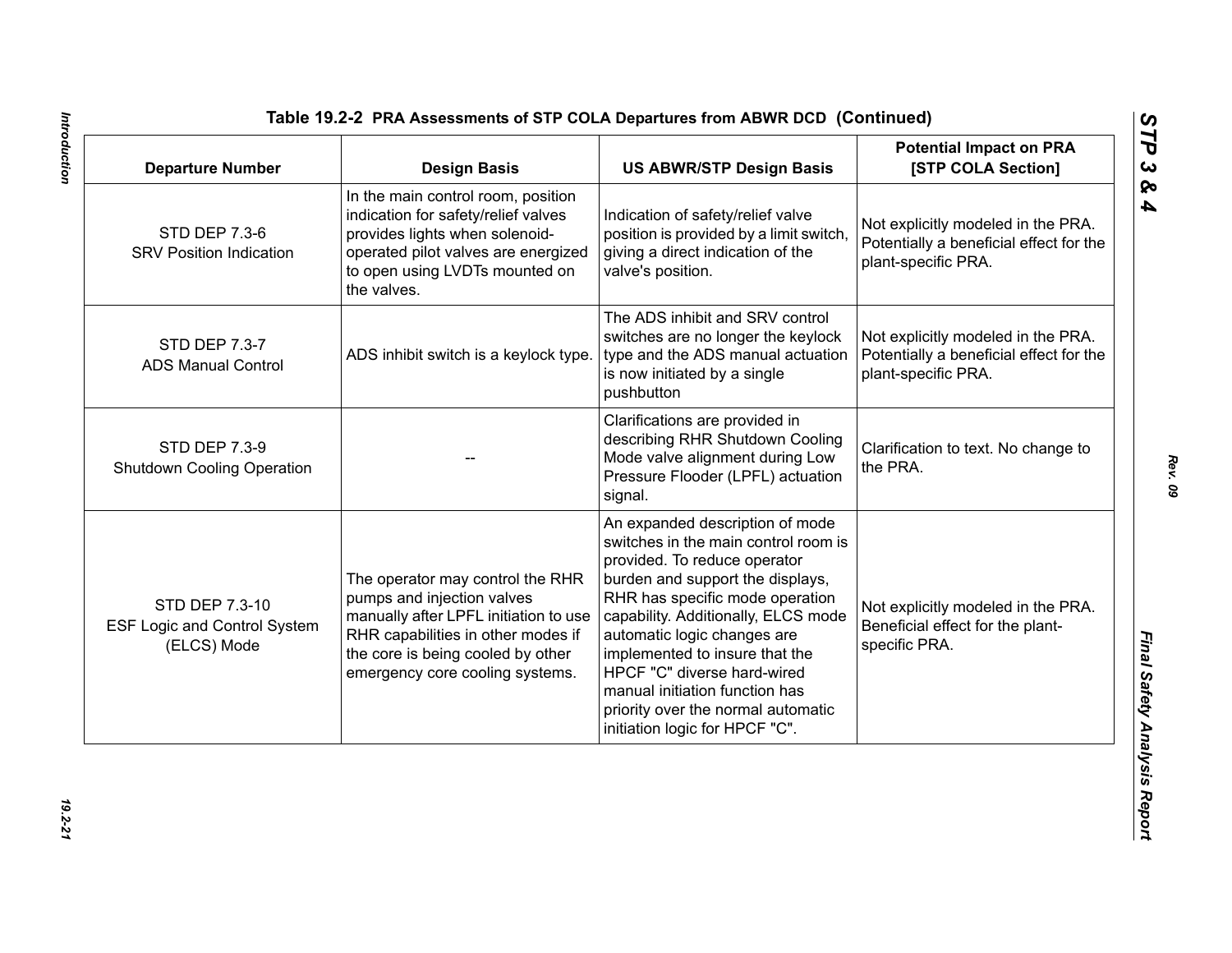| <b>Departure Number</b>                                                           | <b>Design Basis</b>                                                                                                                                                              | <b>US ABWR/STP Design Basis</b>                                                                                                                                                                                                                | <b>Potential Impact on PRA</b><br>[STP COLA Section]                                                 |
|-----------------------------------------------------------------------------------|----------------------------------------------------------------------------------------------------------------------------------------------------------------------------------|------------------------------------------------------------------------------------------------------------------------------------------------------------------------------------------------------------------------------------------------|------------------------------------------------------------------------------------------------------|
| STD DEP 7.3-11<br>Leak Detection and Isolation<br>System Valve Leakage            | Two sets of asbestos packing rings<br>are provided with a leak-off line from<br>the chamber between packing rings<br>routed to a collection sump where<br>leakage is identified. | Valves use one set of expanded<br>graphite packing to seal the valve<br>stem penetration, eliminating the<br>need for a leakage detection<br>system.                                                                                           | No effect on the PRA, not modeled.                                                                   |
| STD DEP 7.3-13<br><b>Containment Spray Logic</b>                                  | If Containment Spray has been<br>initiated, then the system<br>automatically realigns to the LPFL<br>Mode if Reactor Vessel Water Level<br>falls below Level 1.                  | The LPFL mode has precedence<br>over Containment Spray when<br>below Level 1. Clarifications are<br>provided in how Drywell and<br>Wetwell Sprays can be initiated as<br>well as the interlocks associated<br>with this mode of RHR operation. | Clarification to text. No change to<br>the PRA.                                                      |
| STD DEP 7.3-14<br><b>Residual Heat Removal</b><br><b>Suppression Pool Cooling</b> |                                                                                                                                                                                  | This departure corrects an<br>inconsistency between COLA<br>subsection 7.3.1.1.4 and ABWR<br>DCD Tier 2 subsection 5.4.7.1.1.5<br>and Figure 7.3-4.                                                                                            | Clarification to text. No change to<br>the PRA.                                                      |
| STD DEP 7.3-15<br><b>Reactor Building Service Water</b><br>Logic Interfaces       | Divisions I and II provide flow<br>signals to the Main Control Rooms<br>for the Reactor Coolant Water<br>controls.                                                               | All three divisions provide flow<br>signals to the main control rooms.                                                                                                                                                                         | No effect on the PRA, not modeled.<br>Potentially a beneficial effect for the<br>plant-specific PRA. |
| STD DEP 7.3-16<br><b>Testing Safety Relief Valve Solenoid</b><br>Valves           | SRV pilot solenoid valves can only<br>be tested when the reactor is not<br>pressurized.                                                                                          | Improved testing capabilities have<br>been incorporated into the ABWR<br>design which allows testing to be<br>performed at any pressure.                                                                                                       | No effect on the PRA, not modeled.<br>Potentially a beneficial effect for the<br>plant-specific PRA. |
| <b>STD DEP 7.4-1</b><br>Alternate Rod Insertion                                   |                                                                                                                                                                                  | Multiple clarifications are made<br>describing implementation of the<br>ARI function.                                                                                                                                                          | Clarification to text. No change to<br>the PRA.                                                      |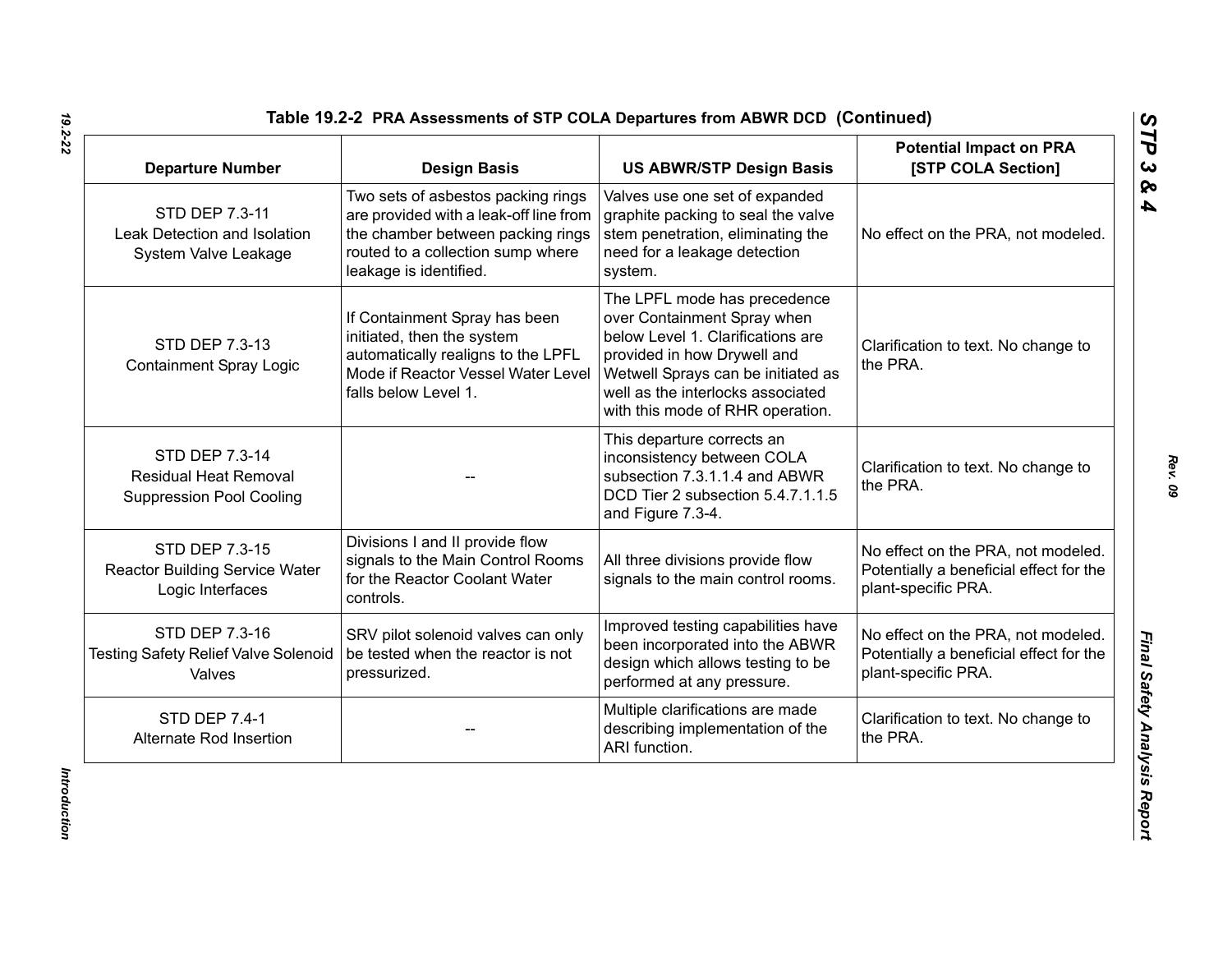| Table 19.2-2 PRA Assessments of STP COLA Departures from ABWR DCD (Continued)  |                                                                                                                                                                                                           |                                                                                                                                                                                                             |                                                                                |
|--------------------------------------------------------------------------------|-----------------------------------------------------------------------------------------------------------------------------------------------------------------------------------------------------------|-------------------------------------------------------------------------------------------------------------------------------------------------------------------------------------------------------------|--------------------------------------------------------------------------------|
| <b>Departure Number</b>                                                        | <b>Design Basis</b>                                                                                                                                                                                       | <b>US ABWR/STP Design Basis</b>                                                                                                                                                                             | <b>Potential Impact on PRA</b><br>[STP COLA Section]                           |
| <b>STD DEP 7.4-2</b><br>Residual Heat Removal Alarm                            | DCD alarm name " RHR Logic<br>Power Failure."                                                                                                                                                             | The alarm is replaced with the more<br>general alarm "ELCS Out of<br>Service." The "Manual Initiation<br>Armed" alarm is clarified to only<br>activate when the RHR system is in<br>LFPL mode of operation. | No effect on the PRA, not modeled.                                             |
| <b>STD DEP 7.6-1</b><br><b>Oscillation Power Range Monitor</b><br>(OPRM) Logic | <b>Oscillation Power Range Monitor</b><br>(OPRM) trip logic performed<br>separately from the APRM trip logic.                                                                                             | OPRM trip logic decisions are made<br>within the OPRM unit and provided<br>to the RPS separately from the<br>APRM trips.                                                                                    | No effect on the PRA, not modeled.                                             |
| <b>STD DEP 7.6-2</b><br>SPTM Subsystem of Reactor Trip<br>and Isolation System |                                                                                                                                                                                                           | The SPTM system is clarified as<br>part of the Reactor Trip and<br>Isolation System.                                                                                                                        | Clarification to text. No change to<br>the PRA.                                |
| <b>STD DEP 7.6-3</b><br><b>SPTM Sensor Arrangement</b>                         | DCD Tier 2 Section 7.6.1.7.3(2)<br>states that, "Each SRV in direct<br>sight of two sets of temperature<br>sensors within 9 meters."                                                                      | Clarifies that the SRV discharge line<br>quenchers are in direct sight.                                                                                                                                     | Clarification to text. No change to<br>the PRA.                                |
| STD DEP 7.6-4<br>Range of Power Range Neutron<br><b>Monitoring Operability</b> | The PRNM provide information for<br>monitoring average power level of<br>the reactor core and monitoring the<br>local power when the reactor power<br>is in the power range (above<br>approximately 15%). | For the PRNM to provide<br>information, the power range begins<br>at approximately 5%.                                                                                                                      | Clarification to text. No change to<br>the PRA.                                |
| <b>STD DEP 7.7-1</b><br>RPV Water Level Instrumentation                        | All instrument lines are flushed<br>including those without a<br>condensing chamber.                                                                                                                      | Clarified that instrument lines<br>having condensing chambers are<br>the only ones with continuous<br>flushing from the CRD System.                                                                         | Clarification to text only. No effect<br>on the Operating or Shutdown<br>PRAs. |
| <b>STD DEP 7.7-2</b><br>SRV Discharge Pipe Temperature<br>Data Recording       |                                                                                                                                                                                                           | Discharge temperatures of all the<br>safety/relief valves are shown on an<br>historian function in the control<br>room.                                                                                     | No effect on the PRA, not modeled.                                             |

Introduction *Introduction 19.2-23*

*Rev. 09*

*STP 3 & 4*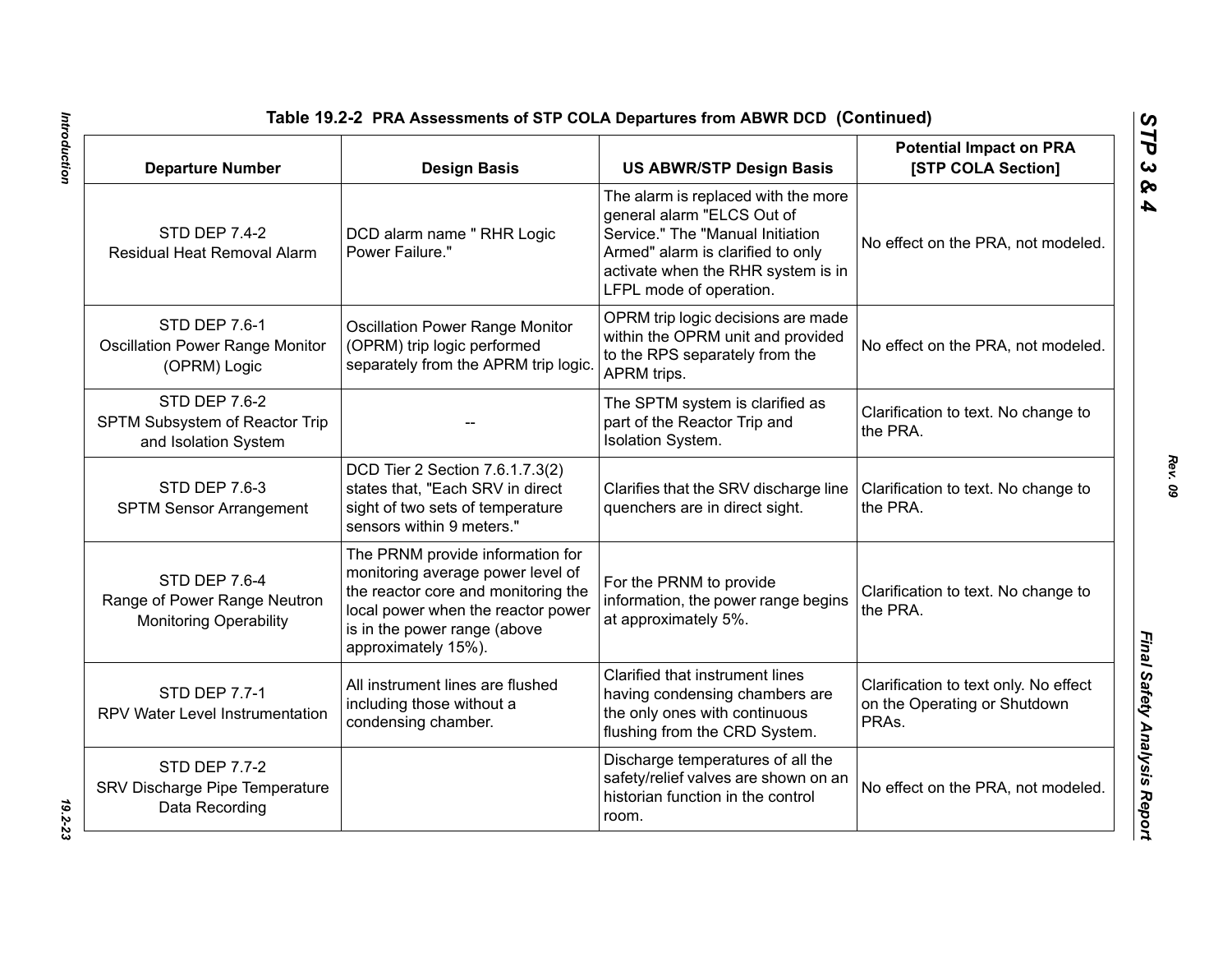| Table 19.2-2 PRA Assessments of STP COLA Departures from ABWR DCD (Continued)   |                                                     |                                                                                                                                                                                                                                                      |                                                      |
|---------------------------------------------------------------------------------|-----------------------------------------------------|------------------------------------------------------------------------------------------------------------------------------------------------------------------------------------------------------------------------------------------------------|------------------------------------------------------|
| <b>Departure Number</b>                                                         | <b>Design Basis</b>                                 | <b>US ABWR/STP Design Basis</b>                                                                                                                                                                                                                      | <b>Potential Impact on PRA</b><br>[STP COLA Section] |
| <b>STD DEP 7.7-3</b><br><b>Feedwater Turbidity</b>                              | Measurement of Feedwater turbidity<br>is discussed. | Feedwater turbidity is not<br>discussed; it is not considered to<br>have any safety significance and no<br>practical method has been<br>developed for measurement.                                                                                   | Clarification to text. No change to<br>the PRA.      |
| <b>STD DEP 7.7-4</b><br>Automatic Power Regulator/Rod<br>Control                |                                                     | The APR is clarified as the direct<br>controlling system that interfaces<br>with the RCIS for accomplishing<br>automatic rod movement mode and<br>the PGCS interfaces only with APR<br>for initiating various reactor power<br>change control tasks. | Clarification to text. No change to<br>the PRA.      |
| <b>STD DEP 7.7-5</b><br>Rod Control and Information<br>System (RCIS)<br>Display |                                                     | Detailed information about available<br>display information at the RCIS<br>dedicated operator interface on the<br>main control panel is provided.                                                                                                    | Clarification to text. No change to<br>the PRA.      |
| <b>STD DEP 7.7-6</b><br><b>RCIS Commands</b>                                    |                                                     | Redundant "command signals" are<br>provided from RFCS to RCIS for the<br>ARI function.                                                                                                                                                               | Clarification to text. No change to<br>the PRA.      |
| <b>STD DEP 7.7-7</b><br><b>RCIS Design</b>                                      |                                                     | RCIS design details pertaining to<br>the organization, classification,<br>and/or erminology of component<br>groupings have been modified.<br>Additionally, a more complete<br>design description is provided.                                        | Clarification to text. No change to<br>the PRA.      |
| <b>STD DEP 7.7-9</b><br>Selected Control Rod Run-In<br>(SCRRI) Function         |                                                     | As a secondary function, the SCRRI<br>function provides mitigation of loss<br>of a feedwater heating event                                                                                                                                           | Clarification to text. No change to<br>the PRA.      |
| STD DEP 7.7-11<br>Rod Withdrawal Sequence<br><b>Restrictions</b>                |                                                     | Ganged Rod movement and<br>ganged withdrawal sequence<br>restrictions are expanded.                                                                                                                                                                  | No effect on the PRA, not modeled.                   |

Introduction *Introduction*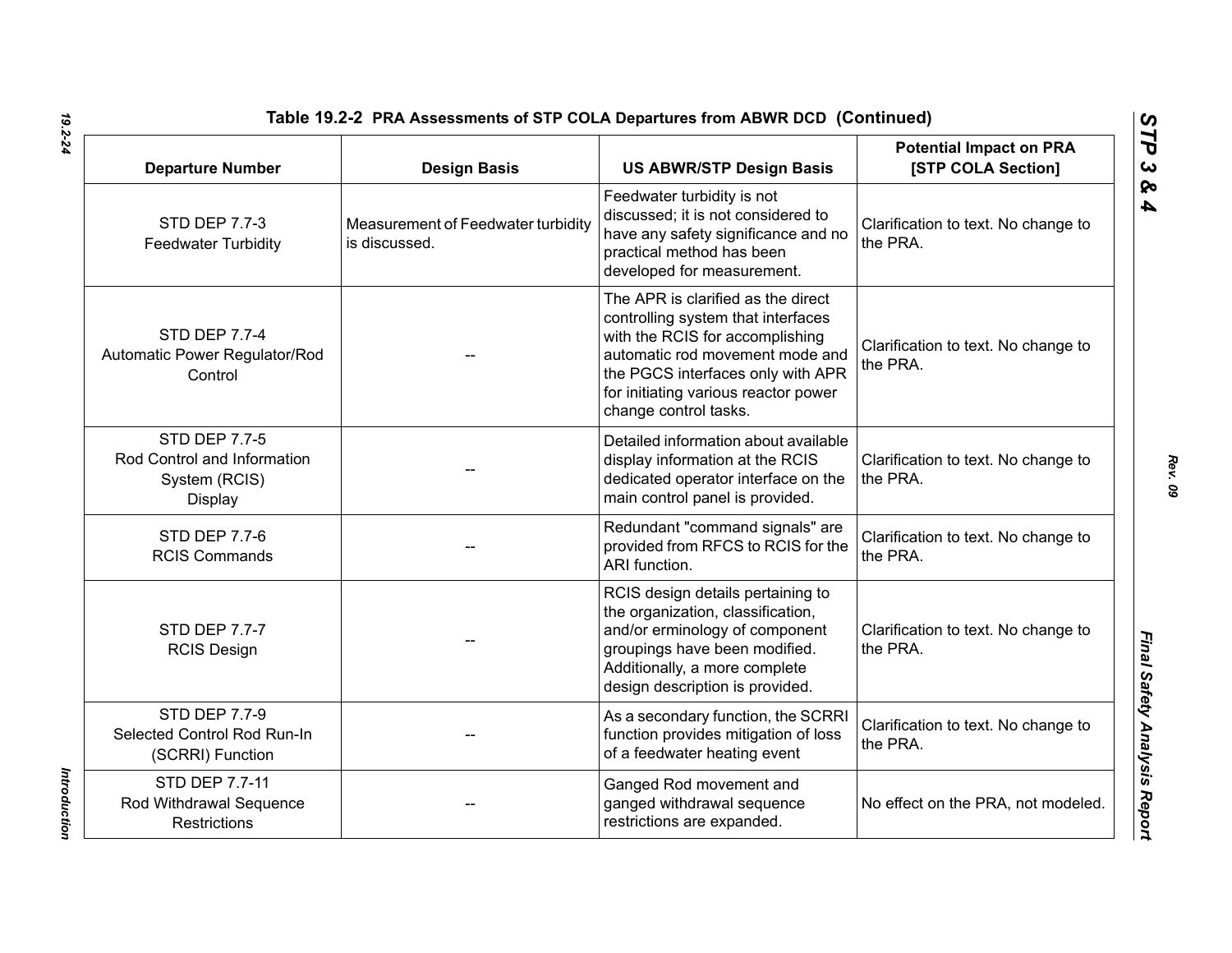| <b>Departure Number</b>                                   | <b>Design Basis</b>                                                                                                                                                                                                                                                    | <b>US ABWR/STP Design Basis</b>                                                                                                                                                                                                                                       | <b>Potential Impact on PRA</b><br>[STP COLA Section] |
|-----------------------------------------------------------|------------------------------------------------------------------------------------------------------------------------------------------------------------------------------------------------------------------------------------------------------------------------|-----------------------------------------------------------------------------------------------------------------------------------------------------------------------------------------------------------------------------------------------------------------------|------------------------------------------------------|
| STD DEP 7.7-12<br><b>RCIS Indication</b>                  |                                                                                                                                                                                                                                                                        | Provides detailed design<br>information including the reference<br>rod pull sequence, RCIS capability,<br>RCIS providing feedback signals,<br>generation of a rod withdrawal block<br>signal, and an audible alarm at the<br>operators panel for a RRPS<br>violation. | Clarification to text. No change to<br>the PRA.      |
| STD DEP 7.7-13<br>Optical Isolation                       | Discusses the details of a specific<br>technology that can be used for<br>achieving optical isolation.<br>However, the description is overly<br>restrictive in describing a specific<br>type of optical technology to be<br>used for meeting the optical<br>isolation. | The detailed description of the<br>specific type of technology used for<br>optical isolation is removed to<br>prevent restricting the type of<br>technology that can be used for<br>achieving suitable optical isolation.                                             | Clarification to text. No change to<br>the PRA.      |
| STD DEP 7.7-14<br><b>RCIS Bypass</b>                      |                                                                                                                                                                                                                                                                        | Clarification in design details for<br>RCIS.                                                                                                                                                                                                                          | Clarification to text. No change to<br>the PRA.      |
| STD DEP 7.7-20<br><b>Recirculation Flow Control Logic</b> | The Recirculation Flow Control<br>System automatically operates<br>when above 70% power.                                                                                                                                                                               | Information is provided concerning<br>manual and automatic operation for<br>other rod patterns and power levels;<br>operation below 25% has been<br>described and load follow capability<br>has been enhanced.                                                        | Clarification to text. No change to<br>the PRA.      |
| STD DEP 7.7-22<br><b>ATLM Description</b>                 |                                                                                                                                                                                                                                                                        | The description of the ATLM<br>setpoint and rod block action has<br>been expanded to further describe<br>the interface of the systems and the<br>applications.                                                                                                        | Clarification to text. No change to<br>the PRA.      |

Introduction *Introduction 19.2-25*

*Rev. 09*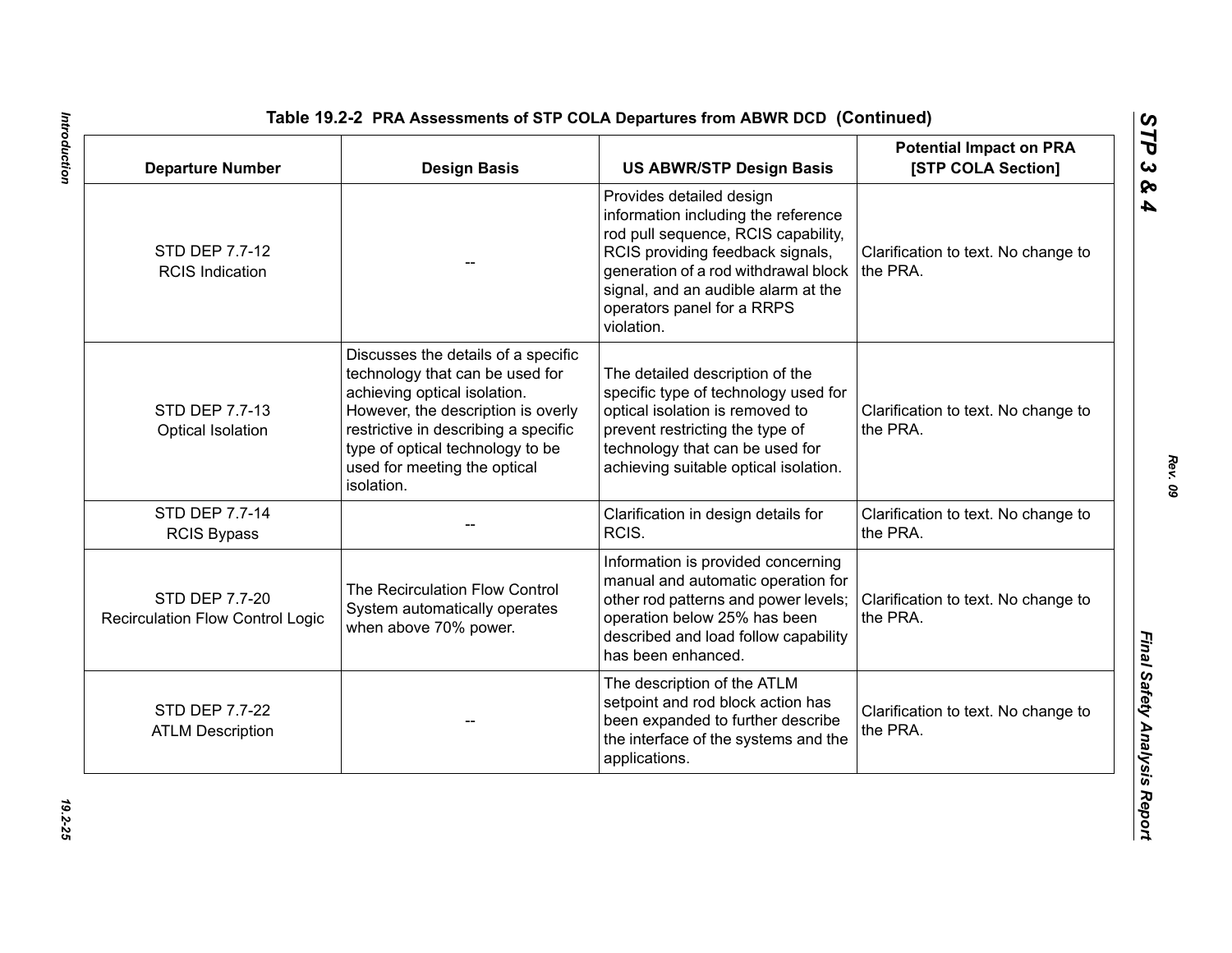| <b>Departure Number</b>                                                | <b>Design Basis</b>                                                                                                                                                                                    | <b>US ABWR/STP Design Basis</b>                                                                                                                                                                                                      | <b>Potential Impact on PRA</b><br>[STP COLA Section] |
|------------------------------------------------------------------------|--------------------------------------------------------------------------------------------------------------------------------------------------------------------------------------------------------|--------------------------------------------------------------------------------------------------------------------------------------------------------------------------------------------------------------------------------------|------------------------------------------------------|
| STD DEP 7.7-23<br>Automatic Traversing Incore Probe<br>(ATIP) Function | Gain adjustment factors for Local<br>Power Range Monitoring uses<br>inputs from the "Automatic Fixed<br>Incore Probe (AFIP)."                                                                          | Gain adjustment factors for local<br>power range monitoring are<br>provided by an Automatic<br>Traversing Incore Probe (ATIP).                                                                                                       | Clarification to text. No change to<br>the PRA.      |
| STD DEP 7.7-24<br>Steam Bypass and Pressure<br>Control Interfaces      | An external signal interface for the<br>Steam Bypass and Pressure<br>Control (SB&PC) System is narrow<br>range dome pressure signals from<br>SB&PC System to the Recirculation<br>Flow Control System. | Narrow range dome pressure<br>signals are replaced by "Validated<br>dome pressure signals." Based on<br>pressure demand, the SB&PC<br>System calculates position error<br>and servo current for each turbine<br>valve.               | Clarification to text. No change to<br>the PRA.      |
| STD DEP 7.7-27<br><b>RCIS Table Deletion</b>                           | Table 7.7-1 provides the<br>environmental conditions for the<br>Rod Control and Information<br>System (RCIS) module operation<br>environment.                                                          | Table 7.7-1 is deleted because its<br>information is duplicated elsewhere<br>in the FSAR.                                                                                                                                            | Clarification to text. No change to<br>the PRA.      |
| <b>STP DEP 8.2-1</b><br><b>Electrical Equipment Numbering</b>          |                                                                                                                                                                                                        | The non-safety and safety-related<br>medium voltage buses numbering<br>conventions were changed. Figure<br>8.2-1, Sheets 1-7, have been<br>revised to show the new bus<br>numbers and equipment location in<br>the turbine building. | Clarification to text. No change to<br>the PRA.      |
| STD DEP 8A-1<br>Regulatory Guidance for Lightning<br>Protection        |                                                                                                                                                                                                        | This change acknowledges<br>availability of SRP and regulatory<br>guidance for the lightning protection<br>system.                                                                                                                   | Clarification to text. No change to<br>the PRA.      |

*Introduction* 

Introduction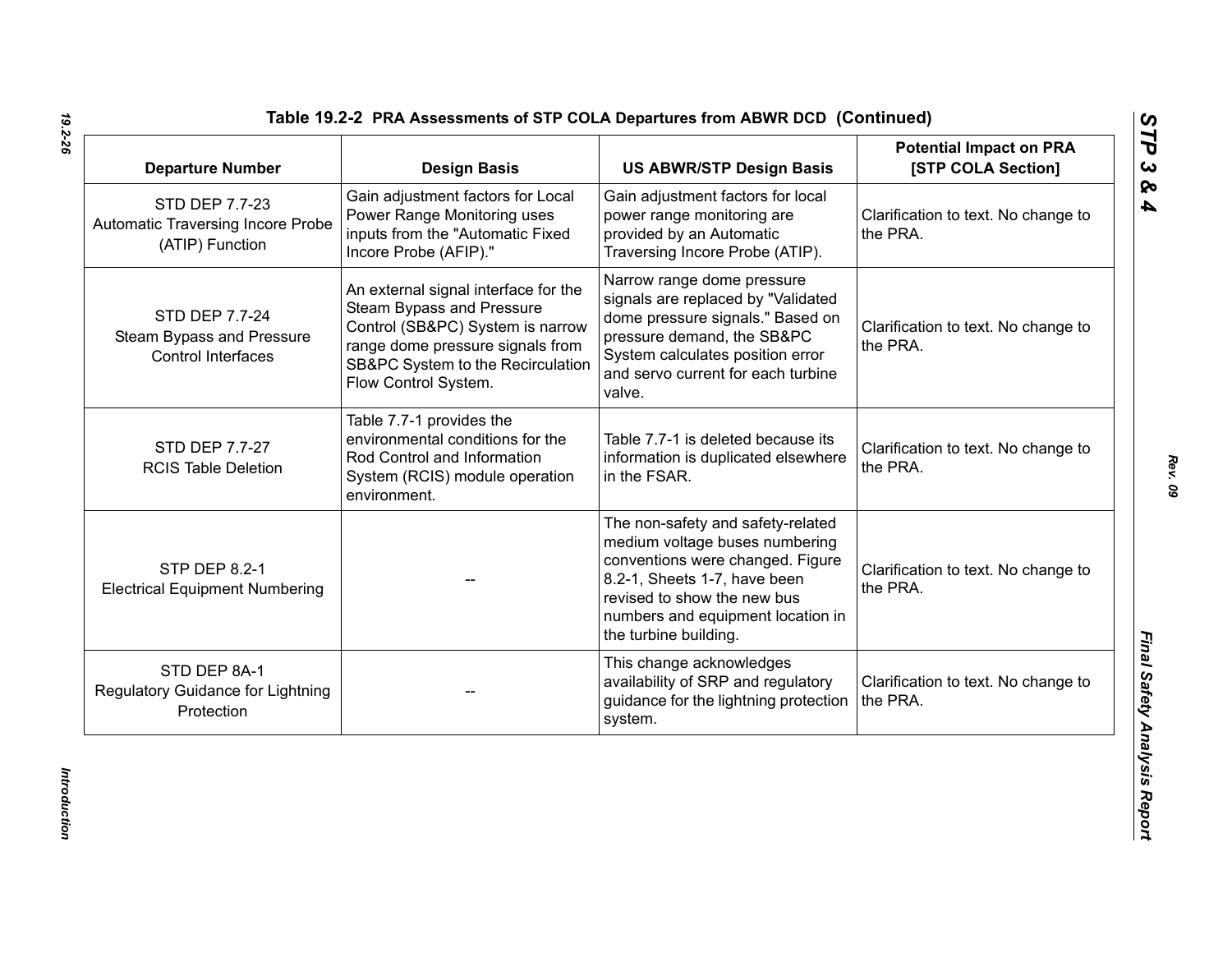| <b>Departure Number</b>                                          | <b>Design Basis</b>                                                                                                                                                                                                           | <b>US ABWR/STP Design Basis</b>                                                                                                                                                                                                                                                                                  | <b>Potential Impact on PRA</b><br>[STP COLA Section]                                                                                                 |
|------------------------------------------------------------------|-------------------------------------------------------------------------------------------------------------------------------------------------------------------------------------------------------------------------------|------------------------------------------------------------------------------------------------------------------------------------------------------------------------------------------------------------------------------------------------------------------------------------------------------------------|------------------------------------------------------------------------------------------------------------------------------------------------------|
| <b>STD DEP 9.1-1</b><br>Fuel Handling Cranes and<br>Equipment    | Tier 2 (FSAR/DCD) - Paragraph<br>9.1.2.1.2 fuel storage racks<br>provided in spent fuel storage for<br>270% of one full core fuel load,<br>which is equivalent to a minimum of<br>2354 fuel storage positions<br>(assembles). | Fuel storage racks in spent fuel pool<br>shall be 270% of one full core fuel<br>load, which is equivalent to a<br>minimum of 2354 assemblies. Pool<br>design is capable of 3072<br>assemblies and at STP's option<br>more racks can be provided as<br>extra scope. DCD should be the<br>basis for minimum racks. | No effect on the PRA, not modeled.                                                                                                                   |
| STD DEP 9.2-1<br><b>Reactor Building Cooling Water</b><br>System | RCW heat exchanger design<br>capacity for divisions A and B of<br>47.73 GJ/h; the capacity for division<br>C is 44.38 GJ/h.                                                                                                   | RCW heat exchanger design<br>capacity for divisions A and B of<br>50.1 GJ/h; the capacity for division<br>C is 46.1 GJ/h. These increased<br>capacities are based on meeting<br>LOCA heat loads with a margin of<br>20% to allow for fouling.                                                                    | No change to the PRA. This<br>engineering change supports<br>increased heat removal capacity<br>and corrects inconsistencies in<br>Section 9.2.11.2. |
| <b>STP DEP 9.2-2</b><br>Makeup Water Preparation System          |                                                                                                                                                                                                                               | Changes specific to the operation of<br>the Makeup Preparation Water<br>(MWP) System including flow<br>capacity, storage capacity, rate for<br>providing dematerialized water,<br>supply makeup water to the ultimate<br>heat sink, etc.                                                                         | No effect on the PRA, not modeled.                                                                                                                   |
| STP DEP 9.2-3<br><b>Turbine Building Cooling Water</b><br>Syste  | The heat removal capacity of each<br>of the three heat exchangers in the<br><b>Turbine Building Cooling Water</b><br>System is 68.7 GJ/h with a flow rate<br>of 3405 m3/h.                                                    | The heat removal capacity of each<br>of the three heat exchangers in the<br><b>Turbine Building Cooling Water</b><br>System is increased to 114.5 GJ/h,<br>using the increased flow rate of<br>4550 m3/h.                                                                                                        | No effect on the PRA, not modeled.                                                                                                                   |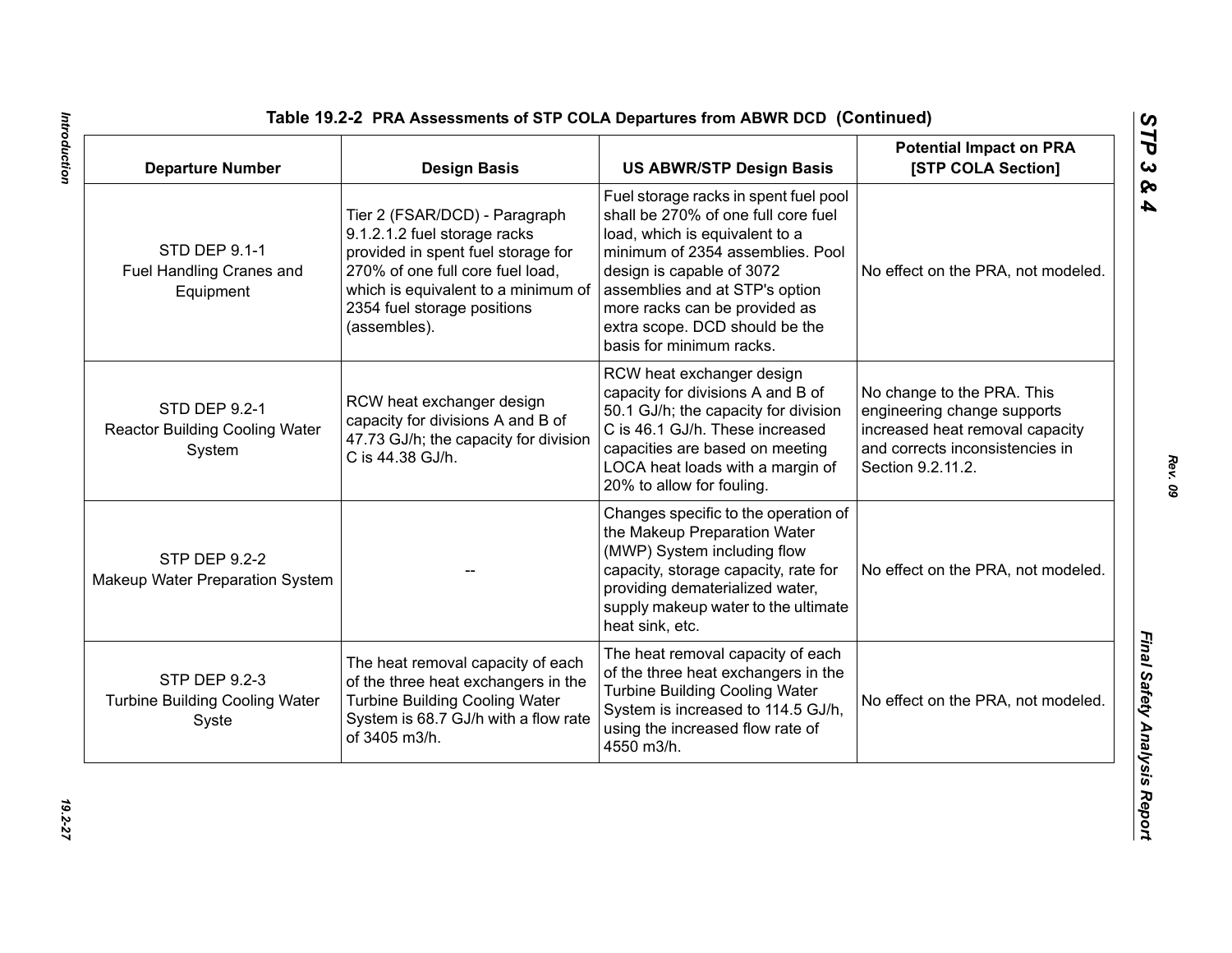| <b>Departure Number</b>                                     | <b>Design Basis</b>                                                                                                                       | <b>US ABWR/STP Design Basis</b>                                                                                                                                                                                                                                                                                         | <b>Potential Impact on PRA</b><br>[STP COLA Section] |
|-------------------------------------------------------------|-------------------------------------------------------------------------------------------------------------------------------------------|-------------------------------------------------------------------------------------------------------------------------------------------------------------------------------------------------------------------------------------------------------------------------------------------------------------------------|------------------------------------------------------|
| STP DEP 9.2-5<br>Reactor Service Water (RSW)<br>System      | In the DCD, only the portion of the<br>RSW in the CB was described.<br>Remaining portion is not defined in<br>the DCD (Paragraph 9.2.15). | RSW system design reflects new<br>location of RSW pump house and<br>increased system flow and<br>discharge pressure necessary to<br>meet the increased heat removal<br>requirements of the reactor cooling<br>water system. Cooling tower fans<br>are added to the UHS [See site-<br>specific Requirement for the UHS]. | Included in the delta PRA [See 19.3,<br>19.9].       |
| STD DEP 9.2-7<br><b>HVAC Normal Cooling Water</b><br>System |                                                                                                                                           | This design change corrects<br>inconsistencies in Tables 9.2-6 and<br>9.2-7, and Figure 9.2-2 such that<br>the non-safety-related HVAC<br>Normal Cooling Water (HNCW)<br>system waterside heat removal rate<br>is greater than or equal to the<br>airside cooling duty heat loads.                                      | No effect on the PRA, not modeled.                   |
| <b>STP DEP 9.2-8</b><br>Potable and Sanitary Water System   |                                                                                                                                           | The potable water subsystem is<br>capable of supplying both STP 3&4<br>and the sewage treatment<br>subsystem is capable of treating<br>sanitary wastes collected from all<br>four units located at the site.                                                                                                            | No effect on the PRA, not modeled.                   |
| <b>STP DEP 9.2-9</b><br><b>HVAC Normal Cooling Water</b>    |                                                                                                                                           | Departure reduces equipment,<br>piping, valve sizes, and electrical<br>power for better maintainability, and<br>changes return temperature from<br>12°C to 14.7°C.                                                                                                                                                      | No effect on the PRA, not modeled.                   |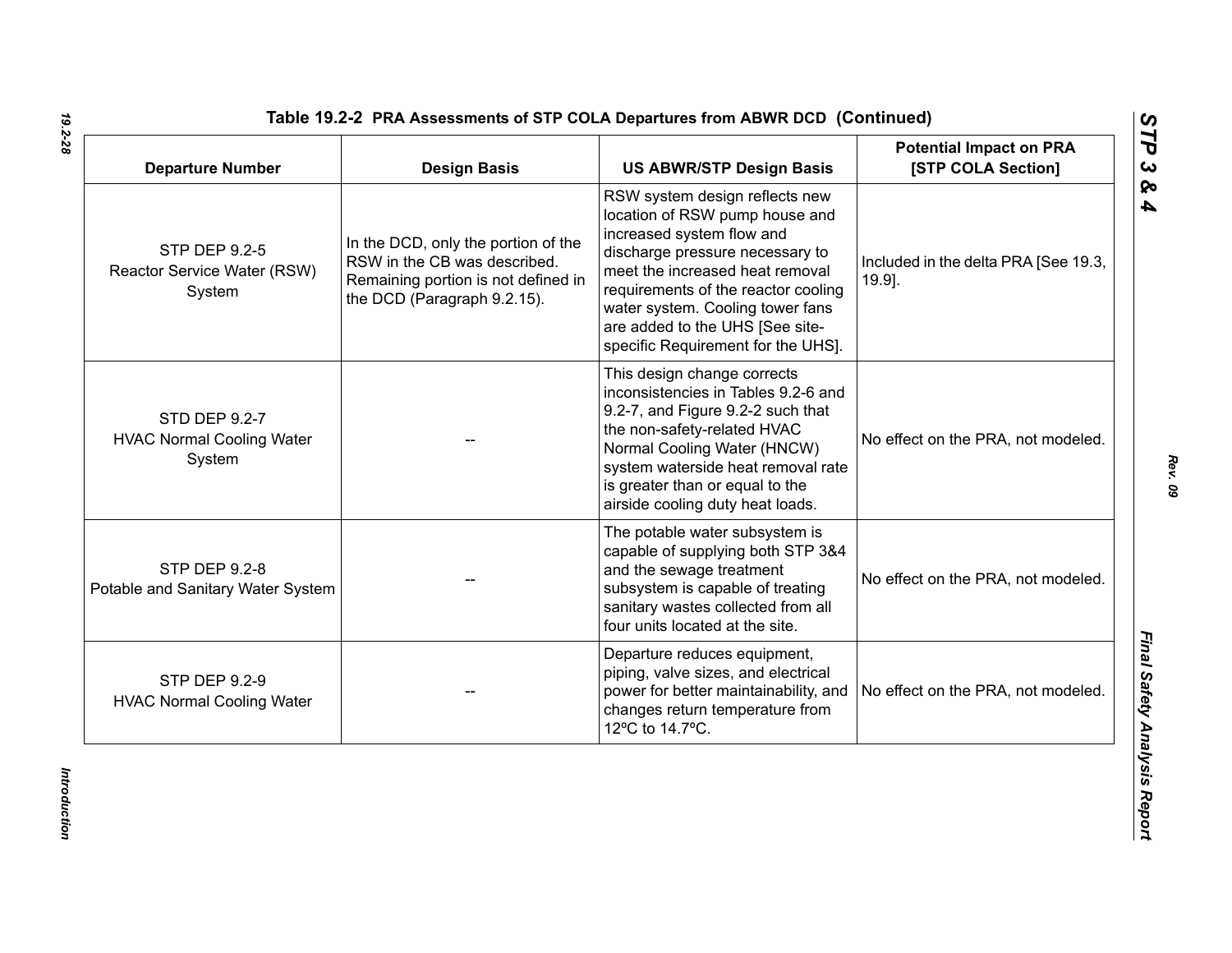| <b>Departure Number</b>                                          | <b>Design Basis</b>                                                | <b>US ABWR/STP Design Basis</b>                                                                                                                                                                                                                                                                                                                | <b>Potential Impact on PRA</b><br>[STP COLA Section]                                                                                                        |
|------------------------------------------------------------------|--------------------------------------------------------------------|------------------------------------------------------------------------------------------------------------------------------------------------------------------------------------------------------------------------------------------------------------------------------------------------------------------------------------------------|-------------------------------------------------------------------------------------------------------------------------------------------------------------|
| STP DEP 9.2-10<br><b>Turbine Service Water</b>                   |                                                                    | Turbine Service Water (TSW)<br>system interface requirements are<br>revised to reflect site specific<br>information.                                                                                                                                                                                                                           | No direct effect on PRA. Turbine<br>building flooding tables associated<br>with TSW modified to reflect site<br>specific information. [See Table<br>$19R-1$ |
| <b>STD DEP 9.3-1</b><br>Radwaste Drain Materials                 | Carbon steel pipe for majority of<br>K11 Radioactive Drain System. | Stainless Steel for entire K11<br>Radioactive Drain system.                                                                                                                                                                                                                                                                                    | No effect on the PRA, not modeled.                                                                                                                          |
| <b>STD DEP 9.3-2</b><br>Separate Breathing Air System            | Breathing air system is included in<br>service air system (P51).   | Separate breathing air system (P81)<br>from service air system (P51).                                                                                                                                                                                                                                                                          | No effect on the PRA, not modeled.                                                                                                                          |
| <b>STD DEP 9.3-3</b><br><b>Reactor Building Sampling Station</b> | CRD water sampling is described in<br>the DCD.                     | Because CRD system water is<br>supplied from condensate water,<br>CRD system sampling can be<br>substituted by condensate system<br>sampling. The condensate system<br>monitors oxygen and conductivity.<br>Process samples from the CRD are<br>not needed.                                                                                    | No effect on the PRA, not modeled.                                                                                                                          |
| <b>STP DEP 9.4-1</b><br>Service Building HVAC System             |                                                                    | The HVAC System is revised to<br>remove the provisions for toxic gas<br>monitors and the TSC alarm for high<br>toxic gas concentration.                                                                                                                                                                                                        | No effect on the PRA, not modeled.                                                                                                                          |
| <b>STD DEP 9.4-2</b><br>Control Building HVAC System             |                                                                    | The control building HVAC system<br>smoke removal mode is revised to<br>include control room main air supply<br>duct bypass lines around the air-<br>handling unit with two motor<br>operated dampers for each of the<br>two control room habitability area<br>HVAC divisions and each of the<br>three safety-related equipment<br>HVAC areas. | No effect on the PRA, not modeled.                                                                                                                          |

Introduction *Introduction 19.2-29*

*Rev. 09*

*STP 3 & 4*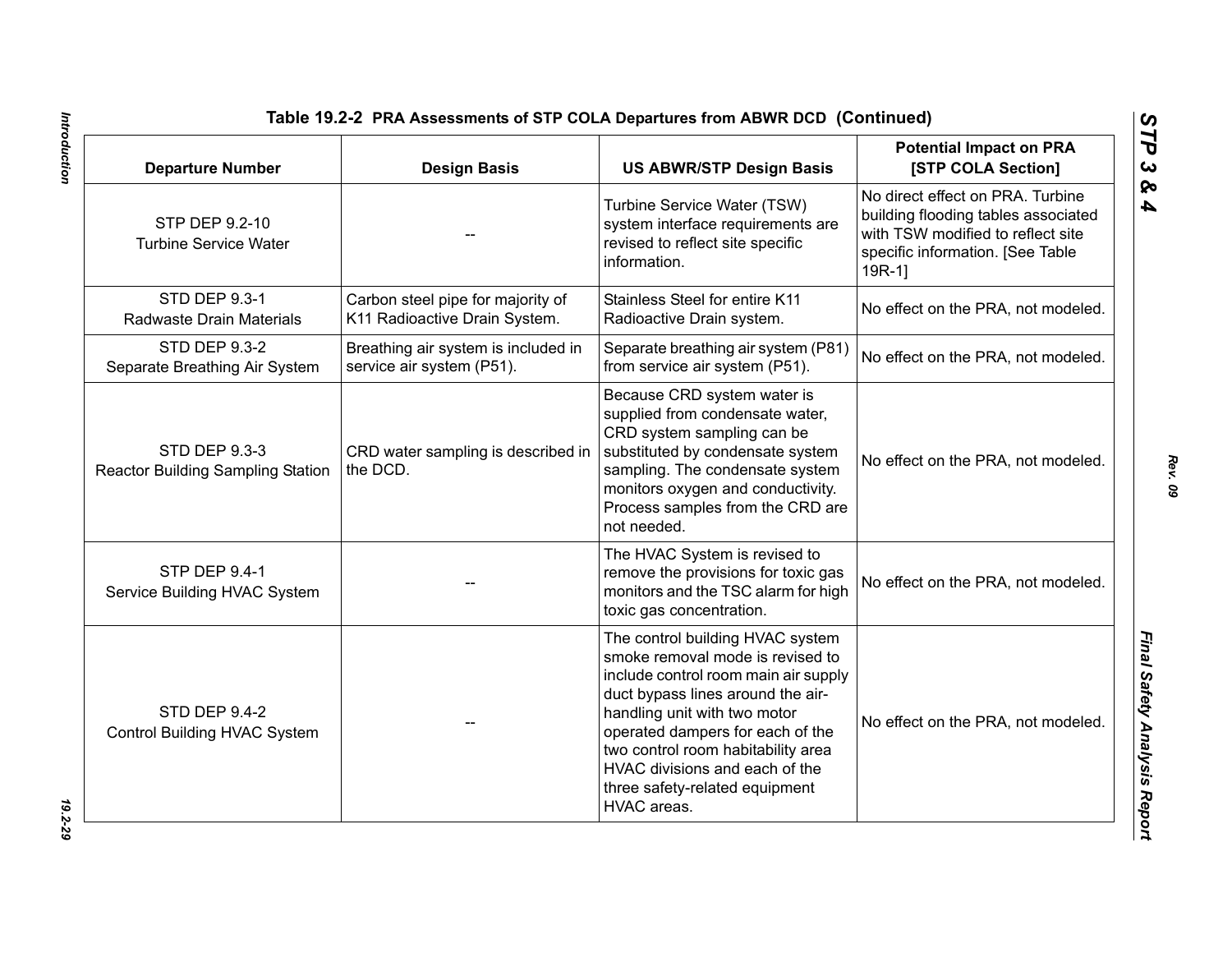| <b>Departure Number</b>                               | <b>Design Basis</b>                                                                                                      | <b>US ABWR/STP Design Basis</b>                                                                                                                                                                                                                                                                                                                                                                                                                           | <b>Potential Impact on PRA</b><br>[STP COLA Section] |
|-------------------------------------------------------|--------------------------------------------------------------------------------------------------------------------------|-----------------------------------------------------------------------------------------------------------------------------------------------------------------------------------------------------------------------------------------------------------------------------------------------------------------------------------------------------------------------------------------------------------------------------------------------------------|------------------------------------------------------|
| <b>STP DEP 9.4-3</b><br>Service Building HVAC System  | Service building HVAC system has<br>two subsystems, the clean air HVAC<br>System and the Controlled Area<br>HVAC System. | Subsystems are deleted and<br>consolidated to supply air to both<br>the Clean Area and the Controlled<br>Area.                                                                                                                                                                                                                                                                                                                                            | No effect on the PRA, not modeled.                   |
| <b>STD DEP 9.4-4</b><br>Turbine Island HVAC System    |                                                                                                                          | Design changes include: additional<br>supply/exhaust air flow, relocated<br>electrical building into turbine<br>building, increase in equipment<br>quantities, additional condensate<br>booster pumps, etc.                                                                                                                                                                                                                                               | No effect on the PRA, not modeled.                   |
| <b>STD DEP 9.4-5</b><br>Radwaste Building Ventilation |                                                                                                                          | Eliminated HVAC equipment<br>supporting the adwaste incinerator<br>which was deleted. A dedicated air<br>conditioning system for electrical,<br>HVAC equipment rooms and other<br>areas was added as a result of<br>design evolution. Operation control<br>of the exhaust air system form<br>radwaste process area is<br>augmented to automatically route<br>the exhaust air through filtration<br>equipment upon detection of<br>airborne radioactivity. | No effect on the PRA, not modeled.                   |
| STD DEP 9.4-6<br>Control Building HVAC System         | One flow element/flow switch in the<br>common discharge duct of each<br>emergency filtration unit.                       | A flow element/flow switch is to be<br>installed on the discharge side of<br>each emergency filtration unit fan<br>using a two out of two logic signal<br>for automatic switchover.                                                                                                                                                                                                                                                                       | No effect on the PRA, not modeled.                   |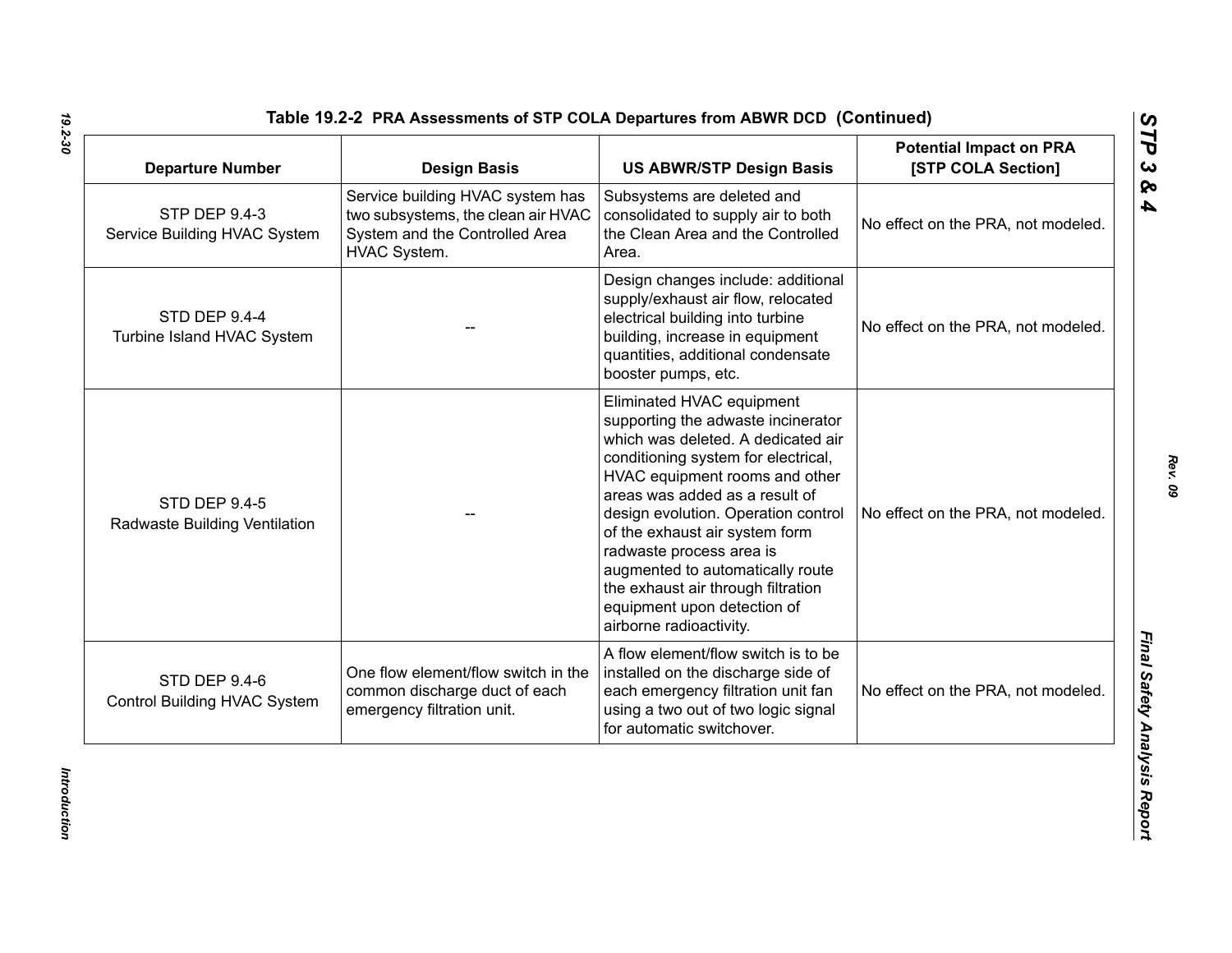| <b>Departure Number</b>                                                              | <b>Design Basis</b>                                                                                                                                                                             | <b>US ABWR/STP Design Basis</b>                                                                                                                                                                                                                                                                                                  | <b>Potential Impact on PRA</b><br>[STP COLA Section]                                                                                                                                                    |
|--------------------------------------------------------------------------------------|-------------------------------------------------------------------------------------------------------------------------------------------------------------------------------------------------|----------------------------------------------------------------------------------------------------------------------------------------------------------------------------------------------------------------------------------------------------------------------------------------------------------------------------------|---------------------------------------------------------------------------------------------------------------------------------------------------------------------------------------------------------|
| <b>STD DEP 9.4-7</b><br><b>Control Building Annex HVAC</b>                           | MG set rooms are ventilated by C/B<br>safetyrelated equipment area<br>HVAC; cooling is provided by non-<br>safety-related MG set room air<br>handling unit.                                     | MG set room air handling unit is<br>independent of from C/B safety<br>related equipment area HVAC.                                                                                                                                                                                                                               | No effect on the PRA, not modeled.                                                                                                                                                                      |
| <b>STP DEP 9.4-8</b><br>Reactor Building HVAC System                                 |                                                                                                                                                                                                 | Configuration of fans and air<br>conditioning units (ACU) in Figure<br>9.4-3 modified because current<br>configuration is inconsistent with<br>Tier 1 Figure 2.15.5j. Fire damper is<br>stated in Tier 2 9.4.5.5.2, but Tier 1<br>Figure 2.15.5i has no Fire Damper-<br>the statement of Fire Damper in Tier<br>2 is eliminated. | No change to the PRA. Clarification<br>to text.                                                                                                                                                         |
| <b>STD DEP 9.4-9</b><br><b>Turbine Building HVAC</b>                                 |                                                                                                                                                                                                 | The Turbine Building's exhaust<br>system is changed and its HVAC<br>recirculation duct is deleted.                                                                                                                                                                                                                               | No effect on the PRA, not modeled.                                                                                                                                                                      |
| <b>STD DEP 9.5-1</b><br>Diesel Generator Jacket Water<br><b>Cooling Water System</b> | Inspection and Testing requirements<br>for the diesel generator jacket<br>cooling water system conformed to<br>RG 1.108.                                                                        | The requirements have been<br>integrated onto RG 1.9 Rev.4,<br>endorsing IEEE-387, which<br>addresses qualification and periodic<br>testing of the diesel generators.                                                                                                                                                            | No effect on the PRA, not modeled.<br>The effect of standards included in<br>base failure data.                                                                                                         |
| <b>STD DEP 9.5-2</b><br>Lower Drywell Flooder Fusible Plug<br>Valve                  | Contains specific design details<br>about fusible plugs based on an old<br>design concept and patent<br>application; however the fusible<br>plugs were never built or tested to<br>this design. | The fusible plugs are described in<br>generic terms of the design<br>requirements and incorporate<br>design experience from actual<br>design and test results.<br>Clarifications are made specifying<br>lower drywell isolation valve details,<br>etc.                                                                           | The change incorporates design<br>experience which should decrease<br>the likelihood of failure. No direct<br>effect on the PRA, but described in<br>Chapter 19. [See 19E, 19E.2.8.2.1,<br>19E.2.8.2.6] |

Introduction *Introduction 19.2-31*

*Rev. 09*

*STP 3 & 4*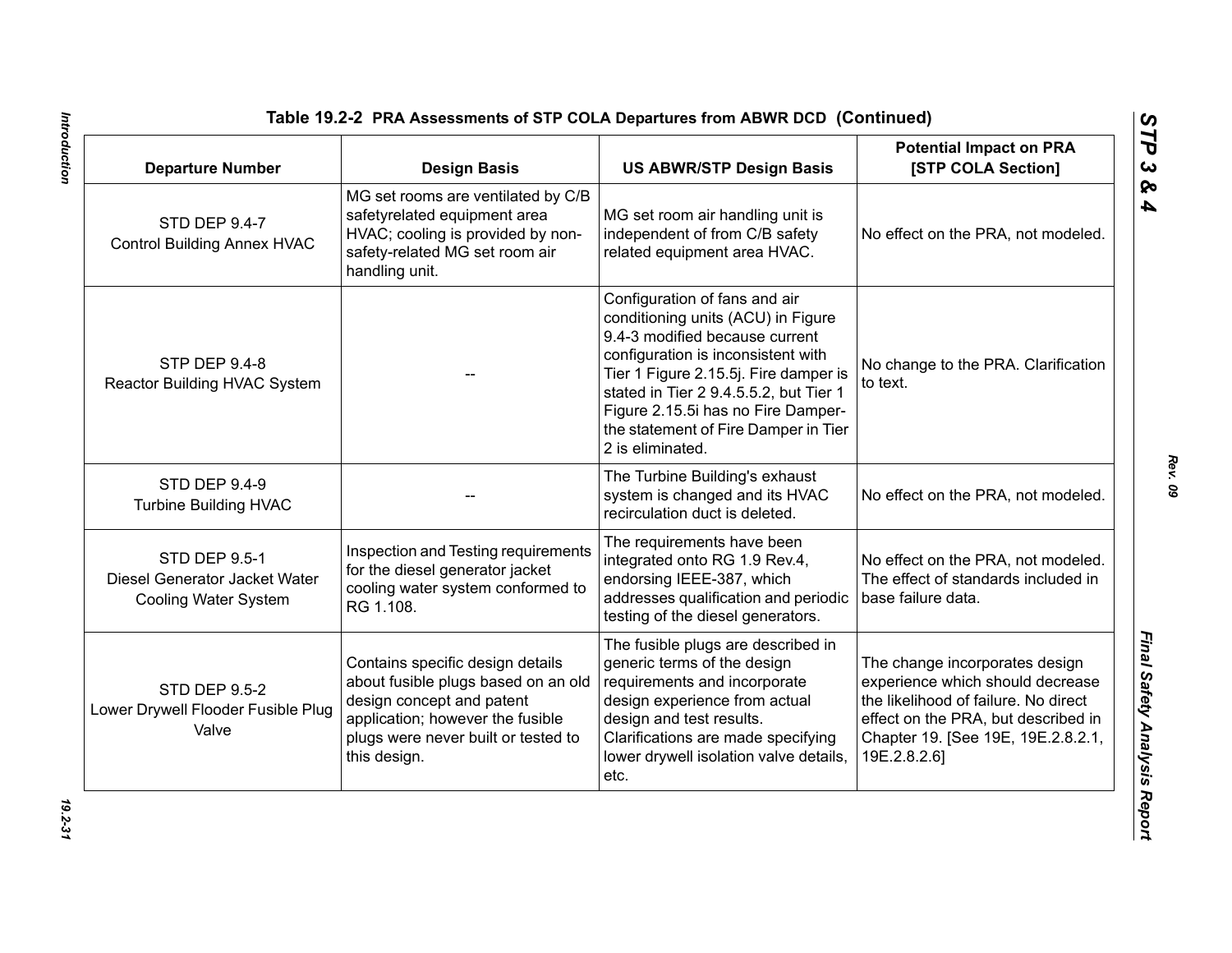| <b>Departure Number</b>                                                          | <b>Design Basis</b>                                                                                                                           | <b>US ABWR/STP Design Basis</b>                                                                                                                                                                                                                                                                                                                                                                                                                                                                                                           | <b>Potential Impact on PRA</b><br>[STP COLA Section]                                                                          |
|----------------------------------------------------------------------------------|-----------------------------------------------------------------------------------------------------------------------------------------------|-------------------------------------------------------------------------------------------------------------------------------------------------------------------------------------------------------------------------------------------------------------------------------------------------------------------------------------------------------------------------------------------------------------------------------------------------------------------------------------------------------------------------------------------|-------------------------------------------------------------------------------------------------------------------------------|
| <b>STD DEP 9.5-3</b><br>System Description - Reactor<br>Internal Pump Motor      | MG sets and adjustable speed<br>drives described in DCD 9.5.10.2<br>and 7.7.1.3.                                                              | Several changes to the technical<br>description of the non-safety Motor-<br>Generator (MG) sets and ASD<br>descriptions.                                                                                                                                                                                                                                                                                                                                                                                                                  | No effect on the PRA, not modeled.                                                                                            |
| <b>STD DEP 9.5-4</b><br><b>Lighting and Servicing Power</b><br>Supply System     | Mercury lamps are provided for use<br>for high ceilings, except where<br>breakage could introduce mercury<br>into the reactor coolant system. | The mercury lights are replaced with<br>high pressure sodium (HPS) lamps.                                                                                                                                                                                                                                                                                                                                                                                                                                                                 | No effect on the PRA, not modeled.                                                                                            |
| <b>STP DEP 9.5-6</b><br>Diesel Generator Fuel Oil Storage<br>and Transfer System |                                                                                                                                               | The sample connection for the Fuel<br>Oil Storage Tank is relocated slightly<br>above grade elevation, fill<br>connection is relocated at grade<br>elevation and vent is extended to an<br>elevation exceeding maximum flood<br>level. The Fuel Oil Storage Tanks<br>are relocated in concrete vaults<br>underground, with piping routed<br>underground. Locked, closed<br>isolation valves have been added to<br>the fill and sample lines, and a<br>second transfer pump for the Diesel<br>Generator Fuel Oil system has been<br>added. | Not explicitly modeled in the PRA.<br>Potential beneficial effect (two fuel<br>oil transfer pumps) for plant-specific<br>PRA. |
| <b>STP DEP 9.5-7</b><br>Fire Protection - House Boiler Area<br>of the Turbine    | The house boiler is a fuel oil-heated<br>boiler.                                                                                              | The house boiler is an electrically<br>heated boiler.                                                                                                                                                                                                                                                                                                                                                                                                                                                                                     | Slight improvement in Turbine<br>Building fire frequency. No effect on<br>PRA fire modeling.                                  |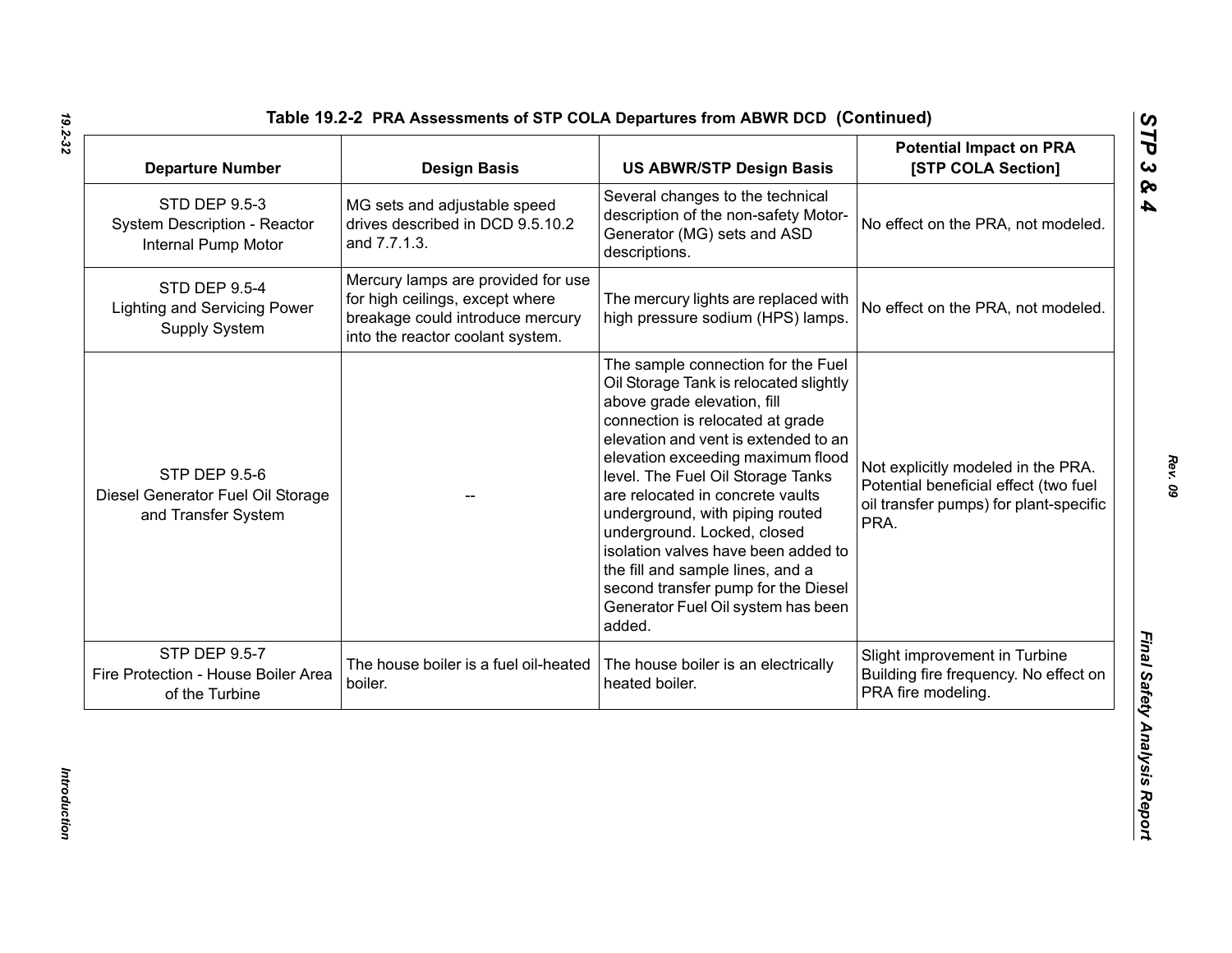| <b>Departure Number</b>                               | <b>Design Basis</b>                                                                                                                                                                                     | <b>US ABWR/STP Design Basis</b>                                                                                                                                                                                                                  | <b>Potential Impact on PRA</b><br>[STP COLA Section]                                      |
|-------------------------------------------------------|---------------------------------------------------------------------------------------------------------------------------------------------------------------------------------------------------------|--------------------------------------------------------------------------------------------------------------------------------------------------------------------------------------------------------------------------------------------------|-------------------------------------------------------------------------------------------|
| STP DEP 10.1-1<br><b>Turbine Pressure Description</b> | Inlet pressure at the turbine main<br>steam valves is controlled by the<br>pressure regulator such that turbine<br>inlet pressure varies linearly with<br>reactor power level.                          | The inlet pressure at the turbine<br>main steam valves reflects reactor<br>power, steam line flow and pressure<br>regulator programming, but never<br>exceeds the pressure for which the<br>turbine components and steam lines<br>are designed." | No effect on the PRA, not modeled.                                                        |
| STP DEP 10.1-2<br>Steam Cycle Diagram                 | Steam and power conversion<br>system consists of four condensate<br>pumps, two heater drain tanks, a<br>typical multi-pressure condenser<br>design, and a main turbine with the<br>single stage reheat. | Four condensate booster pumps<br>are added to this system, with three<br>filters and six emineralizers, four<br>reactor feed pumps, four heater<br>drain pumps, one heater drain tank,<br>and a turbine design with two<br>stages of reheat.     | No effect on PRA, not modeled.<br>[See STD DEP 10.4-5]                                    |
| STP DEP 10.1-3<br><b>Rated Heat Balance</b>           |                                                                                                                                                                                                         | Modified to reflect turbine<br>manufacturer.                                                                                                                                                                                                     | No effect on the PRA, not modeled.                                                        |
| STP DEP 10.1-4<br>Valves Wide Open Heat Balance       |                                                                                                                                                                                                         | Modified to reflect turbine<br>manufacturer.                                                                                                                                                                                                     | No effect on the PRA, not modeled.                                                        |
| STP DEP 10.2-1<br><b>Turbine Design</b>               |                                                                                                                                                                                                         | Modified to reflect turbine<br>manufacturer, revised ISI and IST<br>inspection intervals based on<br>design.                                                                                                                                     | No effect on the PRA, not modeled.                                                        |
| STP DEP 10.2-2<br><b>Turbine Rotor Design</b>         |                                                                                                                                                                                                         | Modified to reflect turbine<br>manufacturer.                                                                                                                                                                                                     | No effect on the PRA, not modeled.<br>Turbine missile generation<br>likelihood decreased. |
| STP DEP 10.2-3<br><b>Turbine Digital Control</b>      |                                                                                                                                                                                                         | Significant advancements in<br>reliability and machine protection<br>result through the use of a digital<br>turbine control system.                                                                                                              | No effect on the PRA, not modeled.<br>Turbine trip function reliability<br>enhanced.      |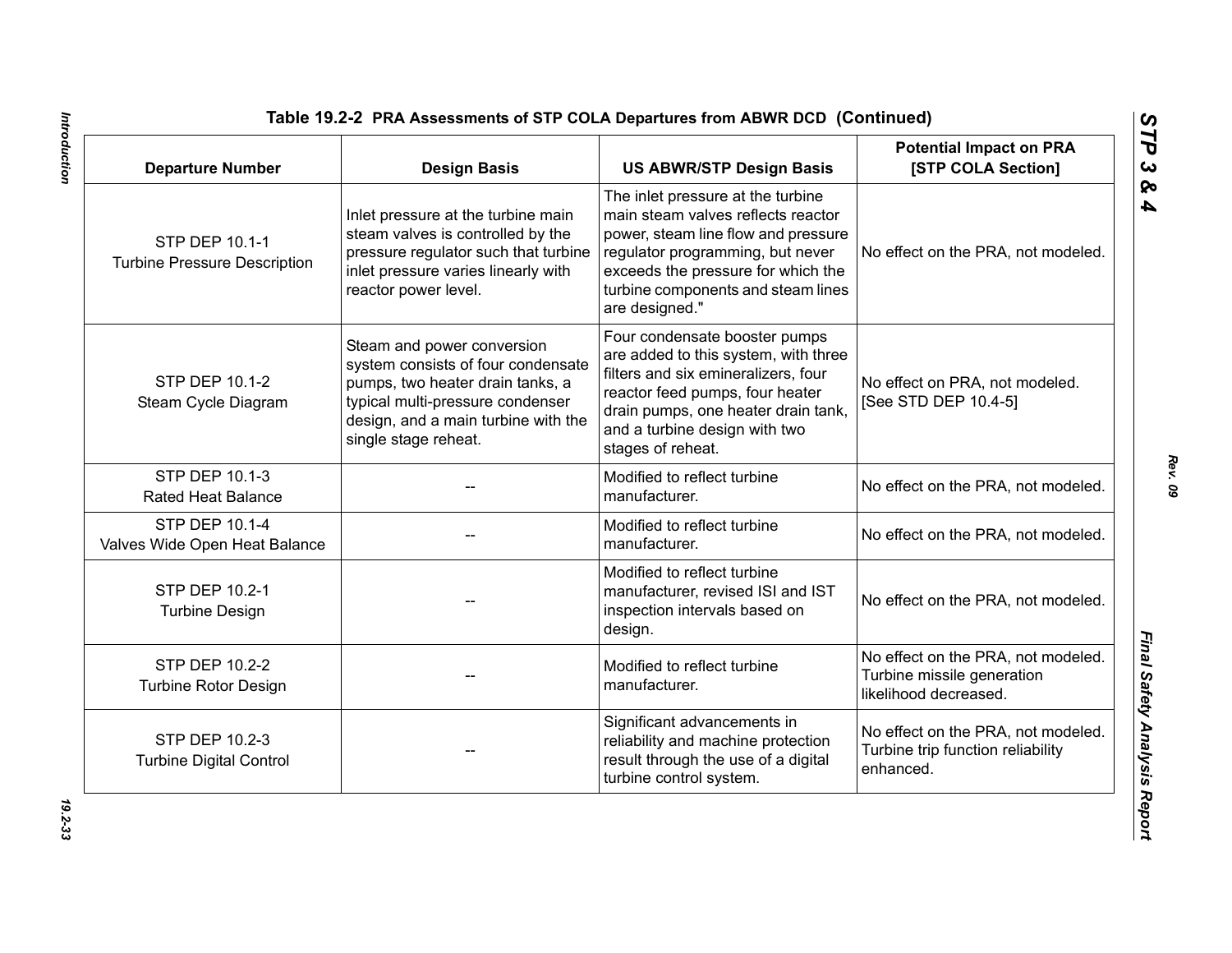| <b>Departure Number</b>                                      | <b>Design Basis</b>                                                                                                                                                                                                             | <b>US ABWR/STP Design Basis</b>                                                                                                                                                                                                                                                            | <b>Potential Impact on PRA</b><br>[STP COLA Section]                                                |
|--------------------------------------------------------------|---------------------------------------------------------------------------------------------------------------------------------------------------------------------------------------------------------------------------------|--------------------------------------------------------------------------------------------------------------------------------------------------------------------------------------------------------------------------------------------------------------------------------------------|-----------------------------------------------------------------------------------------------------|
| STP DEP 10.2-4<br><b>Bulk Hydrogen Storage</b>               | Bulk hydrogen is stored near the<br>turbine building.                                                                                                                                                                           | Bulk hydrogen is stored well away<br>from the power block buildings.                                                                                                                                                                                                                       | No effect on the PRA, not modeled.                                                                  |
| STD DEP 10.3-1<br>Main Steam Line Drains                     | The drains from the steam lines<br>inside containment are connected to<br>the steam lines outside the<br>containment to permit equalizing<br>pressure across the MSIVs during<br>startup and following steam line<br>isolation. | The main steam system also serves<br>as the "alternate leakage path" to<br>contain the radioactive steam with<br>passes the main steam isolation<br>valve before they close to isolate<br>the reactor under emergency<br>conditions.                                                       | No effect on the PRA, not modeled.                                                                  |
| <b>STD DEP 10.4-1</b><br><b>Turbine Gland Seal Steam</b>     |                                                                                                                                                                                                                                 | A non-safety-related Gland Seal<br>Evaporator (GSE) is added to the<br>Turbine Gland Steam System to<br>supply sealing steam to the main<br>turbine shaft seal glands and<br>various turbine valve stems,<br>including the turbine bypass and<br>main turbine stop-control valve<br>stems. | No effect on the PRA, not modeled.                                                                  |
| <b>STP DEP 10.4-2</b><br>Main Condenser                      | MC utilizes three independent multi-<br>pressure single-pass shells, with<br>each shell containing at least two<br>tube bundles, and series circulating<br>water flow.                                                          | MC utilizes three condenser shells<br>crossconnected to equalize<br>pressure, with each shell containing<br>four tube bundles, and parallel<br>circulating water flow. Number of<br>circulating water pumps increased<br>to 4, flow rates modified.                                        | No effect on the PRA, not modeled.<br>Editorial changes in Chapter 19.<br>[See 19R.4.3 and 19R.5.3] |
| STP DEP 10.4-3<br><b>Main Condenser Evacuation</b><br>System | Auxiliary boiler steam used for<br>steam jet air ejectors during startup                                                                                                                                                        | An additional vacuum pump is<br>added and changes to the source of<br>motive steam supplying the steam<br>jet air ejectors during power<br>operation.                                                                                                                                      | No effect on the PRA, not modeled.                                                                  |

Introduction *Introduction*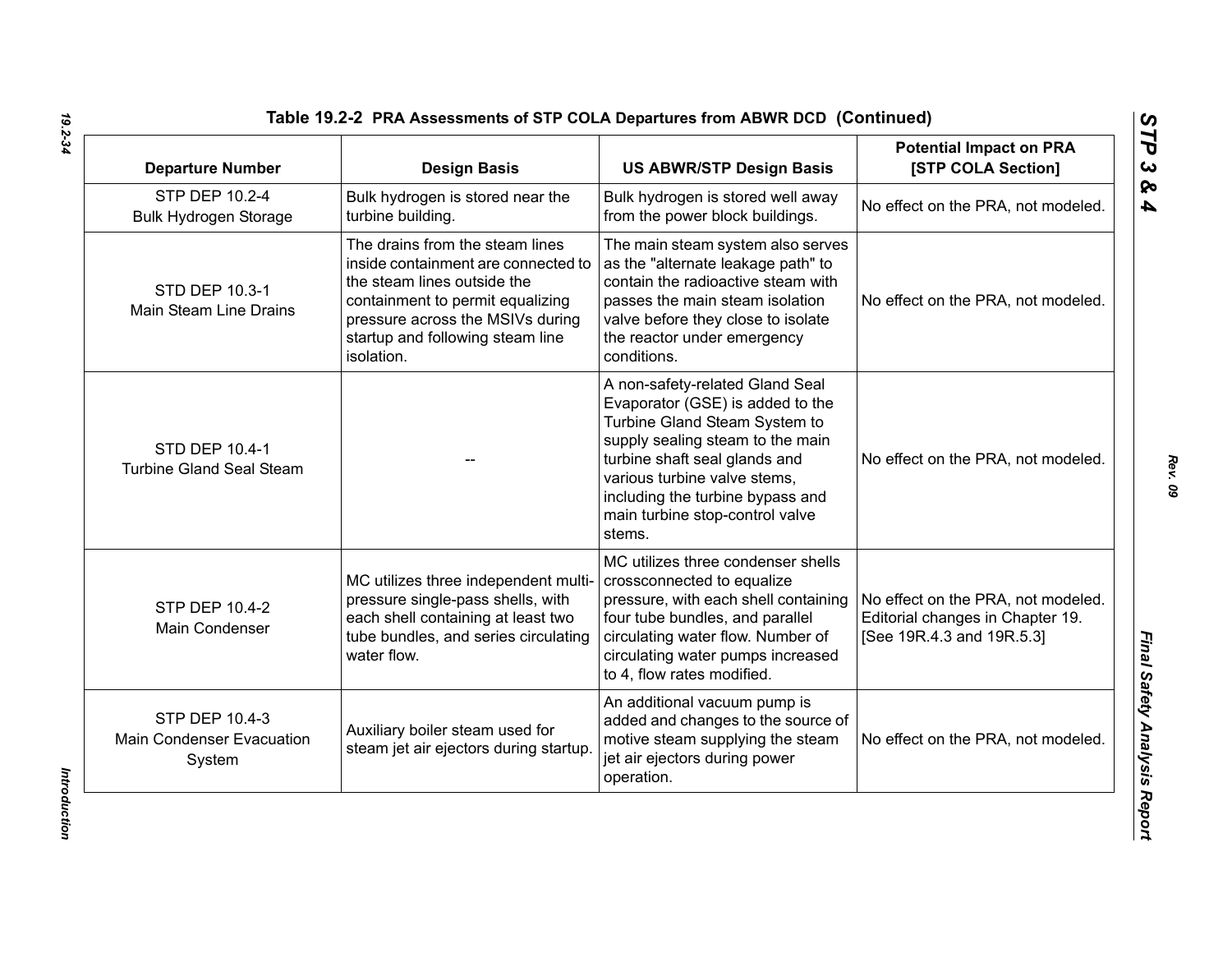| <b>Departure Number</b>                                       | <b>Design Basis</b>                                                                                                                                                                                                                                                    | <b>US ABWR/STP Design Basis</b>                                                                                                                                                                                                                                                                                                                                                         | <b>Potential Impact on PRA</b><br>[STP COLA Section] |
|---------------------------------------------------------------|------------------------------------------------------------------------------------------------------------------------------------------------------------------------------------------------------------------------------------------------------------------------|-----------------------------------------------------------------------------------------------------------------------------------------------------------------------------------------------------------------------------------------------------------------------------------------------------------------------------------------------------------------------------------------|------------------------------------------------------|
| STD DEP 10.4-6<br><b>Load Rejection Capability</b>            | ABWR Standard design has a<br>turbine bypass capacity of 33% of<br>nuclear boiler rated flow.                                                                                                                                                                          | A clarification is made in regards to<br>reactor trip resulting from turbine<br>trip or generator load rejection from<br>power levels above 33%.                                                                                                                                                                                                                                        | Clarification to text. No effect on<br>PRA.          |
| STD DEP 10.4-7<br>Turbine Bypass Hydraulic Control            |                                                                                                                                                                                                                                                                        | Indication for the use of valve<br>position transmitters, one hydraulic<br>accumulator for each bypass valve,<br>the addition of the fastacting<br>solenoid valve, and the interface<br>etween the steam Bypass and<br>Pressure Control System for<br>positioning of the bypass valves.                                                                                                 | No effect on the PRA, not modeled.                   |
| STD DEP 11.2-1<br><b>Liquid Radwaste Process</b><br>Equipment |                                                                                                                                                                                                                                                                        | Information is replaced completely<br>due to a change in the design of the<br>liquid radioactive waste system. The<br>liquid radwaste system is composed<br>of three subsystems designed to<br>collect, treat, and recycle or<br>discharge different categories of<br>waste water; the low conductivity<br>subsystem, high conductivity<br>subsystem, and detergent waste<br>subsystem. | No effect on the PRA, not modeled.                   |
| STD DEP 11.3-1<br>Gaseous Waste Management<br>System          | Off-gas is exhausted along with<br>SJAE discharge pressure, (needing<br>the addition of vacuum pumps for<br>stable exhaust during plant<br>operation). Additionally, an<br>integrated recombiner (combining<br>the preheating unit and condensate<br>unit) is applied. | Off-gas is exhausted along with<br>SJAE discharge pressure, using<br>vacuum pumps to stabilize exhaust<br>during plant operation. Additionally,<br>the recombiner has a preheating<br>unit and condensate unit (each as a<br>separate unit).                                                                                                                                            | No effect on the PRA, not modeled.                   |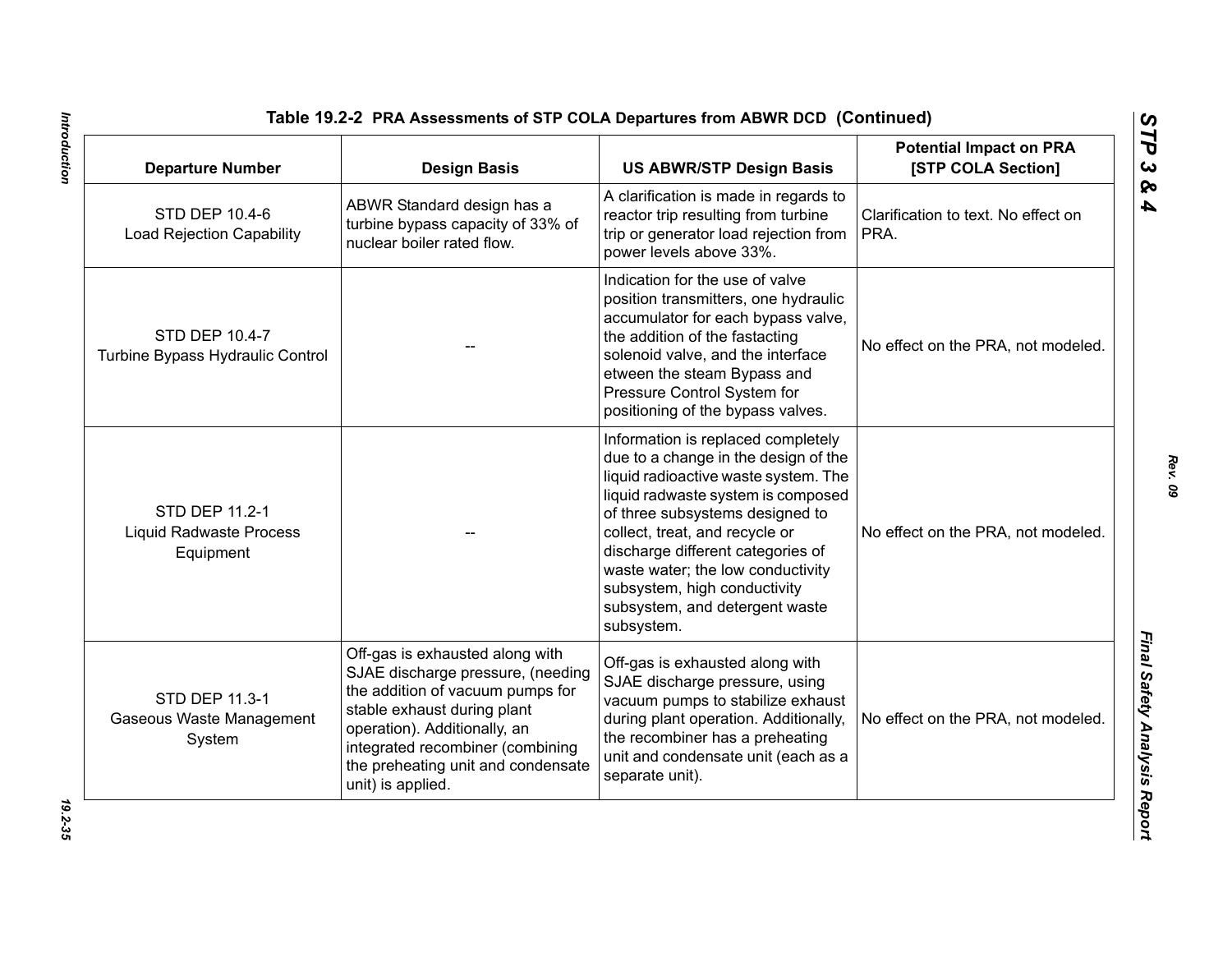| <b>Departure Number</b>                                                            | <b>Design Basis</b>                                            | <b>US ABWR/STP Design Basis</b>                                                                                                                                                                                                                                                                                                                                                                                                                                          | <b>Potential Impact on PRA</b><br>[STP COLA Section] |
|------------------------------------------------------------------------------------|----------------------------------------------------------------|--------------------------------------------------------------------------------------------------------------------------------------------------------------------------------------------------------------------------------------------------------------------------------------------------------------------------------------------------------------------------------------------------------------------------------------------------------------------------|------------------------------------------------------|
| STD DEP 11.4-1<br>Radioactive Solid Waste Update                                   |                                                                | Solidification System and the<br>incinerator system are deleted<br>because equipment operations and<br>maintenance difficulties negatively<br>impact the effectiveness of these<br>processes. A second spent resin<br>storage tank is added for separating<br>two different resins. The SWMS<br>mobile system consists of<br>equipment modules, complete with<br>all subcomponents, piping and<br>instrumentation and controls<br>necessary to operate the<br>subsystem. | No effect on the PRA, not modeled.                   |
| STP DEP 11.5-1<br>Process and Effluent Radiation<br>Monitoring and Sampling System |                                                                | Implementation of specific<br>equipment is vendor-based.<br>Specific detector types will be<br>selected at a later date based on<br>the state of art and availability.<br>Many additional changes have been<br>made.                                                                                                                                                                                                                                                     | No effect on the PRA, not modeled.                   |
| STD DEP 12.2-1<br>Gamma Ray Source Energy<br>Spectra Tables                        | Apparent errors in the units in<br>Tables 12.2-3b and 12.2-3c. | No changes to design basis.                                                                                                                                                                                                                                                                                                                                                                                                                                              | No effect on the PRA, not modeled.                   |
| <b>STD DEP 12.3-1</b><br><b>Cobalt Content in Stainless Steel</b>                  |                                                                | Vendors supplying the materials<br>cannot reasonably achieve the<br>cobalt limits in all cases, so a<br>graded approach is used to specify<br>locations receiving the least.                                                                                                                                                                                                                                                                                             | No effect on the PRA, not modeled.                   |

Introduction *Introduction*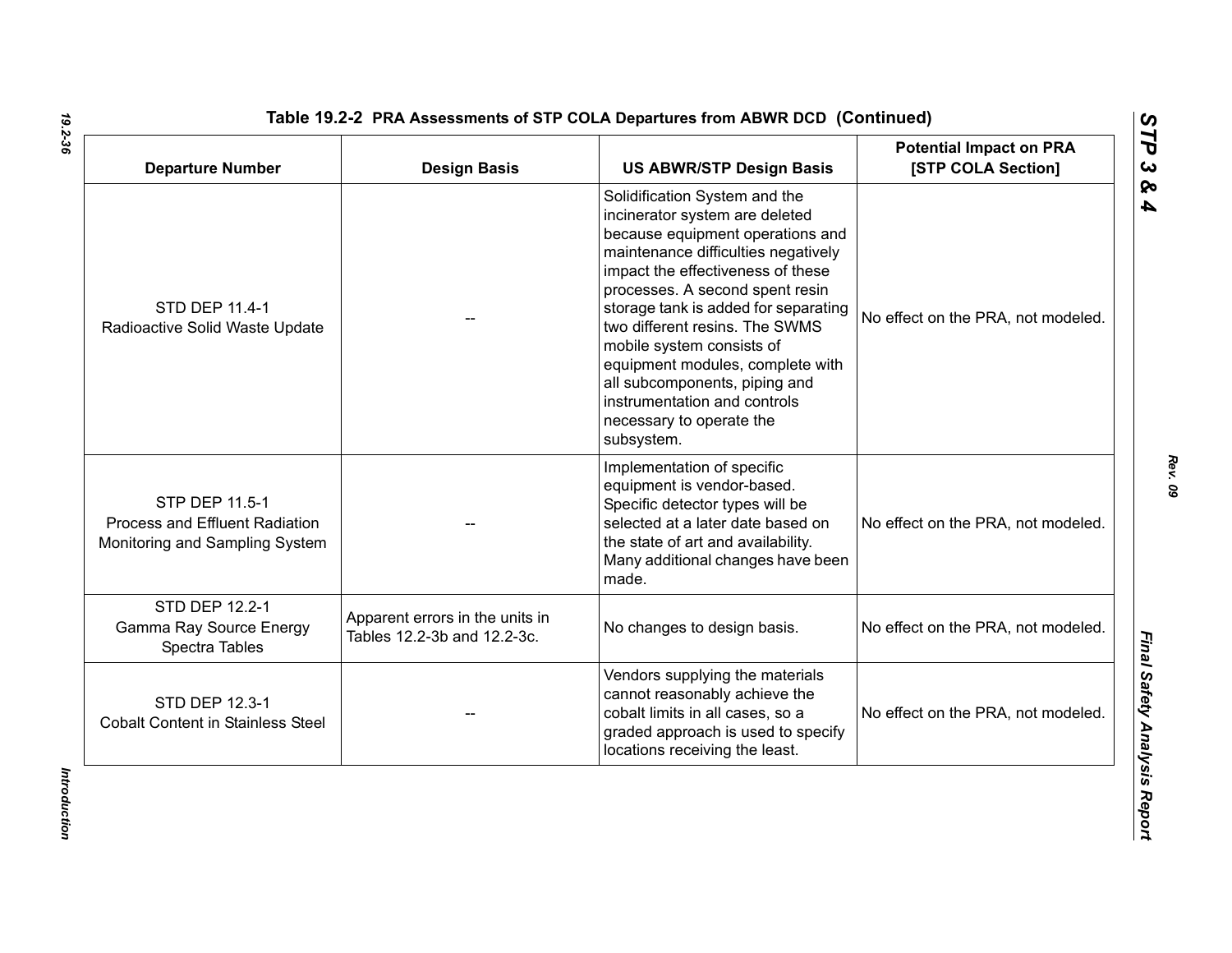| Table 19.2-2 PRA Assessments of STP COLA Departures from ABWR DCD (Continued)        |                                                                                                                                                                                      |                                                                                                                                                                                                                                                                                                                                                                                               |                                                      |
|--------------------------------------------------------------------------------------|--------------------------------------------------------------------------------------------------------------------------------------------------------------------------------------|-----------------------------------------------------------------------------------------------------------------------------------------------------------------------------------------------------------------------------------------------------------------------------------------------------------------------------------------------------------------------------------------------|------------------------------------------------------|
| <b>Departure Number</b>                                                              | <b>Design Basis</b>                                                                                                                                                                  | <b>US ABWR/STP Design Basis</b>                                                                                                                                                                                                                                                                                                                                                               | <b>Potential Impact on PRA</b><br>[STP COLA Section] |
| STD DEP 12.3-3<br><b>Steam Tunnel Blowout Panels</b>                                 | The blowout panels for the steam<br>tunnel are located in the relatively<br>inaccessible section of the RHR<br>heat exchanger shielded cubicle<br>which are controlled access areas. | The design does not have blowout<br>panels in the steam tunnel. The<br>main steam tunnel is vented to the<br>turbine building.                                                                                                                                                                                                                                                                | No effect on the PRA, not modeled.                   |
| STD DEP 12.3-4<br>Alarm Capability for Area Radiation<br>Monitors (ARMs)             |                                                                                                                                                                                      | The ARMs will have alarm capability<br>and five additional monitors are<br>required in the Reactor Building.                                                                                                                                                                                                                                                                                  | No effect on the PRA, not modeled.                   |
| STD DEP 14.2-1<br><b>Control Rod Drive Friction Testing</b><br>Requirement           |                                                                                                                                                                                      | Normal control rod positioning is<br>accomplished by an electrical<br>motor. Mechanical binding of a CRD<br>will result in blade separation from<br>the ball nut which would be detected<br>by permanently installed<br>instrumentation. The CRDs are<br>easily monitored for performance<br>degradation during normal<br>withdrawal; therefore periodic<br>friction testing is not required. | No effect on the PRA, not modeled.                   |
| STD DEP 15.6-1<br>Clean Up Water Line Break<br>Meteorology and Dose Results          | Apparent error in the Thyroid Dose<br>values reported in Table 15.6-18.                                                                                                              | No change to design basis.                                                                                                                                                                                                                                                                                                                                                                    | No effect on the PRA, not modeled.                   |
| STD DEP 16.2-1<br>thru<br>STD DEP 16.5-6 Technical<br><b>Specification Changes</b>   | See COLA Part 7 for changes.                                                                                                                                                         | See COLA Part 7 for changes.                                                                                                                                                                                                                                                                                                                                                                  | No effect on the PRA, not<br>specifically modeled.   |
| <b>STD DEP 18.4-1</b><br>Main Generator Synchronization<br><b>Control Relocation</b> |                                                                                                                                                                                      | The controls required for the<br>synchronization of the main<br>generator have been relocated from<br>the control console to the main<br>control panel.                                                                                                                                                                                                                                       | No effect on the PRA, not modeled.                   |

Introduction

*Rev. 09*

*STP 3 & 4*

*Introduction 19.2-37* 19.2-37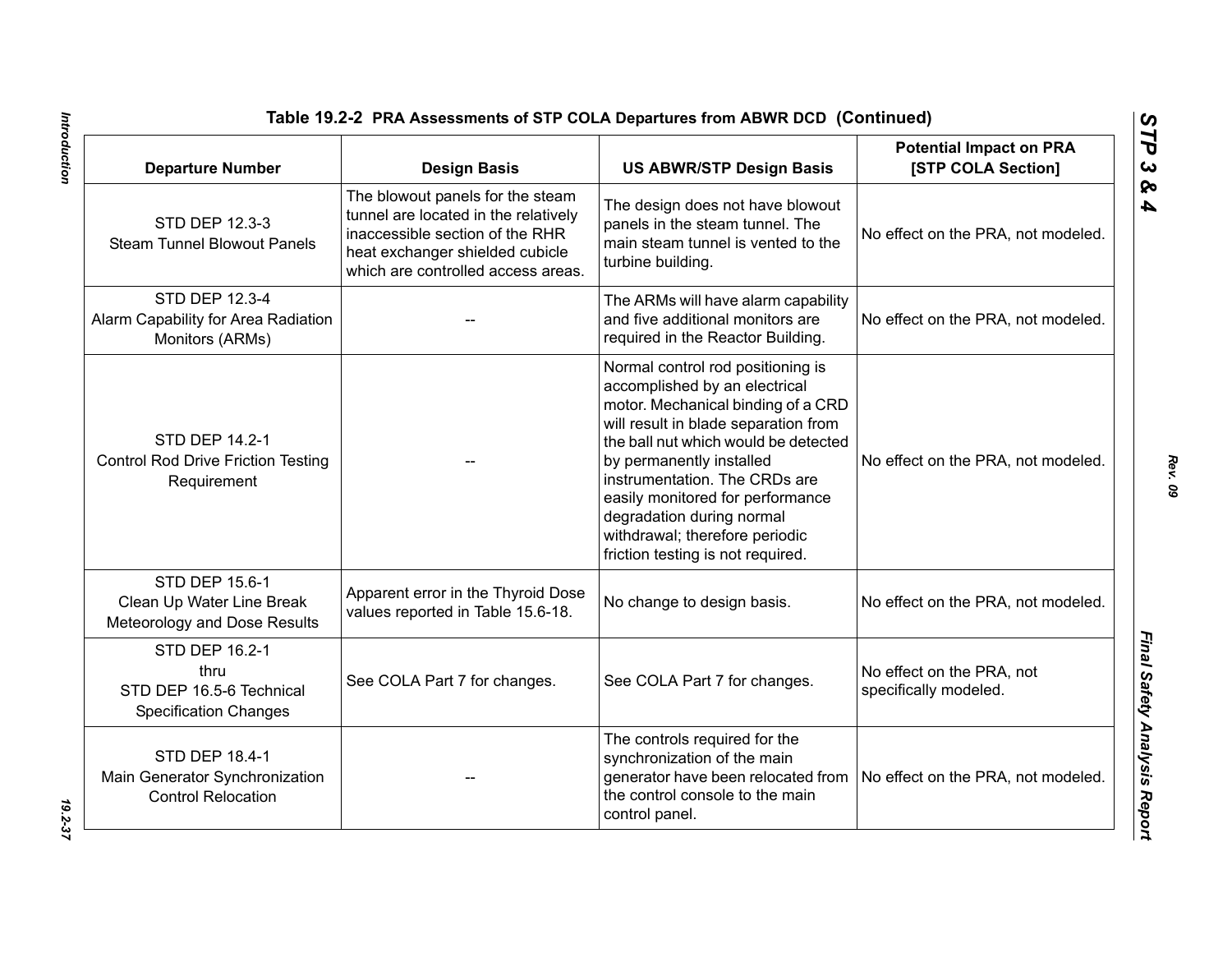| <b>Departure Number</b>                                                 | <b>Design Basis</b>                                                                                                                                                                                     | <b>US ABWR/STP Design Basis</b>                                                                                                                                                                                                                                                                                                                                                                                                             | <b>Potential Impact on PRA</b><br>[STP COLA Section]                                                                          |
|-------------------------------------------------------------------------|---------------------------------------------------------------------------------------------------------------------------------------------------------------------------------------------------------|---------------------------------------------------------------------------------------------------------------------------------------------------------------------------------------------------------------------------------------------------------------------------------------------------------------------------------------------------------------------------------------------------------------------------------------------|-------------------------------------------------------------------------------------------------------------------------------|
| STD DEP 19.3-1<br><b>Evaluation of Common Cause</b><br>Failures         | ABWR SSAR Chapter 19D.8.6<br>documents the results of a PRA<br>sensitivity analysis on common<br>cause failure of selected<br>mechanical systems performed by<br>GE.                                    | Common cause factors were added<br>to the ABWR plant model used to<br>quantify the effects of plant-specific<br>factors for South Texas Project<br>Units 3 & 4 PRA.                                                                                                                                                                                                                                                                         | Included in delta PRA assessment.<br>[See Chapter 19.3] [This is not a<br>departure from the design certified<br>in the DCD]. |
| STD DEP 19.7-1<br><b>Control Rod Drive Improvements</b>                 | The FMCRD brake design has to be<br>fully testable on an annual basis.                                                                                                                                  | The FMCRD electro-mechanical<br>brake is a Class 1E safety related<br>component with a 10- year<br><b>Environmental Qualification</b><br>replacement life; brake performance<br>characteristics testing is performed<br>every two years when a<br>replacement brake is installed. It is<br>recommended that approximately<br>20 motor sub-assembly units,<br>including the brake, to be tested<br>during the 18-month refueling<br>outages, | No effect on PRA, not modeled.<br>Editorial change to Chapter 19.<br>[See Chapter 19.7.2]                                     |
| STD DEP 191.7-1<br>Atmospheric Control System<br><b>Bypass Analysis</b> | The seismic margins PRA for the<br>Atmospheric Control System 50 mm<br>crosstie valves requires the opening<br>of two normally closed motor-<br>operated valves to create a<br>containment bypass path. | The analysis has been modified by<br>replacing motor-operated valves<br>with air-operated valves.                                                                                                                                                                                                                                                                                                                                           | No effect on PRA, not modeled.<br>Editorial change to Chapter 19.<br>[See Chapter 19I.7]                                      |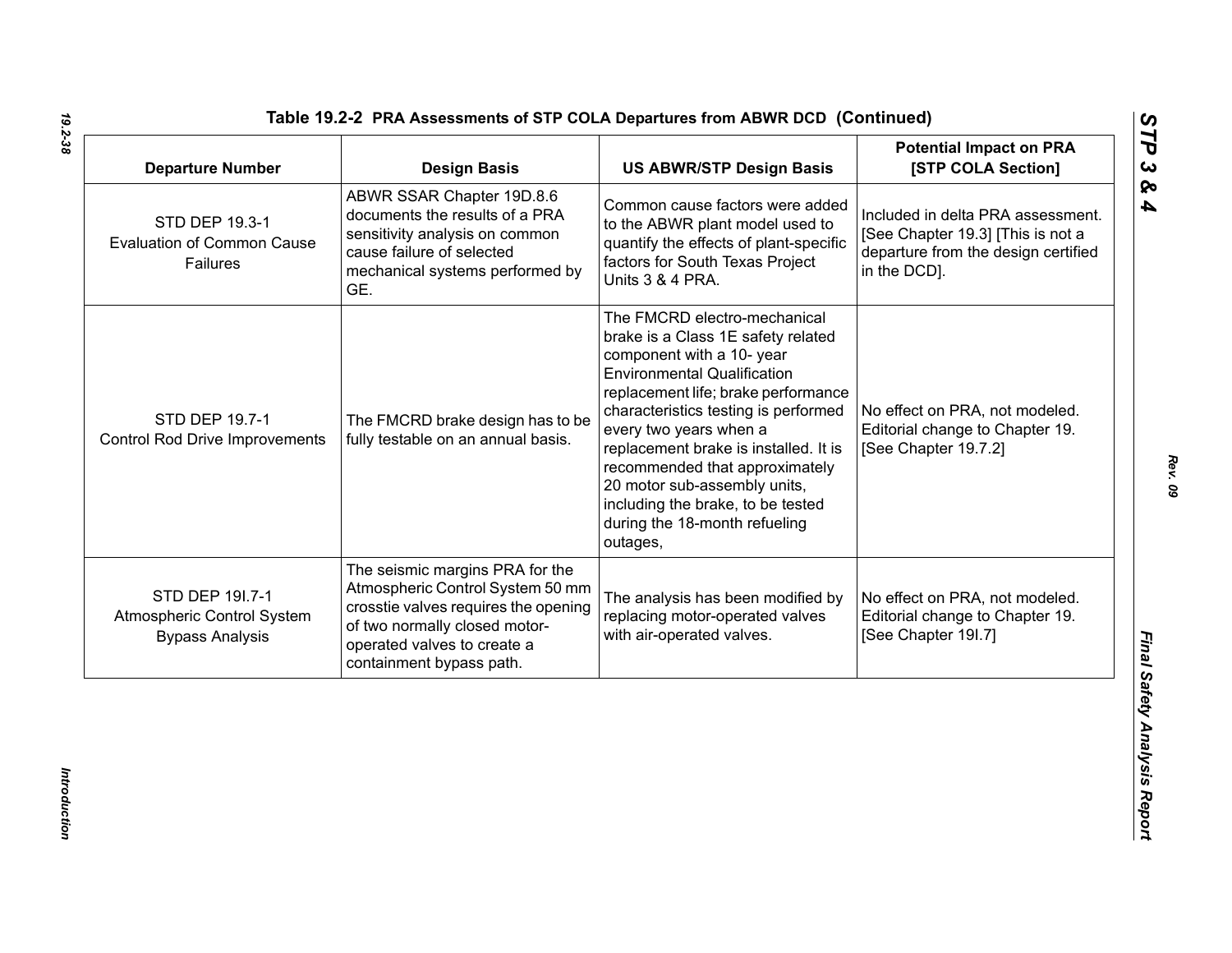| <b>Departure Number</b>                  | <b>Design Basis</b>                                                                                                                                                                                                                                                                                                                               | <b>US ABWR/STP Design Basis</b>                                                                                                                                                                                                                                                                                                                                                                                                                                                            | <b>Potential Impact on PRA</b><br>[STP COLA Section]                                                                                                                                                                                                                                              |
|------------------------------------------|---------------------------------------------------------------------------------------------------------------------------------------------------------------------------------------------------------------------------------------------------------------------------------------------------------------------------------------------------|--------------------------------------------------------------------------------------------------------------------------------------------------------------------------------------------------------------------------------------------------------------------------------------------------------------------------------------------------------------------------------------------------------------------------------------------------------------------------------------------|---------------------------------------------------------------------------------------------------------------------------------------------------------------------------------------------------------------------------------------------------------------------------------------------------|
| STP DEP 19R-1<br>RSW Pump House Redesign | ABWR design, vertical RSW<br>pumps, pump rooms protected from<br>flooding from other pump rooms,<br>pumps above water level in UHS.                                                                                                                                                                                                               | STP design, RSW pumps located<br>below UHS, pump rooms are<br>protected by watertight doors<br>between trains.                                                                                                                                                                                                                                                                                                                                                                             | Control building flooding<br>assessment is unaffected, RSW<br>design modified for new RSW pump<br>house design, vacuum breakers<br>removed. [See 19R]. A delta-PRA<br>assessment for flooding in<br>redesigned RSW pump house [See<br>19.4, 19.7, 19.8, 19.9, 19.10, 19.11,<br>19K, 19Q, and 19R] |
| STD DEP VENDOR<br>Vendor Replacement     | The reference ABWR DCD was<br>developed with numerous<br>statements that activities during<br>construction and startup would be<br>performed in accordance with GE<br>approval or oversight. The intent of<br>these statements was to ensure that<br>the designer was appropriately<br>involved in startup testing or<br>construction activities. | This standard departure replaces<br>the terms such as GE, GEH, and<br>General Electric with the generic<br>term NSSS Vendor, with an<br>alternative vendor specified, or in<br>some cases has eliminated the term<br>altogether. This departure also<br>replaces General Electric<br>Company's product references such<br>as NEDEs and NEDOs with the<br>corresponding reference of another<br>ABWR vendor whose reference has<br>been approved by the NRC for use<br>in this application. | No effect on PRA. Editorial changes<br>in references.                                                                                                                                                                                                                                             |
|                                          |                                                                                                                                                                                                                                                                                                                                                   |                                                                                                                                                                                                                                                                                                                                                                                                                                                                                            |                                                                                                                                                                                                                                                                                                   |